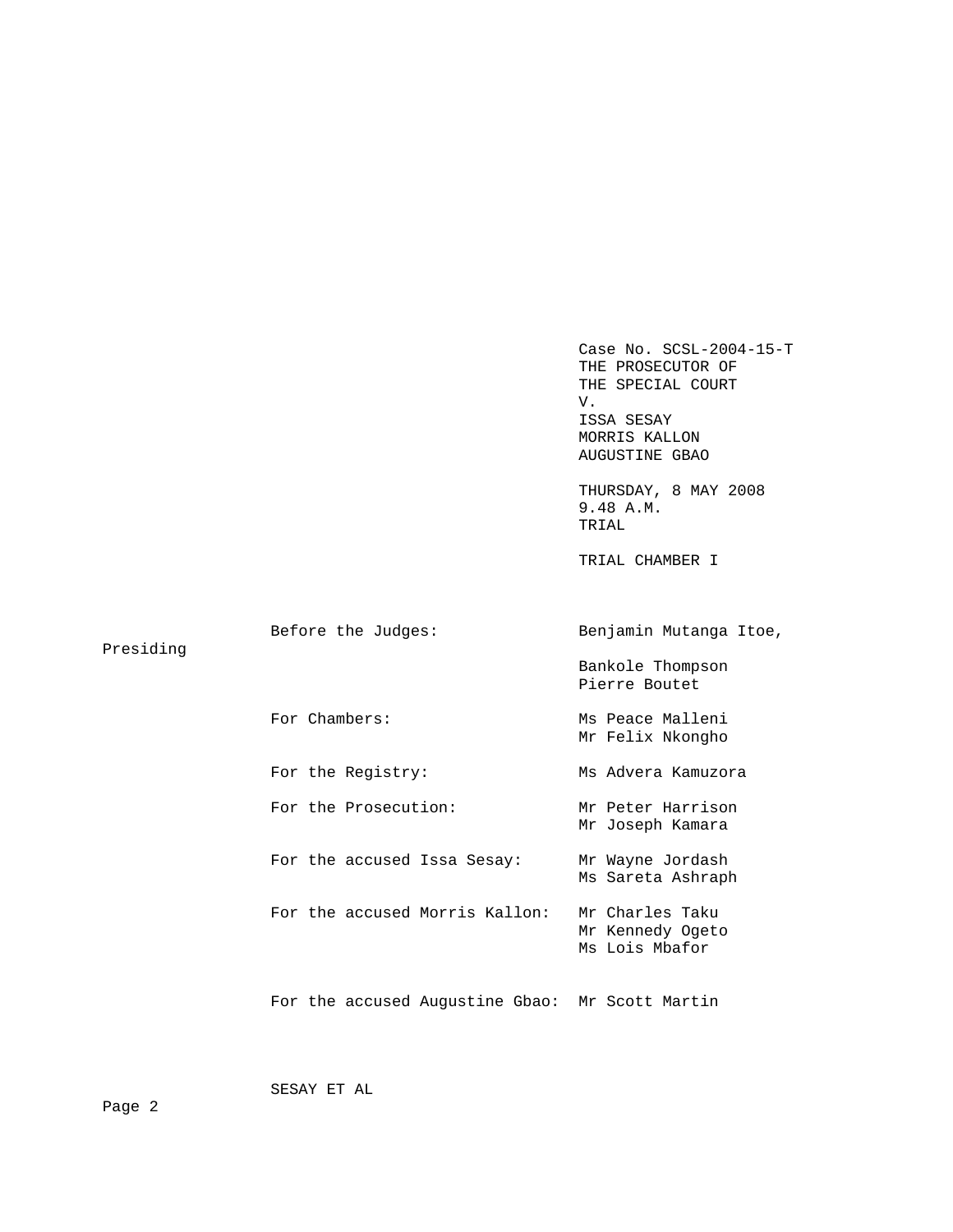|                      | 1   | $[RUF_08MAY08A-BP]$                                            |
|----------------------|-----|----------------------------------------------------------------|
|                      | 2   | Thursday, 8 May 2008                                           |
|                      | 3   | [Open session]                                                 |
|                      | 4   | [The accused present]                                          |
| 09:25:50             | - 5 | [Upon commencing at 9.48 a.m.]                                 |
|                      | 6   | [The witness entered Court]                                    |
|                      | 7   | DMK-162 [Continued]<br>WITNESS:                                |
|                      | 8   | [The witness answered through interpreter]                     |
|                      | 9   | PRESIDING JUDGE: Learned counsel, good morning, good           |
| $09:48:52$ 10<br>are |     | morning, everybody. We are resuming the session. Mr Ogeto,     |
|                      | 11  | good morning.                                                  |
|                      | 12  | MR OGETO: Good morning, My Lords.                              |
| the                  | 13  | PRESIDING JUDGE: Yes. We -- it's just to put you in            |
|                      | 14  | proper perspective of what -- of what happened on Tuesday.     |
| 09:49:13 15          |     | MR OGETO: Yes, My Lords.                                       |
| questions            | 16  | PRESIDING JUDGE: It is that there were certain                 |
|                      | 17  | which were put by Mr Harrison to the witness relating to the   |
|                      | 18  | contents of exhibits 357A and 357B and the book itself and the |
|                      | 19  | pages which were cut off. And since we thought it was your     |
| $09:49:41$ 20        |     | witness, and since there might be a possibility for you to     |
| Harrison's           | 21  | re-examine him, we did decide that we should defer Mr          |
|                      | 22  | cross-examination to this morning so as to enable you to be    |
|                      | 23  | present and to follow-up your witness on these exhibits which  |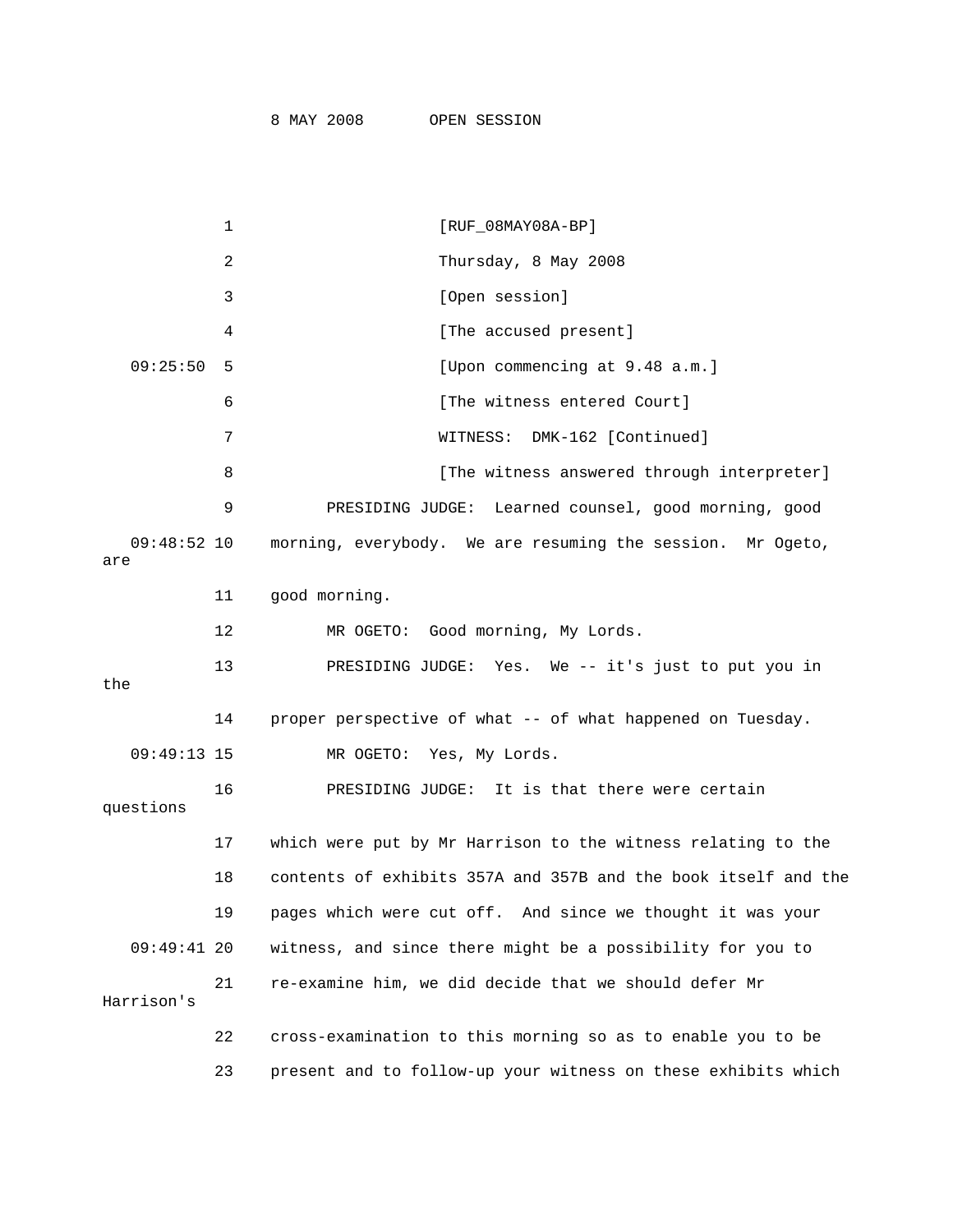24 were tendered in the course of your examination-in-chief, and to 09:50:08 25 see what stand you need take in re-examination if at all it 26 becomes permissive for you to put any questions across to him. 27 So this is where we are. 28 MR OGETO: Thank you very much, My Lords, for that 29 position. We are grateful.

SCSL - TRIAL CHAMBER

 SESAY ET AL Page 3 8 MAY 2008 OPEN SESSION

 1 PRESIDING JUDGE: Okay. So I think -- Mr Harrison, or do 2 you have something in reply? No. 3 MR OGETO: Not really, My Lords. I have noted the 4 transcripts and I'm quite comfortable -- 09:50:33 5 PRESIDING JUDGE: But I suppose that your colleague, 6 Mr Taku, must have given you a full briefing of what happened. 7 MR OGETO: He has, My Lords, and I also looked at the 8 transcripts -- the draft transcripts. 9 PRESIDING JUDGE: Right. Okay. 09:50:46 10 MR OGETO: So I'm prepared to proceed. 11 PRESIDING JUDGE: Right. Mr Harrison, the Chamber 12 interrupted your cross-examination. You may proceed, please, you 13 know, within the context that we separated from each other on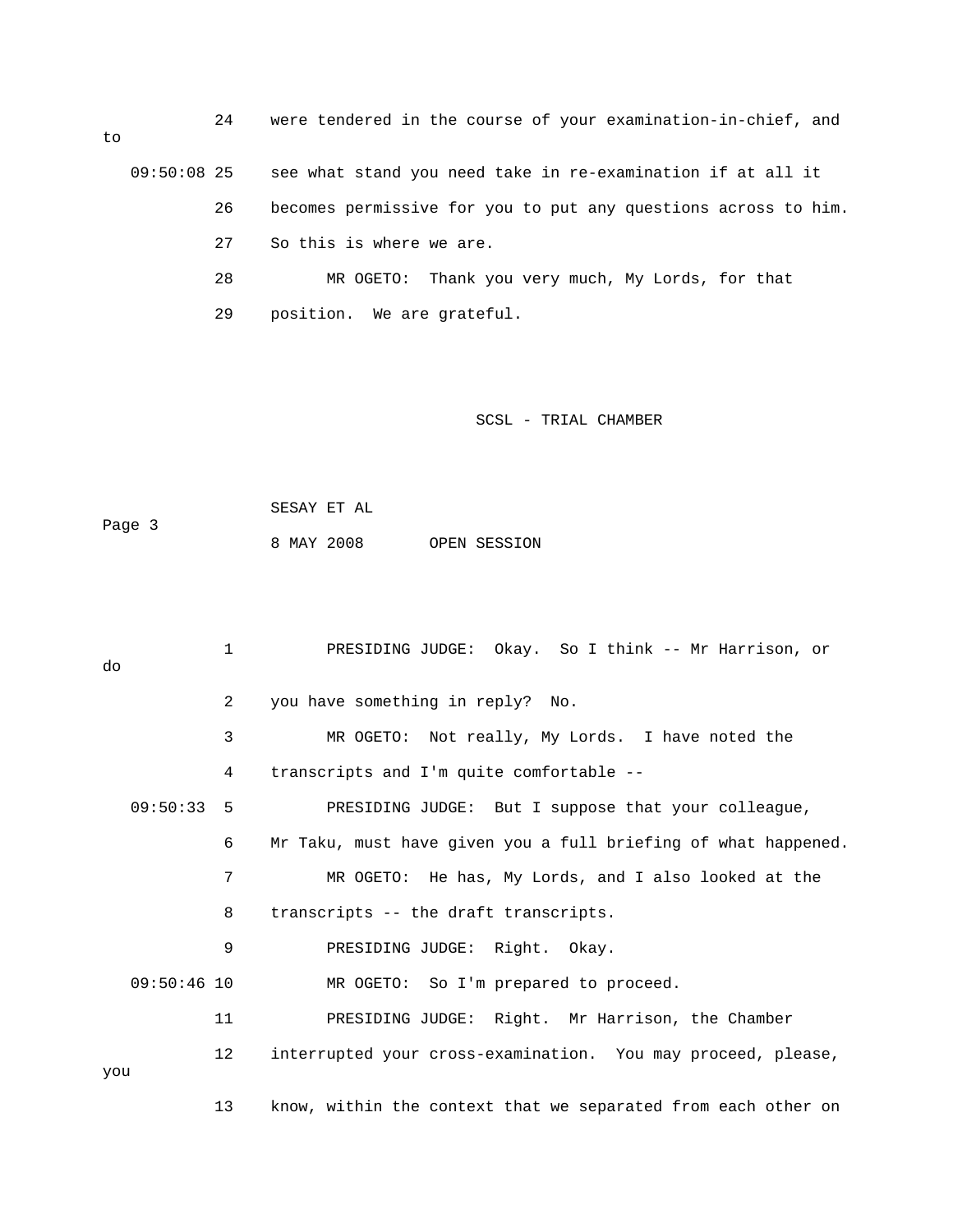14 Tuesday. 09:51:07 15 CROSS-EXAMINED BY MR HARRISON: [Continued] 16 MR HARRISON: 17 Q. Witness, have you been able to hear the Krio translation of 18 what's been said so far this morning? 19 A. Yes, I have been getting it. 09:51:28 20 Q. Now, witness, I should have asked you a couple of questions 21 at the outset just to help everyone understand a couple of basic 22 points. My understanding that because you say you're a radio 23 operator, you would be quite capable of understanding the English 24 language; is that right? 09:51:56 25 A. Oh, yes. 26 Q. Now, I just want to make sure you understand that even 27 though you may be able to hear and understand everything that's 28 being said in English, take the time to listen to the Krio 29 translation; you understand that?

### SCSL - TRIAL CHAMBER

|        | SESAY ET AL |  |              |
|--------|-------------|--|--------------|
| Page 4 |             |  |              |
|        | 8 MAY 2008  |  | OPEN SESSION |

1 A. Yes, I understood you.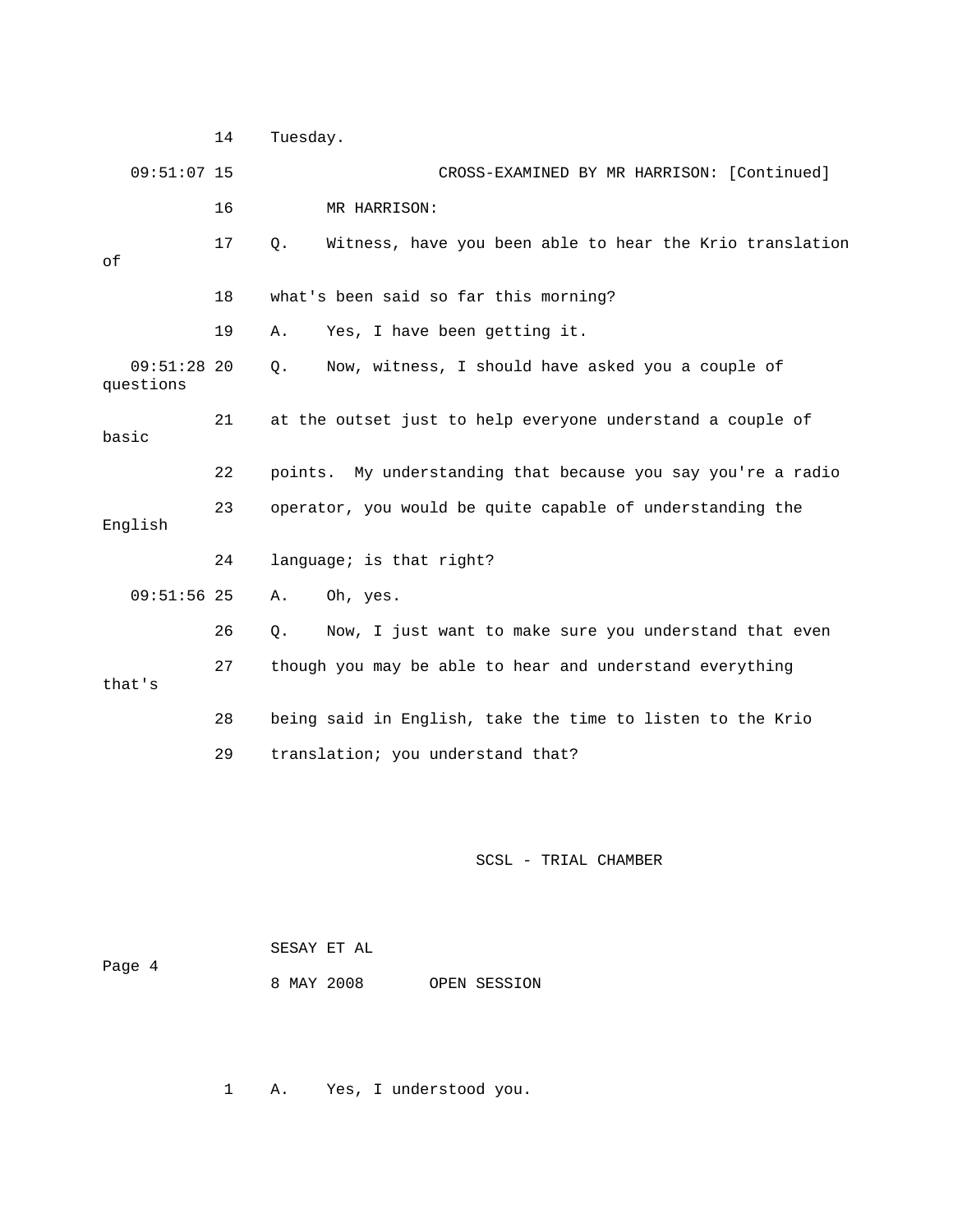| to |               | 2  | Q.   | And again when you do want to give your answer, just try       |
|----|---------------|----|------|----------------------------------------------------------------|
|    |               | 3  |      | remember that there is an interpreter doing his very best to   |
| а  |               | 4  |      | faithfully interpret every word you are saying. So try to go   |
|    | 09:52:46      | 5  |      | little bit more slowly than you would normally speak, please.  |
|    |               | 6  | Α.   | Okay, My Lord.                                                 |
|    | witness       | 7  | Q.   | I would ask Court Management to kindly provide the             |
|    |               | 8  |      | with Exhibit 366 and also 357A and B. Witness, I want to be    |
|    |               | 9  |      | careful not to try and confuse you, and you have something in  |
| at | $09:55:42$ 10 |    |      | front of you which is a booklet, and you're actually looking   |
|    |               | 11 |      | it now; do you agree with me?                                  |
|    |               | 12 | Α.   | Yes, I agree with you.                                         |
|    |               | 13 | Q.   | Just for the time being, just --                               |
|    |               | 14 |      | PRESIDING JUDGE: Witness -- witness -- Mr Witness?             |
|    | $09:56:02$ 15 |    |      | THE WITNESS: Yes, sir.                                         |
|    |               | 16 |      | PRESIDING JUDGE: Look at it calmly. Look at it calmly.         |
|    |               | 17 |      | We are not in any hurry; do you understand?                    |
|    |               | 18 |      | THE WITNESS: Yes, sir, I understand.                           |
|    |               | 19 |      | PRESIDING JUDGE: Respond to any questions.<br>Have you         |
|    | $09:56:23$ 20 |    |      | understood me?                                                 |
|    |               | 21 |      | THE WITNESS: Yes, sir, I've understood you, sir.               |
|    |               | 22 |      | MR HARRISON:                                                   |
|    |               | 23 | О.   | I can see that you've got the booklet and you're turning       |
|    |               | 24 |      | the pages with your left hand, and in your right hand you're   |
|    | $09:56:48$ 25 |    |      | holding three smaller pieces of paper; do you agree with me so |
|    |               | 26 | far? |                                                                |
|    |               | 27 | Α.   | Yes.                                                           |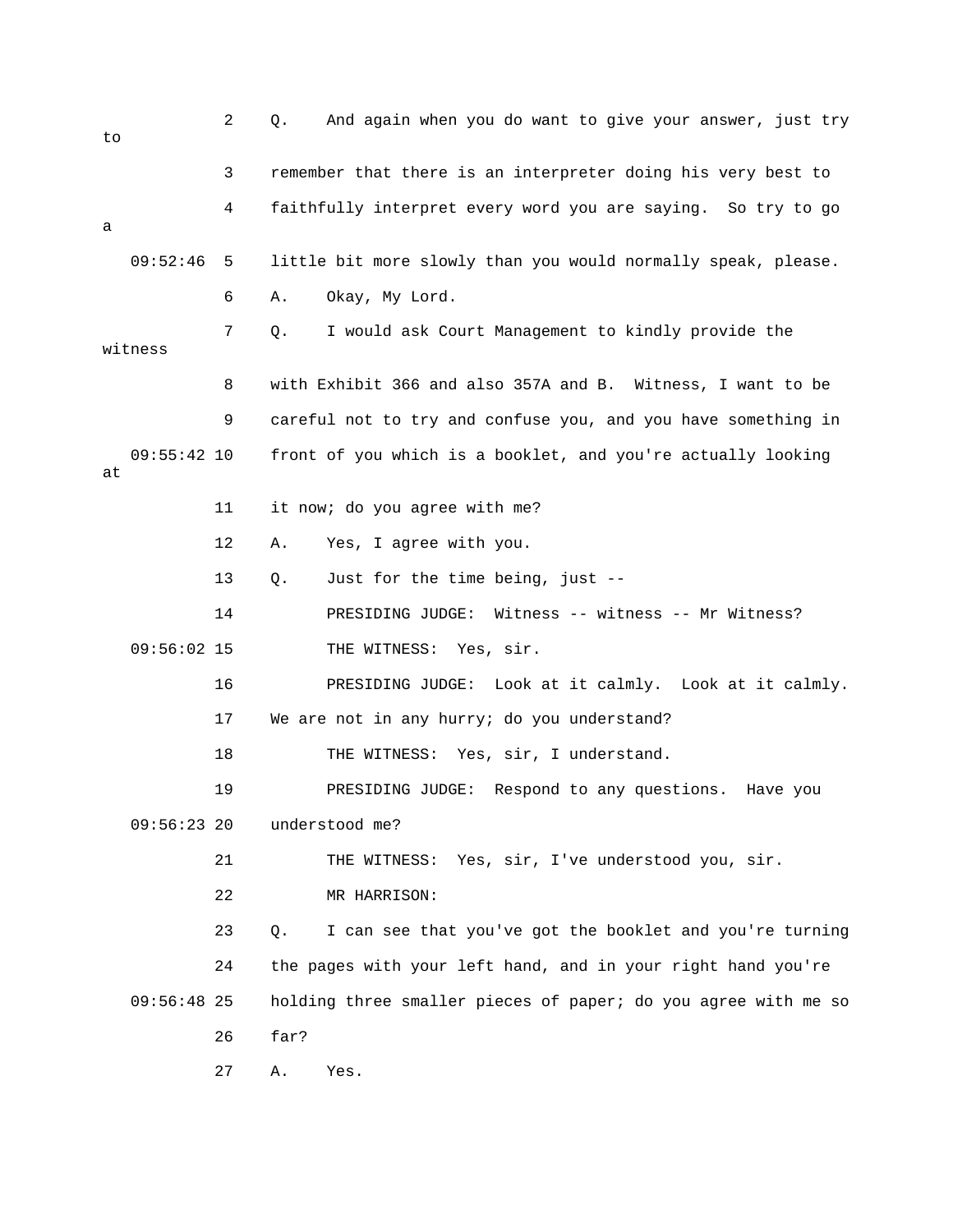28 Q. so what you have in your left hand, I'm just going to try 29 to refer to as the booklet, and what you have in your right hand

|        | SESAY ET AL |  |              |
|--------|-------------|--|--------------|
| Page 5 |             |  |              |
|        | 8 MAY 2008  |  | OPEN SESSION |

|       |               | $\mathbf 1$ | I'm going to call the loose papers; are you with me so far?    |
|-------|---------------|-------------|----------------------------------------------------------------|
|       |               | 2           | Okay, I've understood you, sir.<br>Α.                          |
| if    |               | 3           | Now, the loose papers that you have in your right hand,<br>Q.  |
|       |               | 4           | you look at the top of those loose papers, you tell me if what |
|       | 09:57:24      | 5           | I'm reading out is the same as what you see on those loose     |
| (RUF, |               | 6           | The leader. To: All commander<br>"From:<br>papers. It says:    |
|       |               | 7           | SL) subdirective," and then date 07/08/99. Do you see that?    |
|       |               | 8           | Oh, yes, I've seen that.<br>Α.                                 |
|       | yourself      | 9           | And on those loose papers you're saying that you<br>Q.         |
|       | $09:58:00$ 10 |             | wrote that information down on those loose papers?             |
|       |               | 11          | Yes, you are correct, My Lord.<br>Α.                           |
|       | booklet;      | 12          | Now, what I'm going to do now is take you to the<br>Q.         |
|       |               | 13          | are you following me so far?                                   |
|       |               | 14          | Yes, I'm understanding what you are saying.<br>Α.              |
| very  | $09:58:23$ 15 |             | Now if you go to the beginning of the booklet -- the<br>Q.     |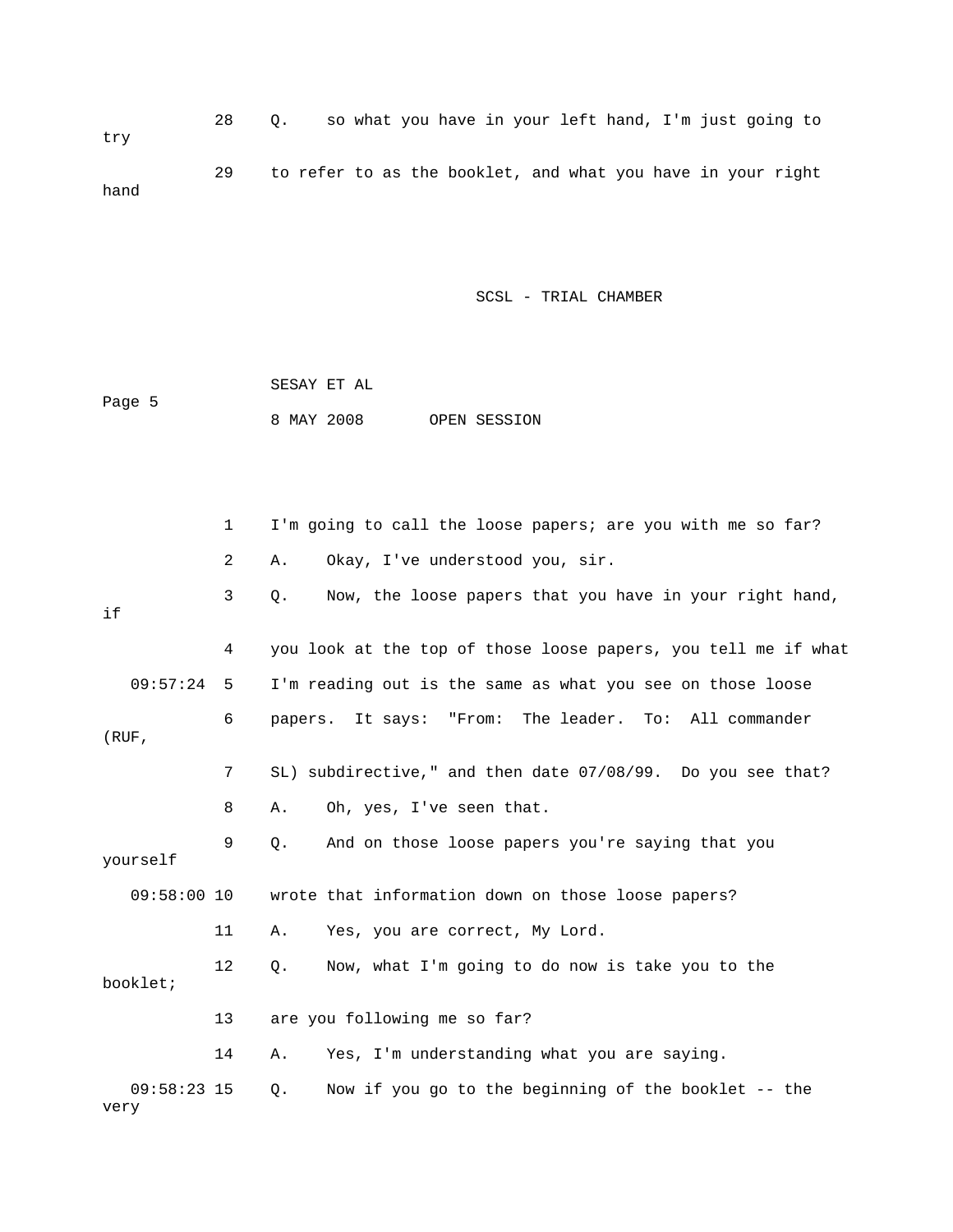16 first page in the booklet -- 17 PRESIDING JUDGE: The booklet is 366? 18 MR HARRISON: Yes. I just want the Court not to be 19 misunderstanding. What the Court actually did was when you made 09:58:38 20 the exhibit, the exhibit is -- the booklet is 366 and -- 21 PRESIDING JUDGE: And the loose papers. 22 MR HARRISON: Are also exhibit -- 23 PRESIDING JUDGE: Exhibits; they are part of that booklet. 24 They are part of 366. 09:58:51 25 MR HARRISON: Well, I think the witness's evidence is that 26 they are not part of it; that what the witness may have said - - 27 PRESIDING JUDGE: What I'm saying is this: I remember very 28 well, that I did ask Mr Ogeto, at the time he was tendering the 29 booklet, whether he was tendering the booklet and the loose

SCSL - TRIAL CHAMBER

 SESAY ET AL Page 6 8 MAY 2008 OPEN SESSION

1 papers, you know, together, and he said yes. So we did admit

2 that booklet and those loose papers as part of Exhibit 366.

3 Mr Ogeto, is that right?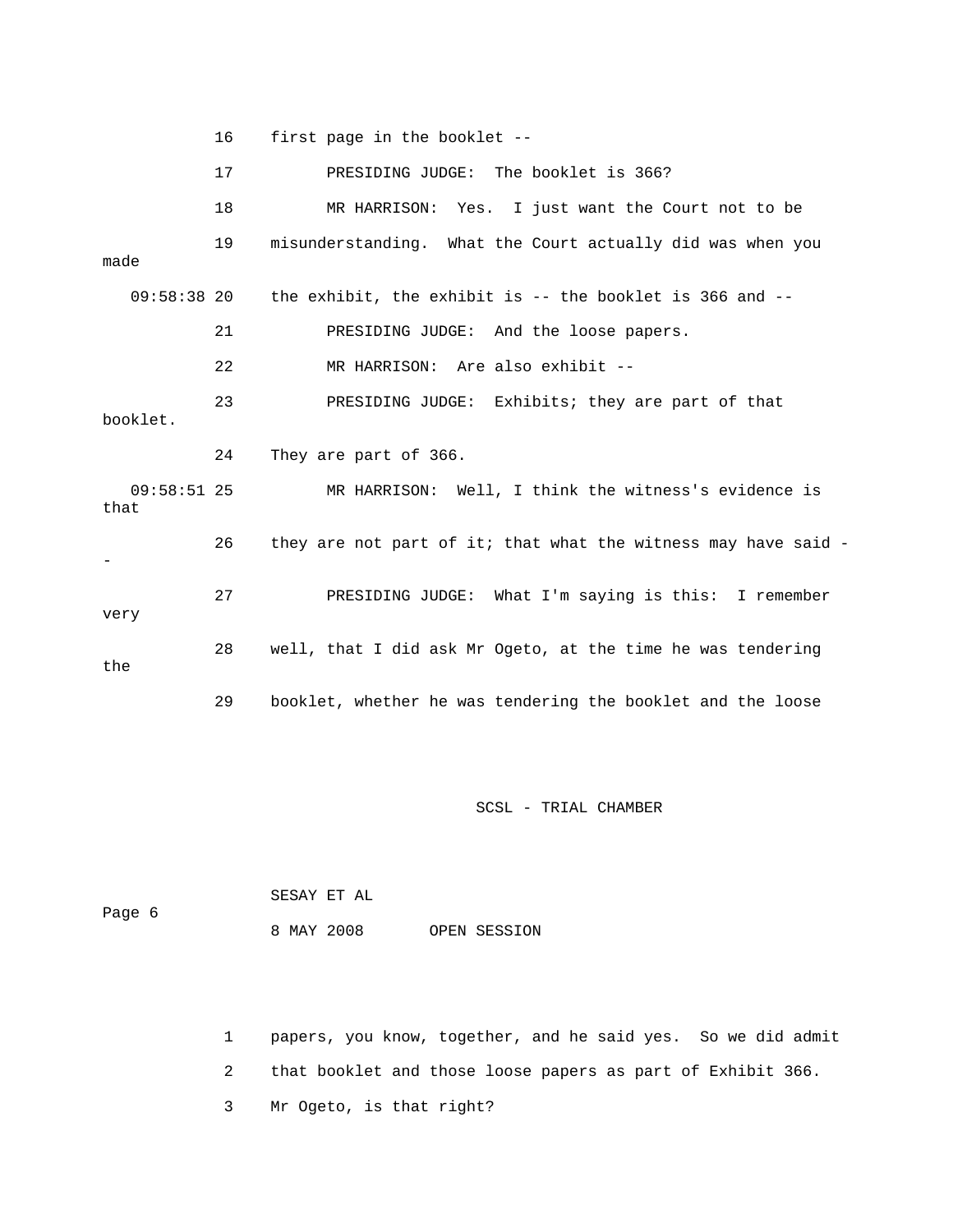|                      | 4  |       | It is a composite document.<br>JUDGE THOMPSON:                 |
|----------------------|----|-------|----------------------------------------------------------------|
| 09:59:23             | 5  |       | PRESIDING JUDGE: Is that right?                                |
|                      | 6  |       | JUDGE THOMPSON:<br>That is a composite document.               |
|                      | 7  |       | PRESIDING JUDGE:<br>Yes.                                       |
|                      | 8  |       | MR OGETO: That is the correct position, My Lords.              |
|                      | 9  |       | PRESIDING JUDGE:<br>Yes.                                       |
| $09:59:29$ 10        |    |       | JUDGE THOMPSON: So 366 comprises two elements.                 |
|                      | 11 |       | MR HARRISON: Yes. And I think -- yes, I accept that.           |
|                      | 12 |       | JUDGE THOMPSON:<br>Yes.                                        |
|                      | 13 |       | MR HARRISON:                                                   |
| very                 | 14 | Q.    | Now going to the booklet, witness, if you turn to the          |
| $09:59:47$ 15<br>not |    |       | first page in the booklet. I can see what you are doing, I'm   |
|                      | 16 |       | sure that the members of the Court can, but it's obvious to me |
|                      |    |       |                                                                |
| me                   | 17 |       | you're not at the first page of the booklet. Are you hearing   |
|                      | 18 |       | all right or is there a problem with the --                    |
|                      | 19 | Α.    | I'm getting you clearly.                                       |
| $10:00:11$ 20        |    |       | PRESIDING JUDGE: Look at the first page of the booklet.        |
|                      | 21 |       | MR HARRISON:                                                   |
| says                 | 22 | Q.    | All right. Now on the very first page at the top it            |
|                      | 23 | $- -$ |                                                                |
|                      | 24 |       | PRESIDING JUDGE: Are you on the first page?                    |
| $10:00:24$ 25        |    |       | THE WITNESS: Yes, sir, I'm looking at the first page.          |
|                      | 26 |       | MR HARRISON:                                                   |
|                      | 27 | $Q$ . | At the top of the first page it says, "Communication           |
|                      | 28 |       | introduction." Do you accept that?                             |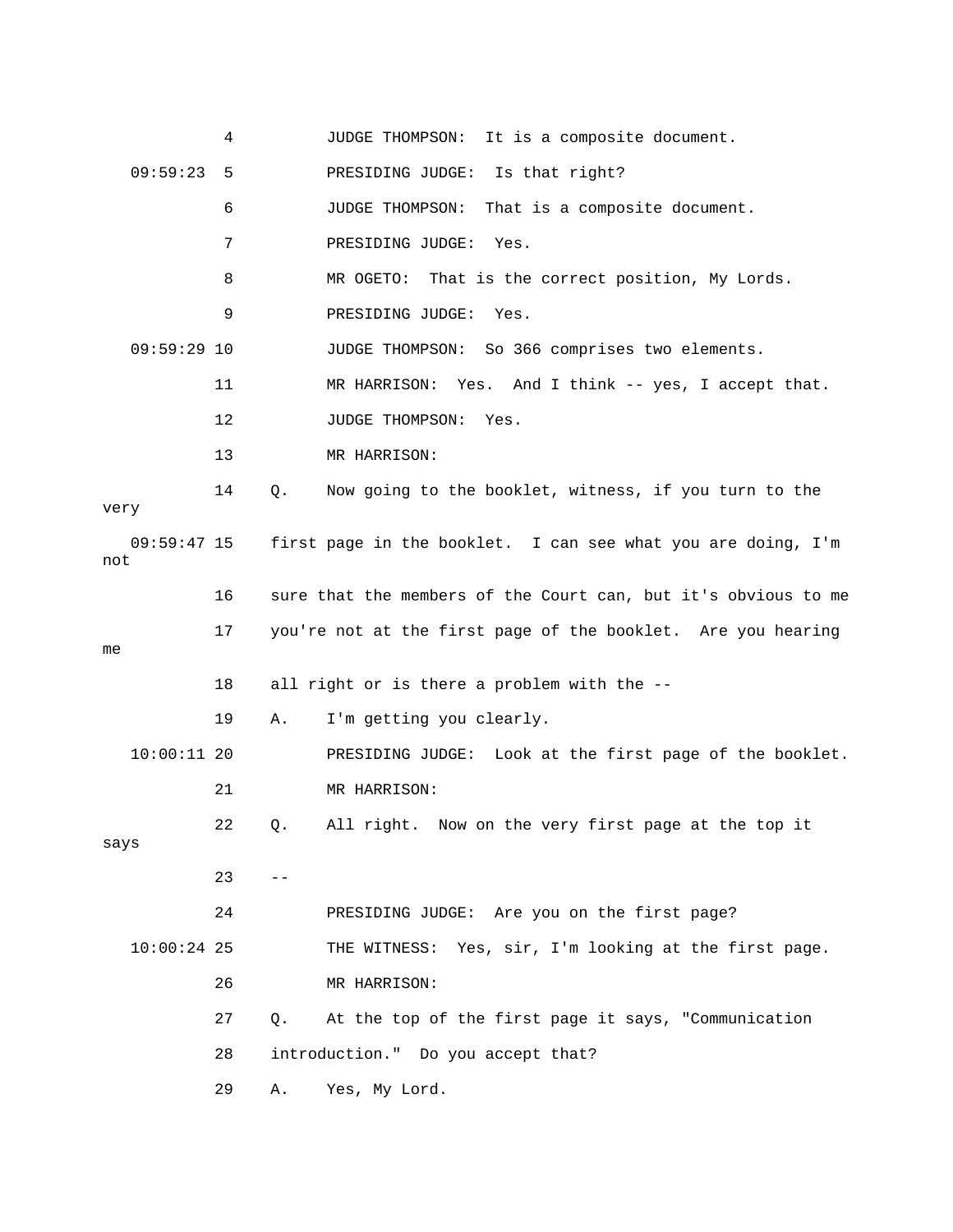|        | SESAY ET AL |  |              |
|--------|-------------|--|--------------|
| Page 7 |             |  |              |
|        | 8 MAY 2008  |  | OPEN SESSION |

 1 Q. And nowhere on that first page is there anything like a 2 message dated 7 August 1999; do you accept that? 3 A. Yes, on the first page. 4 Q. If you turn to the second page, you'll see the heading 10:00:55 5 "Accuracy." 6 PRESIDING JUDGE: And no message dated 7 -- 7 MR HARRISON: August 1999. 8 Q. Witness, I can see you are moving the pages very quickly, 9 and I can assure you that you'll find this to be a quicker 10:01:21 10 process if you follow my instructions. I had asked you to turn 11 over one page and the heading should be "Accuracy." Do you see 12 that at the top of the page? 13 A. Yes, it is there. 14 Q. And again you'd agree with me at that there's nothing like 10:01:41 15 a message dated 7 August 1999 on that page? Let me change that 16 question. There's nothing similar to a message dated 7/08/1999 17 on that page; do you accept that?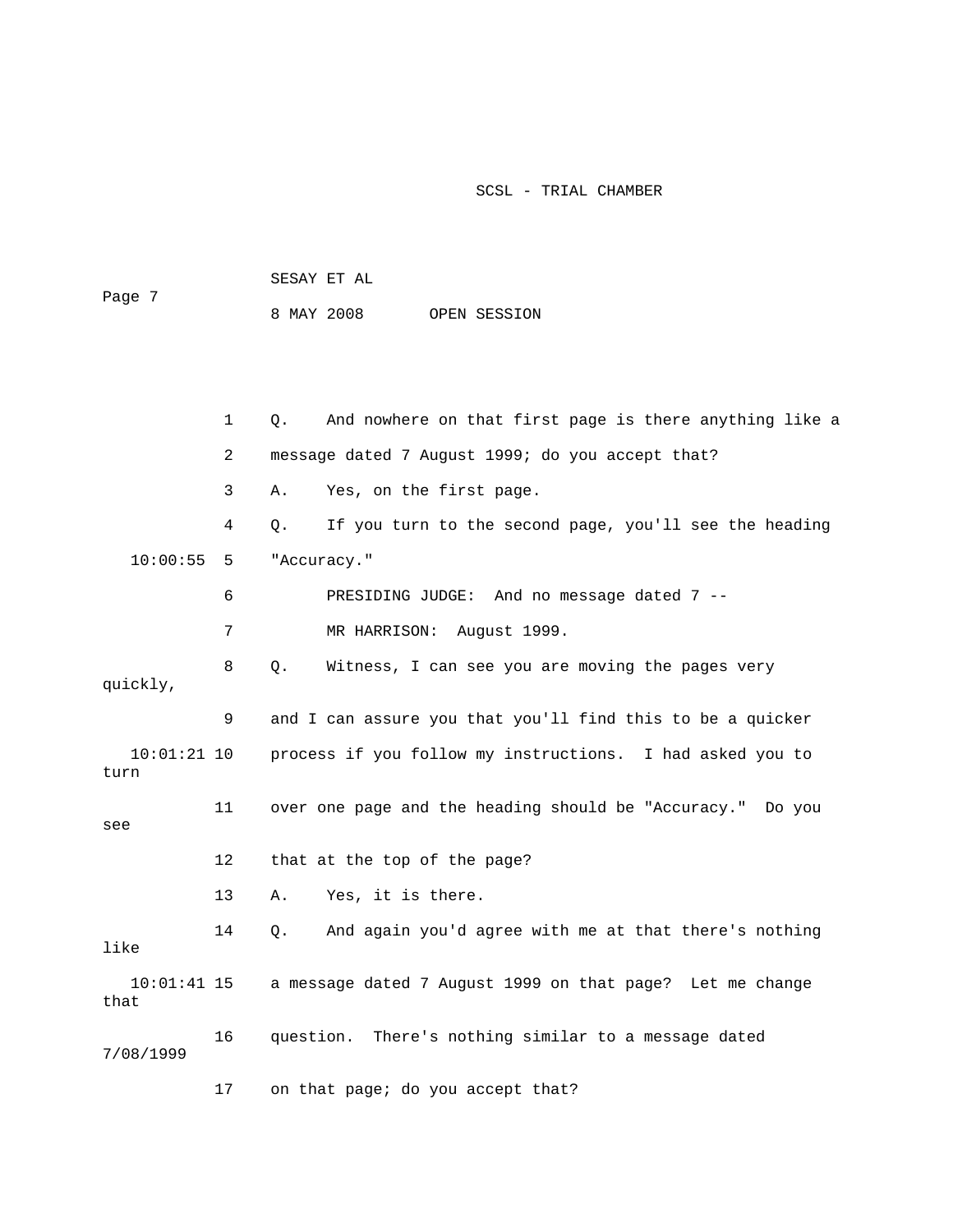18 A. Yes, yes, it is not there.

 19 Q. And if you look at the top of the next page, there's no 10:02:09 20 heading, but the first line reads, "Transmission to you. A reply 21 is needed or required." Are you looking at that page? 22 A. No, I've not seen the place yet. 23 Q. Don't turn the page. If you look at the top of the page on 24 the right-hand side you should be reading the words, 10:02:39 25 "Transmission to you. A reply is needed or required." Do you 26 see that? Witness, again I can see what you are doing, 27 unfortunately, the Court can't. You are looking on the lefthand 28 side of the page, and I'm very concerned that you're simply not 29 getting a translation here. Are you actually getting a Krio

SCSL - TRIAL CHAMBER

 SESAY ET AL Page 8 8 MAY 2008 OPEN SESSION

 1 translation? 2 A. I'm getting clearly, but the place you've indicated, I have 3 not seen that place, because this area is a communication -- 4 concerns communication -- and it is written "Accuracy." So the 10:03:25 5 place where the message is, is not the place you are referring to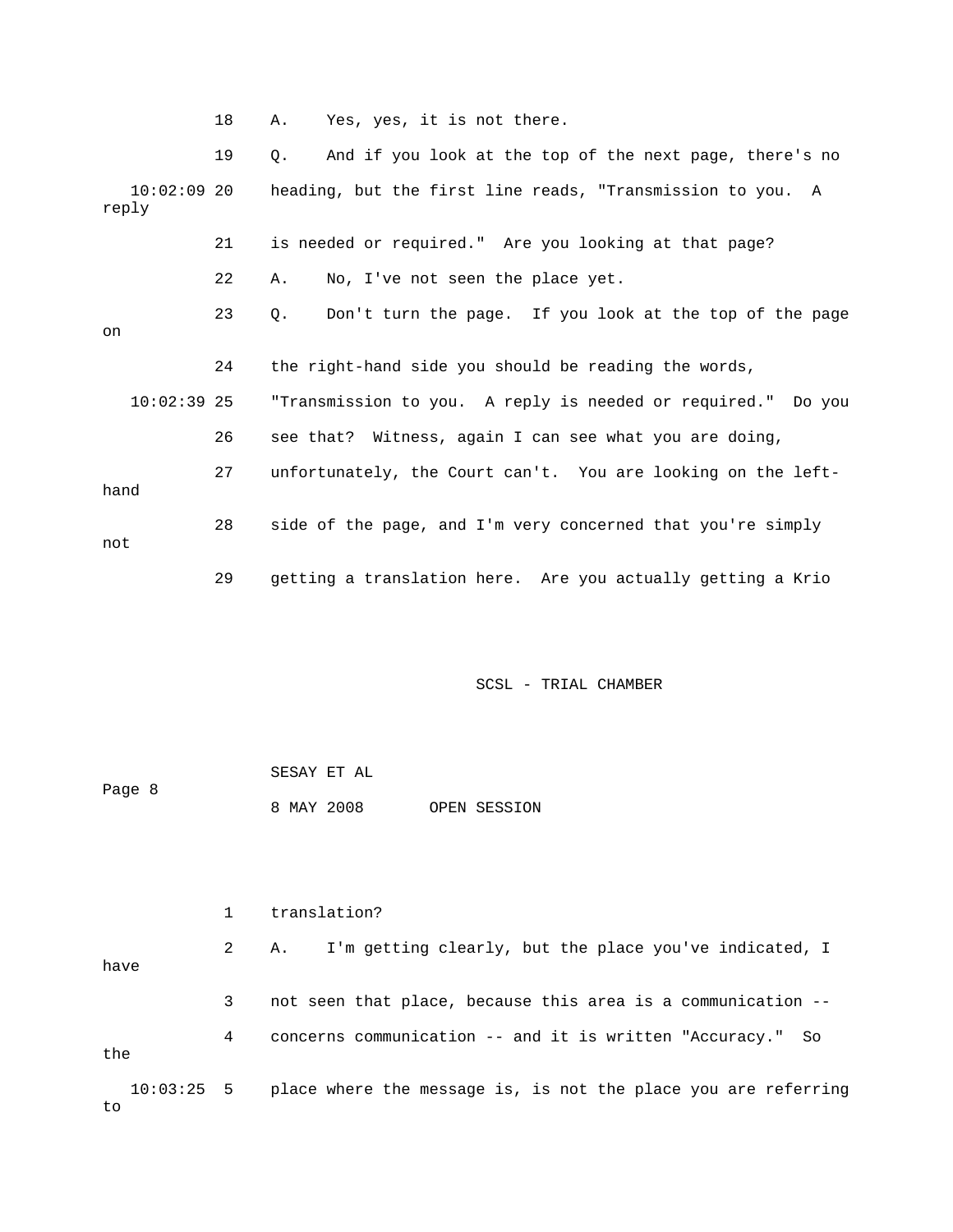6 as of now.

| top                    | 7  | Okay. With your right hand, put your right hand at the<br>Q.  |
|------------------------|----|---------------------------------------------------------------|
| okay.                  | 8  | of the right side of the page. Your hand is on the left --    |
| the                    | 9  | Your right hand is on the right page. Put your fingers up to  |
| $10:03:46$ 10<br>you   |    | top of that page. At the top of that page, I'm suggesting to  |
| or                     | 11 | that the words say, "Transmission to you. A reply is needed   |
|                        | 12 | required. Go abroad and transmit." Do you see those words?    |
| to                     | 13 | Oh, yes, I've seen -- I've seen the words and I'm able<br>Α.  |
|                        | 14 | analyse them.                                                 |
| $10:04:13$ 15          |    | I'm suggesting to you that there's nothing on that page<br>Q. |
|                        | 16 | that in any way resembles a message dated 7/08/1999; do you   |
|                        | 17 | accept that?                                                  |
|                        | 18 | Yes, My Lord, but this is not a message. That was a<br>Α.     |
|                        | 19 | personal security information; a note from the security.      |
| $10:04:42$ 20<br>words |    | Okay. Turn over the page, please. On that page the<br>Q.      |
|                        | 21 | at the very top should say, "Good discipline is essential for |
|                        | 22 | efficient working of radio net." Did I read that correctly?   |
|                        | 23 | A. Oh, yes, I've seen that.                                   |
| that                   | 24 | And do you agree with me there's nothing on that page<br>Q.   |
| $10:05:10$ 25          |    | in any way resembles a message dated 7/08/1999?               |
| mean,                  | 26 | Not at all. That is a continuation of a message.<br>Α.<br>I   |
| about                  | 27 | the information about signallers. It has no relationship      |
|                        | 28 | the message that I've explained about in this Court.          |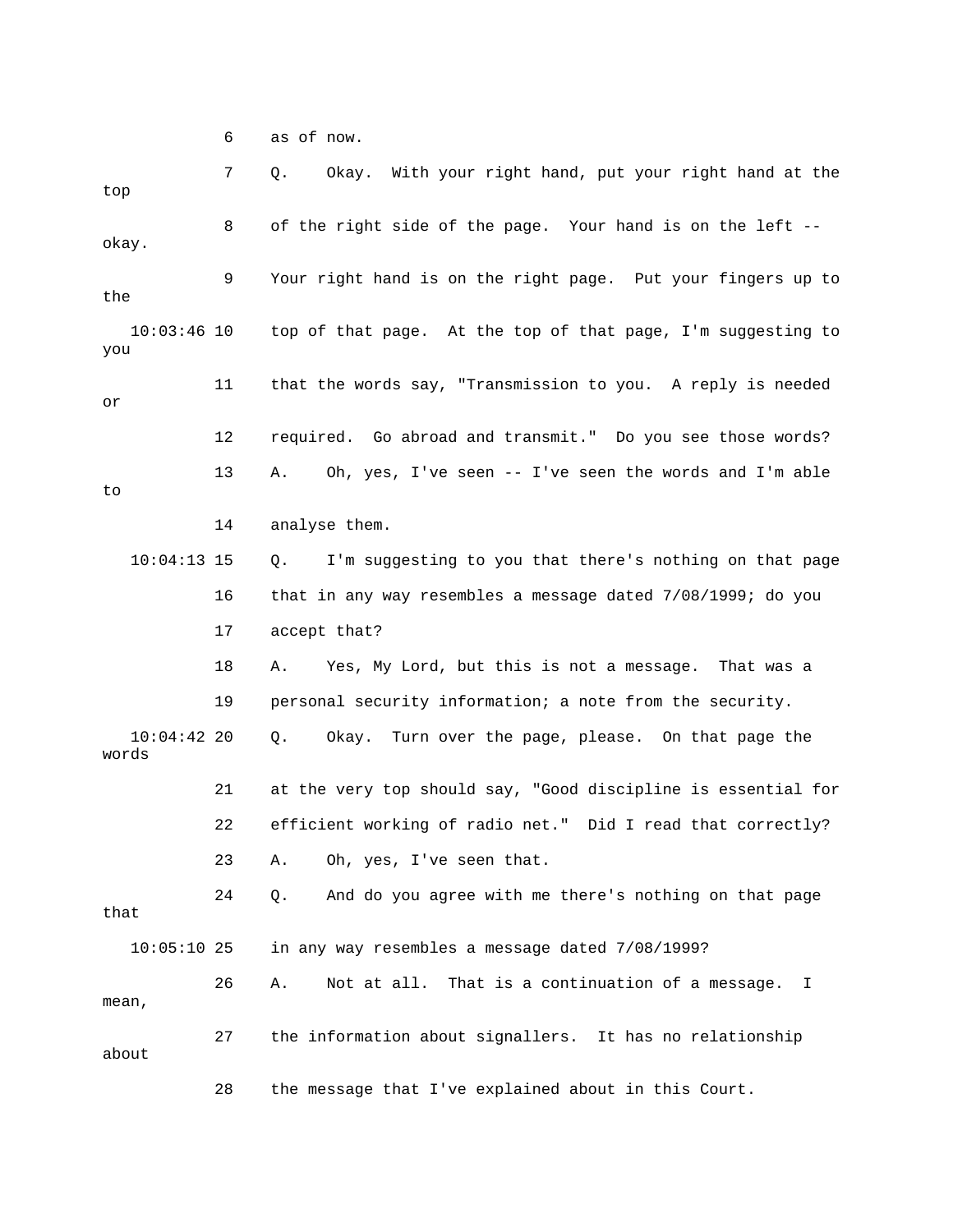29 Q. Please turn over the page. Now, on that page there should

SCSL - TRIAL CHAMBER

|        | SESAY ET AL |  |              |
|--------|-------------|--|--------------|
| Page 9 |             |  |              |
|        | 8 MAY 2008  |  | OPEN SESSION |

 1 be a heading of 22/10/2001; is that correct? 2 A. Yes, you are correct. 3 Q. And you'd agree with me that there's nothing on that page 4 that in any way resembles a message dated 7/08/99? 10:06:01 5 A. Not at all because -- because of my personal information, I 6 did not include a message there at all. 7 Q. And please turn over the page. And I believe you are 8 looking at two blank pages; am I right? 9 A. Yes, you are correct, sir. 10:06:32 10 Q. Please turn over the page again. Now, on the page on the 11 left-hand side the heading is "From: The leader. To: All 12 commander info Government Of Sierra Leone and the international 13 of ICRC," and it's dated 25 July 1999; do you see that? 14 A. Yes, I've seen that. 10:07:01 15 Q. And on that particular page there's nothing resembling a 16 message dated 7/08/99; do you accept that? 17 A. Yes, I've not seen it here, but it was there when I was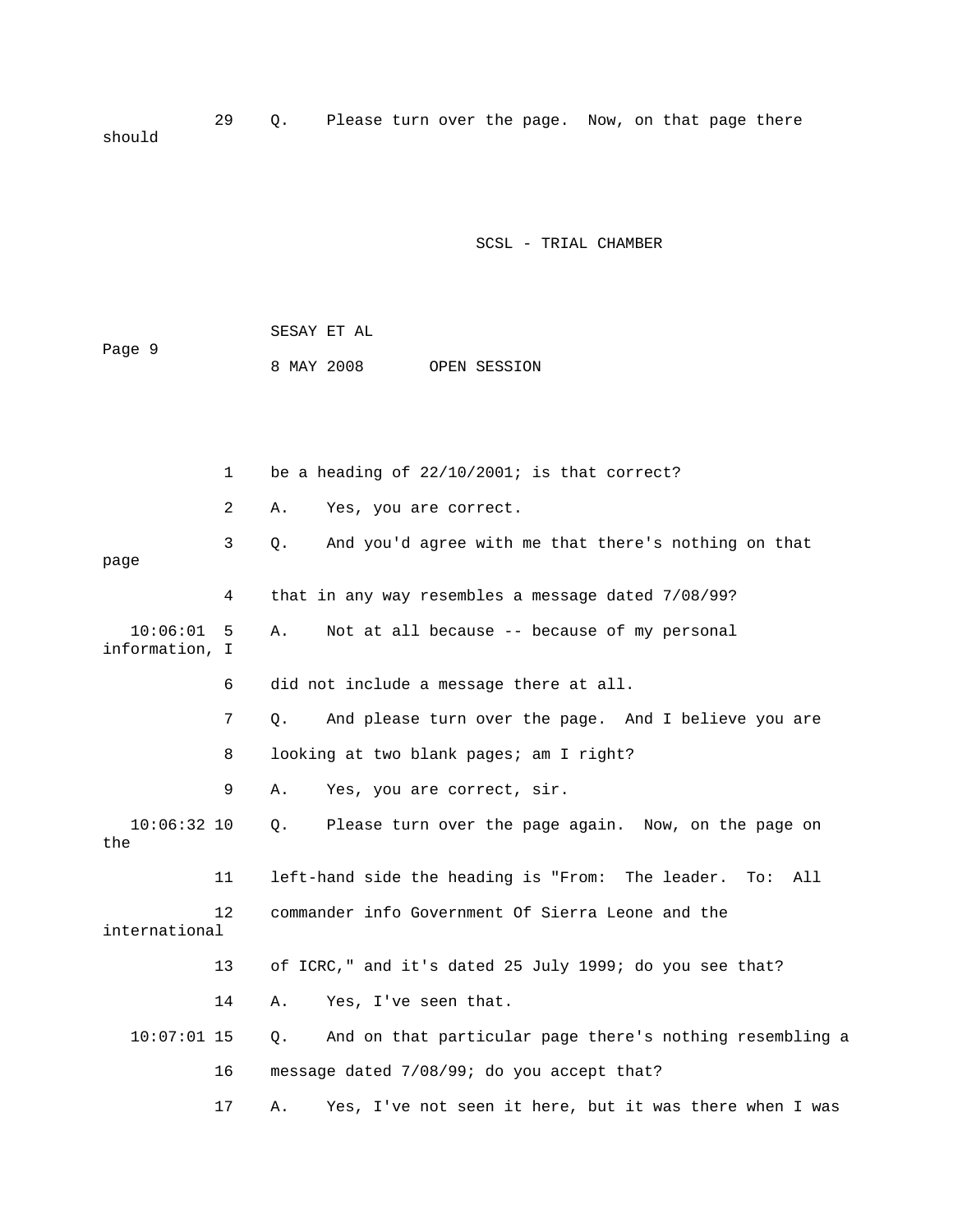18 copying for the female lady, the lawyer.

| it            | 19 | So it was there when the female lady saw you, and then<br>О. |
|---------------|----|--------------------------------------------------------------|
| $10:07:30$ 20 |    | disappeared somehow; is that what you're saying?             |
|               | 21 | Oh, not at all. It was there when I wrote the first<br>Α.    |
| her.          | 22 | messages on this paper, when I wrote them and gave them to   |
| sake          | 23 | She said maybe the Court may need the document. So, for the  |
|               | 24 | of my personal security, that made me to remove my personal  |
| $10:07:57$ 25 |    | details from there.                                          |
| from          | 26 | So now you're saying you removed your personal details<br>0. |
|               | 27 | that booklet; is that fair?                                  |
| In            | 28 | Oh, yes. I removed all information concerning myself.<br>A., |
|               | 29 | fact, it wasn't a single paper.                              |

| Page 10 | SESAY ET AL |  |              |
|---------|-------------|--|--------------|
|         | 8 MAY 2008  |  | OPEN SESSION |

|       | But you would with agree with me that what you in fact<br>$\Omega$ . |
|-------|----------------------------------------------------------------------|
| which | removed was not personal details, but these radio messages           |
|       | you are saying that you wrote; do you accept that?                   |
|       | A. No, I disagree with you, because I wouldn't take that             |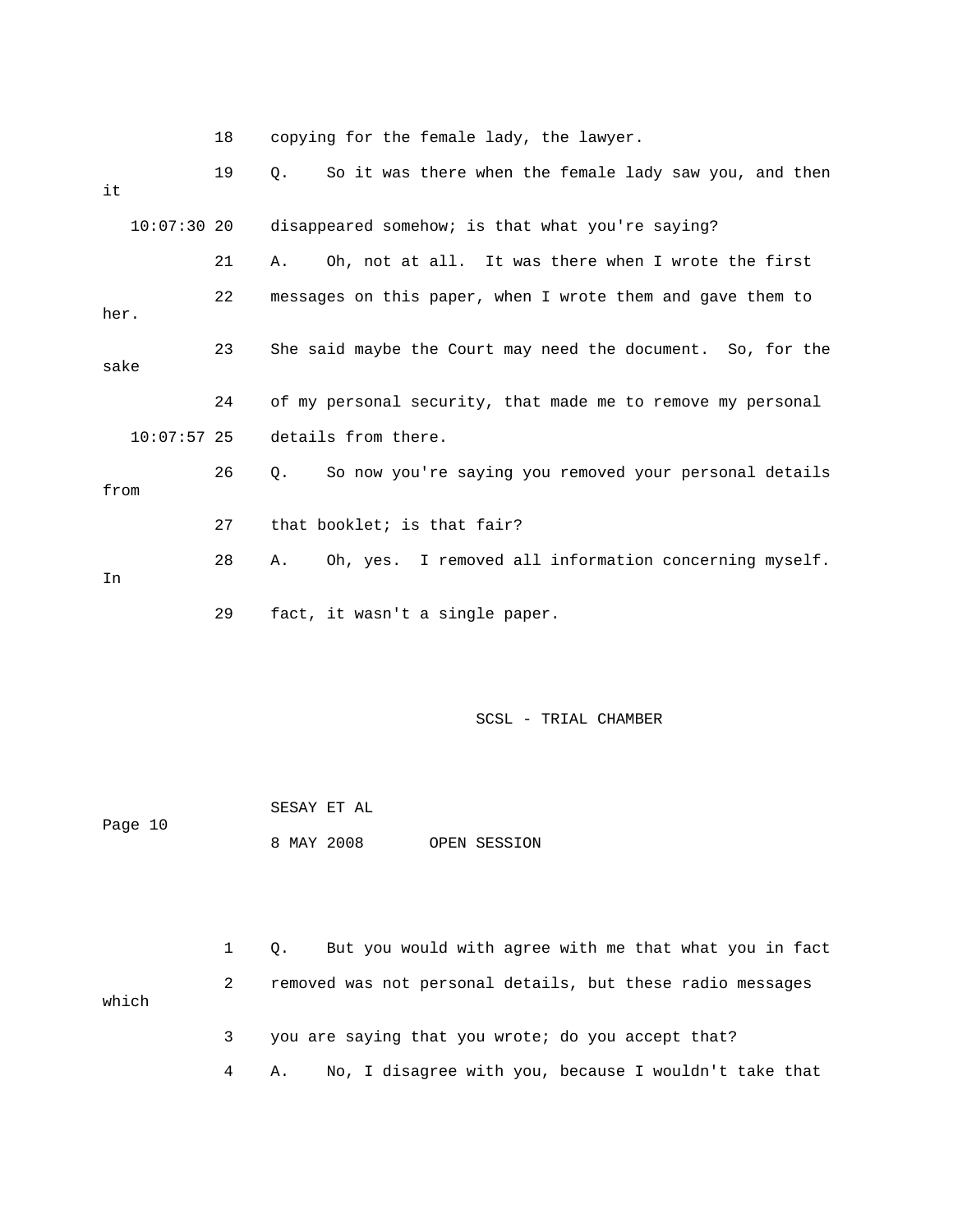10:08:44 5 decision to remove message papers that I have -- on which I have 6 documented information. I wouldn't do that. 7 Q. All right. Well, you've agreed with me that on that page 8 there is no message dated 7/08/99; do you accept that? 9 A. Yes, it is not here. 10:09:12 10 Q. Now, if you go to the very next page on the right side, I'm 11 suggesting to you that at the top of that page are the words 12 "Security is provided for all relief organisation." Do you see 13 that? 14 A. Yes, I've seen that area in fact. I have some doubt a 10:09:43 15 little bit because of the message should have the heading 16 together with this. 17 Q. When you say you have doubt, what are you trying to say? 18 A. This is because this other message was taken out from this 19 book and the heading is not there, and I don't really know. So 10:10:14 20 from there, I transfer all the information, before ever I removed 21 my personal information. Actually, I did not check. 22 Q. So are you trying to say that someone else other than you 23 removed these messages from the booklet? 24 A. I wouldn't blame anybody. 10:10:39 25 Q. Well, let's just stay on that same page, witness, because 26 if you look down roughly eight lines, you will see a date of 27 7/08/99; do you see that? 28 A. Yes, I have seen the 7/8/1999.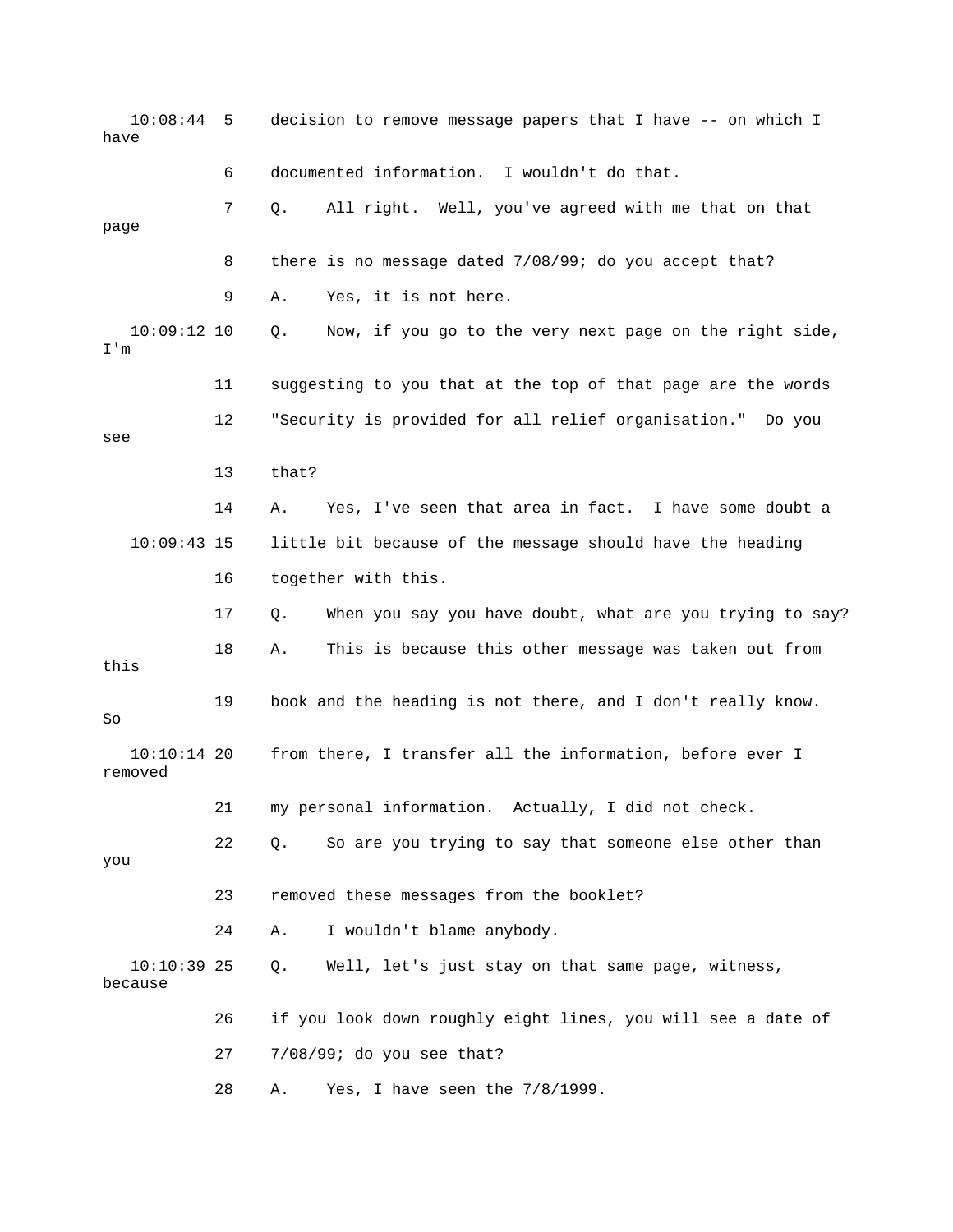29 Q. So the heading for that, where it says "From: Regional

SCSL - TRIAL CHAMBER

 SESAY ET AL Page 11 8 MAY 2008 OPEN SESSION

 1 commander Colonel T2. All stations sub infos date 7/08/99"; are 2 we looking at the same thing? 3 A. Yes, sir, you are correct, My Lord. 4 Q. But you'd agree with me that that message is nothing like 10:11:41 5 the one that you wrote onto the loose papers; do you accept that? 6 A. Yes. Earlier I said not all the messages -- not all the 7 messages in this book that I wrote and gave to the female lawyer; 8 I only wrote two messages from this book and gave them to the 9 lawyer. 10:12:10 10 Q. All right. And you can satisfy yourself, but I'm going to 11 suggest to you, that if you look at the remaining pages you will 12 not find any other messages with the date 7/08/99 such as you 13 wrote onto the loose papers; do you accept that? 14 A. Yes, I would with agree with you to some extent because 10:12:49 15 this one, it was on 7/8/1999 from Colonel T. 16 Q. Now, to be fair to you, witness, the Prosecution is

going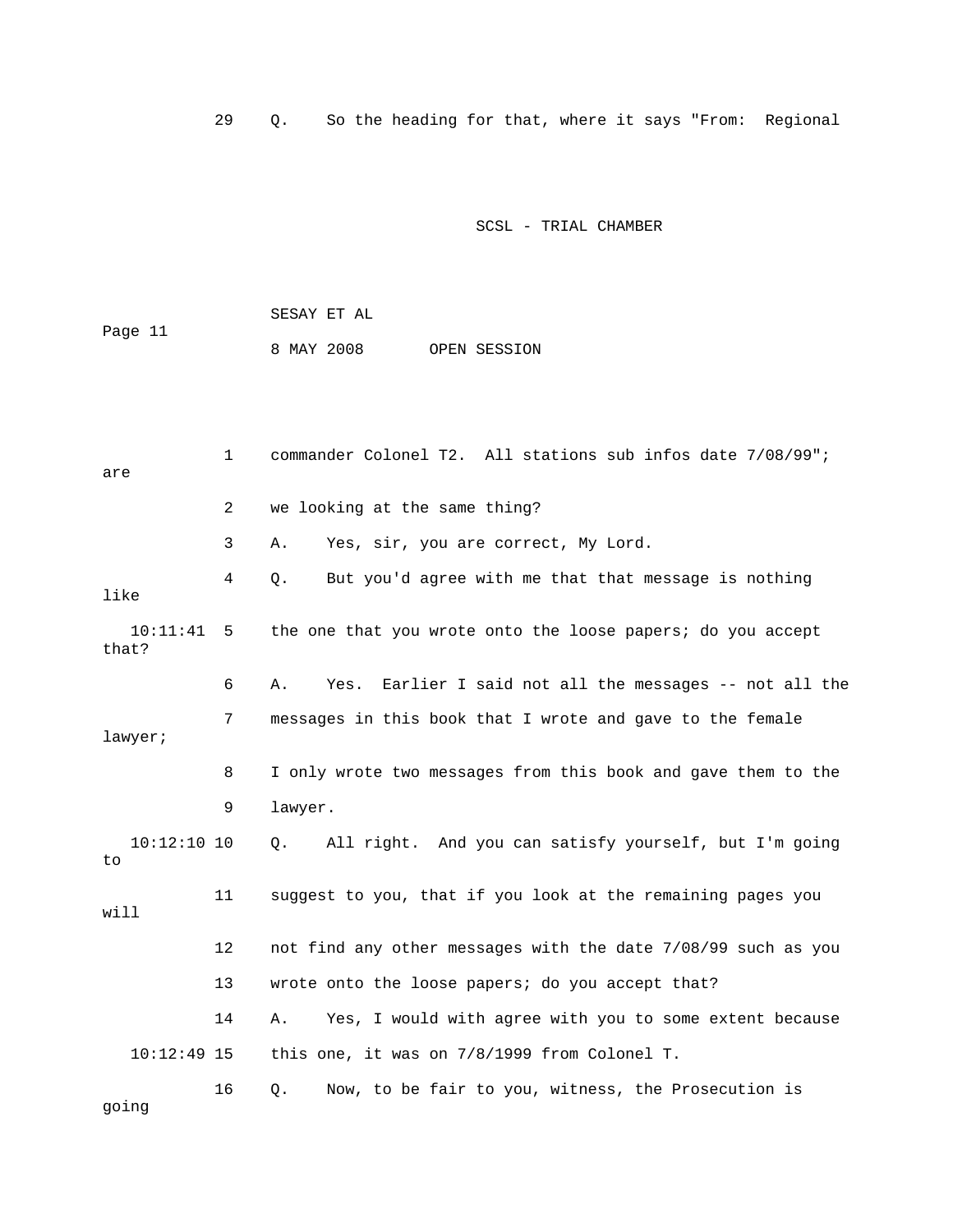| four          | 17 |    | to advise you that, based upon its reading of the very top    |
|---------------|----|----|---------------------------------------------------------------|
| that          | 18 |    | lines on that page on the right side that you're looking at,  |
|               | 19 |    | those four lines are the same as the second half of the words |
| $10:13:27$ 20 |    |    | used in the message of 7/8/99 that you copied onto the loose  |
|               | 21 |    | papers; do you accept that?                                   |
|               | 22 | Α. | Which one? I would want you to clarify that area again.       |
|               | 23 |    | PRESIDING JUDGE: Take the question again.                     |
|               | 24 |    | MR HARRISON:                                                  |
| $10:13:50$ 25 |    | Q. | If you looking -- your hand is on the correct page --         |
|               | 26 |    | PRESIDING JUDGE: Maybe you should make is shorter, you        |
|               | 27 |    | know. You can break it off into parts so that he can follow.  |
|               | 28 |    | MR HARRISON:                                                  |
|               | 29 | Q. | The top four lines on that page, do you see them?             |

|         | SESAY ET AL |  |              |
|---------|-------------|--|--------------|
| Page 12 |             |  |              |
|         | 8 MAY 2008  |  | OPEN SESSION |

 1 A. Yes. Where it is stated "security is provided for all 2 organisations," I have seen that. 3 Q. Yes. And what the Prosecution is suggesting to you, that 4 those four lines are in fact copied onto the loose pages as part 10:14:40 5 of that message dated 7/8/99; do you accept that?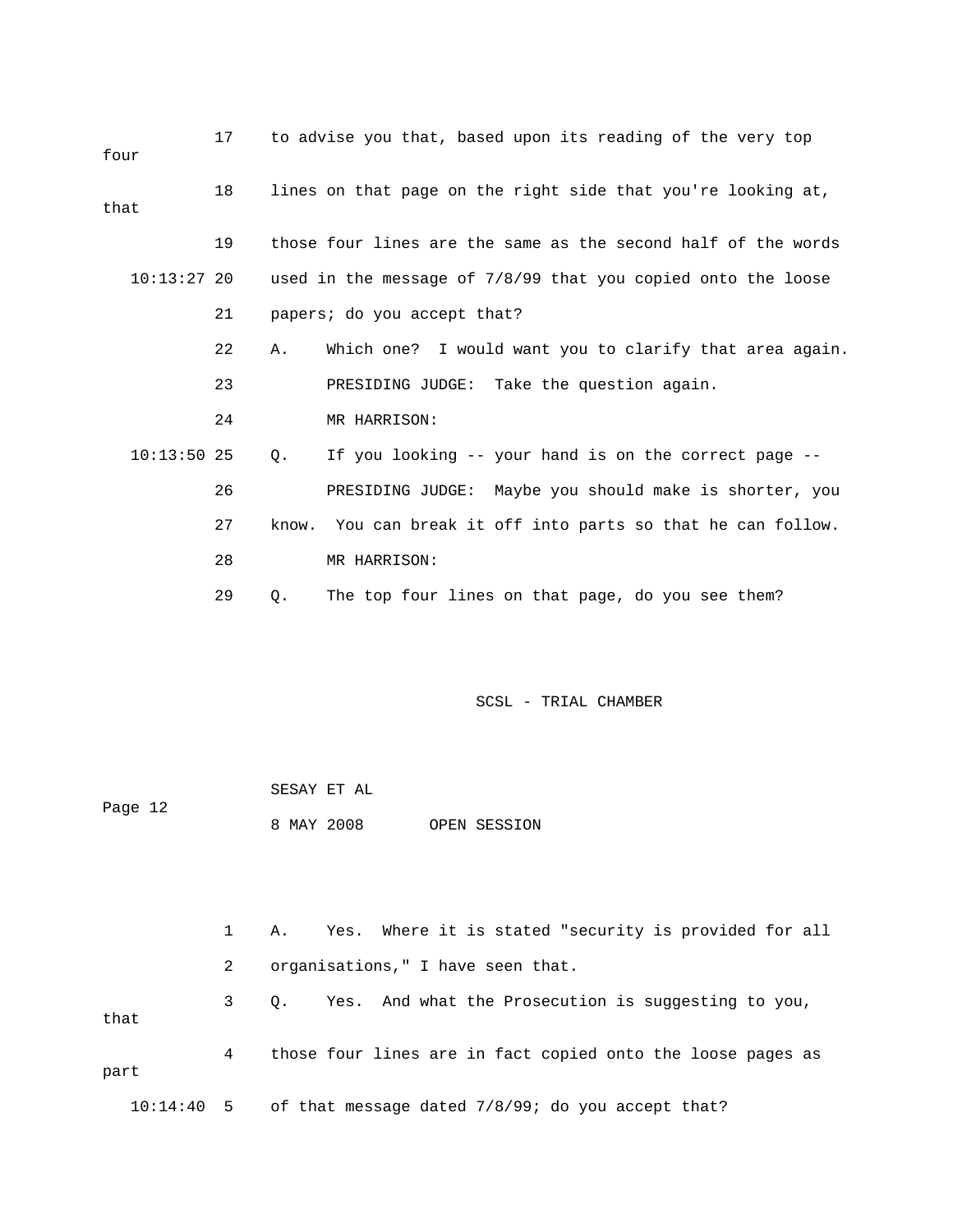6 A. No, sir, I wouldn't admit to that.

 7 Q. All right. Well, that's fine, if you don't wish to admit 8 to it. The Prosecution just wants to make clear that it appears 9 to us that they are identical words, and I will in fact read them 10:15:08 10 off the loose pages where it says, "Security is provided for all 11 relief organisation. I don't want to hear any story about 12 looting of relief organisation or harassing them. Absolute 13 discipline and good conduct are called for." And those words, 14 we're suggesting, are found at the top of that page that I've 10:15:32 15 been referring to? 16 A. Well, the way you read the sentence, let me read the 17 sentence clearly to you. "Security is provided for all relief 18 organisations. I don't want to hear any story about looting or 19 relief organisations or harassing them. Absolute discipline and 10:15:55 20 good conduct are called for." That was the sort of advice. 21 Q. All right. I don't think we're going to dwell on this, but 22 what I'm suggesting to you is that in that booklet you have not 23 been able to locate this message which is on the loose papers and 24 is dated 7/08/99; do you accept that? 10:16:23 25 A. Yes, because it is not there. But the time I was 26 transferring this message on this paper, the message was there, 27 and it was in the book, and I transferred it on this paper so I 28 don't know really.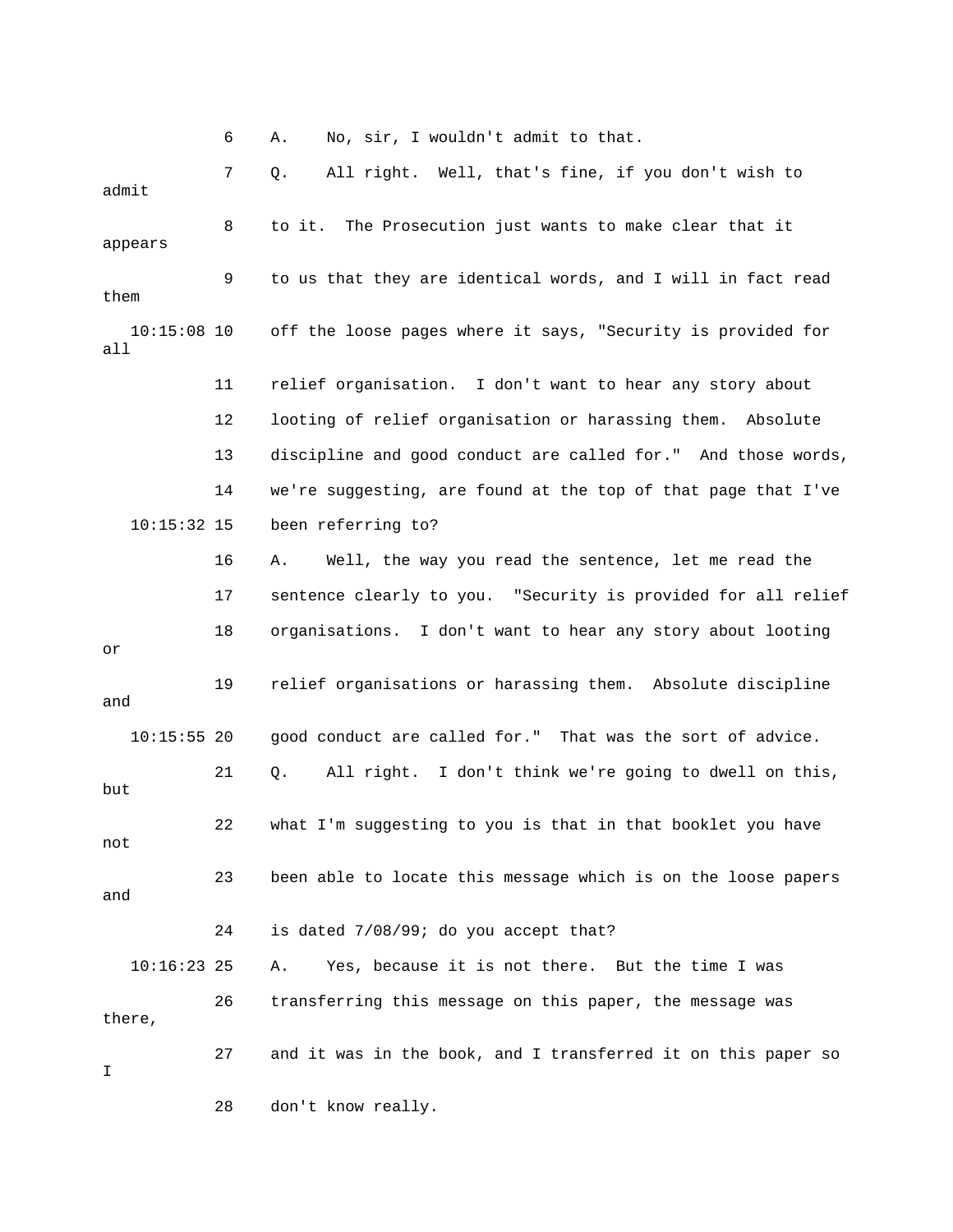29 Q. When you say you don't know, you're saying that somehow

#### SCSL - TRIAL CHAMBER

|         | SESAY ET AL |  |              |
|---------|-------------|--|--------------|
| Page 13 |             |  |              |
|         | 8 MAY 2008  |  | OPEN SESSION |

 1 something disappeared from the booklet that you have no 2 explanation for; is that right? 3 A. No, I disagree with that, sir. Because, one, as I was 4 saying, I wouldn't write a message which is very important and I 10:17:09 5 look at that message which has no problem and I remove it away. 6 I will never do that. 7 Q. But witness, you're certainly agreeing with me, that you 8 cannot find in the booklet this message of 7/8/99 on the loose 9 papers? 10:17:33 10 A. Yes, I said only two messages. If you look at the headings 11 of the message -- the paragraphs -- you would observe that only 12 two messages; those were the examples which I gave to the female 13 lady, apart from all the messages that you've seen that were 14 entered. 10:17:55 15 Q. All right. Just listen to the question again: I'm 16 suggesting to you that in the booklet you cannot find this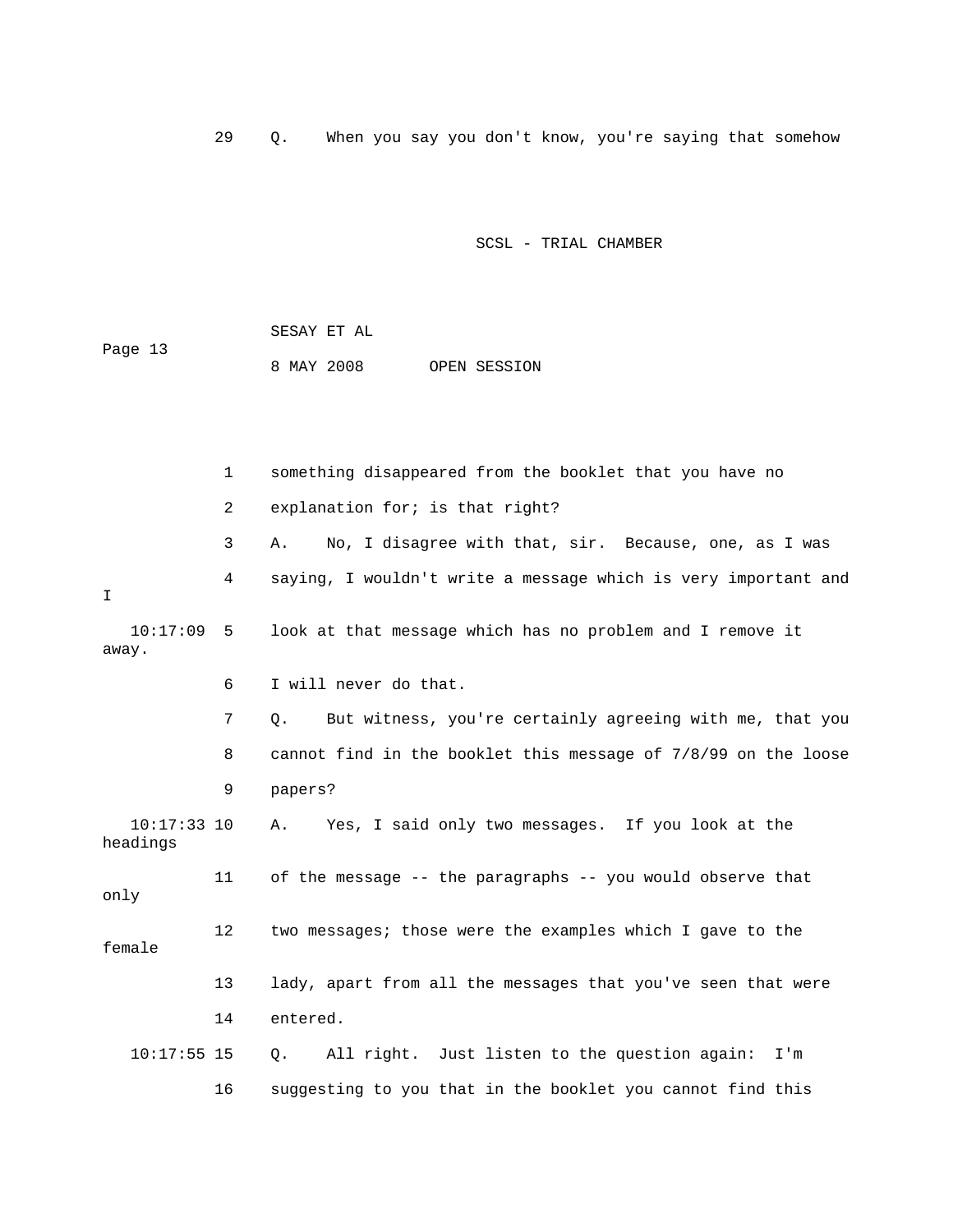17 message dated 7/08/99 that is on the loose papers; do you accept 18 that? 19 A. Oh, yes, because I didn't write it there, so it wouldn't be 10:18:28 20 there at all. 21 Q. Well, if you didn't write this message in the booklet, how 22 were you able to copy it onto the loose papers? 23 A. What I meant, the time I was presenting this particular 24 message to the female lawyer, it was in this book. That's what 10:18:54 25 I'm trying to say. To say that the message is in these loose 26 papers. It is not there at all but it is in the book. I only 27 wrote two messages which are contained in these papers. 28 PRESIDING JUDGE: So is that -- you actually transcribed 29 that message in your loose papers but you cannot now find the

SCSL - TRIAL CHAMBER

 SESAY ET AL Page 14 8 MAY 2008 OPEN SESSION

 1 papers. You cannot find that transcription in your papers, in 2 your documentation now; is that what you're saying? 3 THE WITNESS: Oh, yes, sir. Yes, sir. That's what I'm 4 trying to say. 10:19:32 5 PRESIDING JUDGE: Then what happened to them?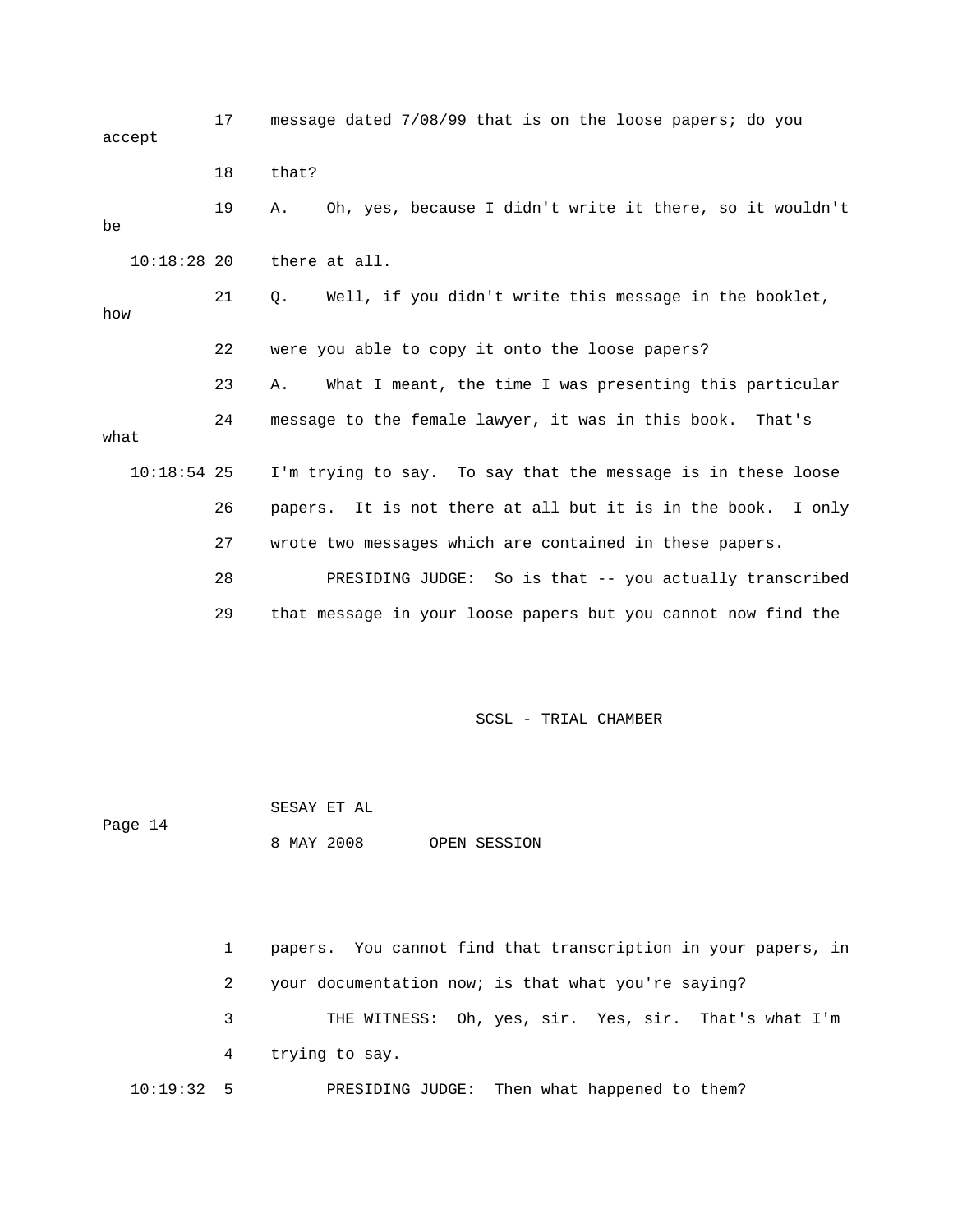| I've          | 6  | THE WITNESS: Well, I don't know. This was a document            |
|---------------|----|-----------------------------------------------------------------|
| the           | 7  | kept ever since -- ever since. Just imagine, from the time      |
|               | 8  | war ended.                                                      |
|               | 9  | MR HARRISON:                                                    |
| $10:19:49$ 10 |    | Witness, I'm putting it to you that you fabricated that<br>Q.   |
| trial;        | 11 | booklet and you invented it to assist the accused in this       |
|               | 12 | do you accept that?                                             |
|               | 13 | No, sir, I disagree with that. In fact, no operator<br>Α.       |
| would         | 14 | wouldn't be able to testify to the messages I have.<br>There    |
| $10:20:15$ 15 |    | be no operator within the RUF movement, so I wouldn't do that.  |
| from          | 16 | $Q$ .<br>And I'm putting it to you that you have torn out pages |
|               | 17 | that booklet when you thought the information would harm the    |
|               | 18 | accused in this trial; do you accept that?                      |
|               | 19 | My Lords, I just want to --<br>MR OGETO:                        |
| $10:20:49$ 20 |    | PRESIDING JUDGE:<br>Yes.                                        |
|               | 21 | MR OGETO:<br>The proposition -- the latter proposition          |
| making        | 22 | contradicts the earlier proposition. If this witness is         |
| put           | 23 | up this book to assist the accused person, why would he then    |
|               | 24 | information in that book that is incriminating to the accused   |
| $10:21:03$ 25 |    | It's a total contradiction, really.<br>person?                  |
|               | 26 | PRESIDING JUDGE: How is it a contradiction, Mr Ogeto?           |
| puts          | 27 | The first -- the first proposition that he<br>MR OGETO:         |
|               | 28 | to the witness --                                               |
|               | 29 | The first proposition was that he tore<br>PRESIDING JUDGE:      |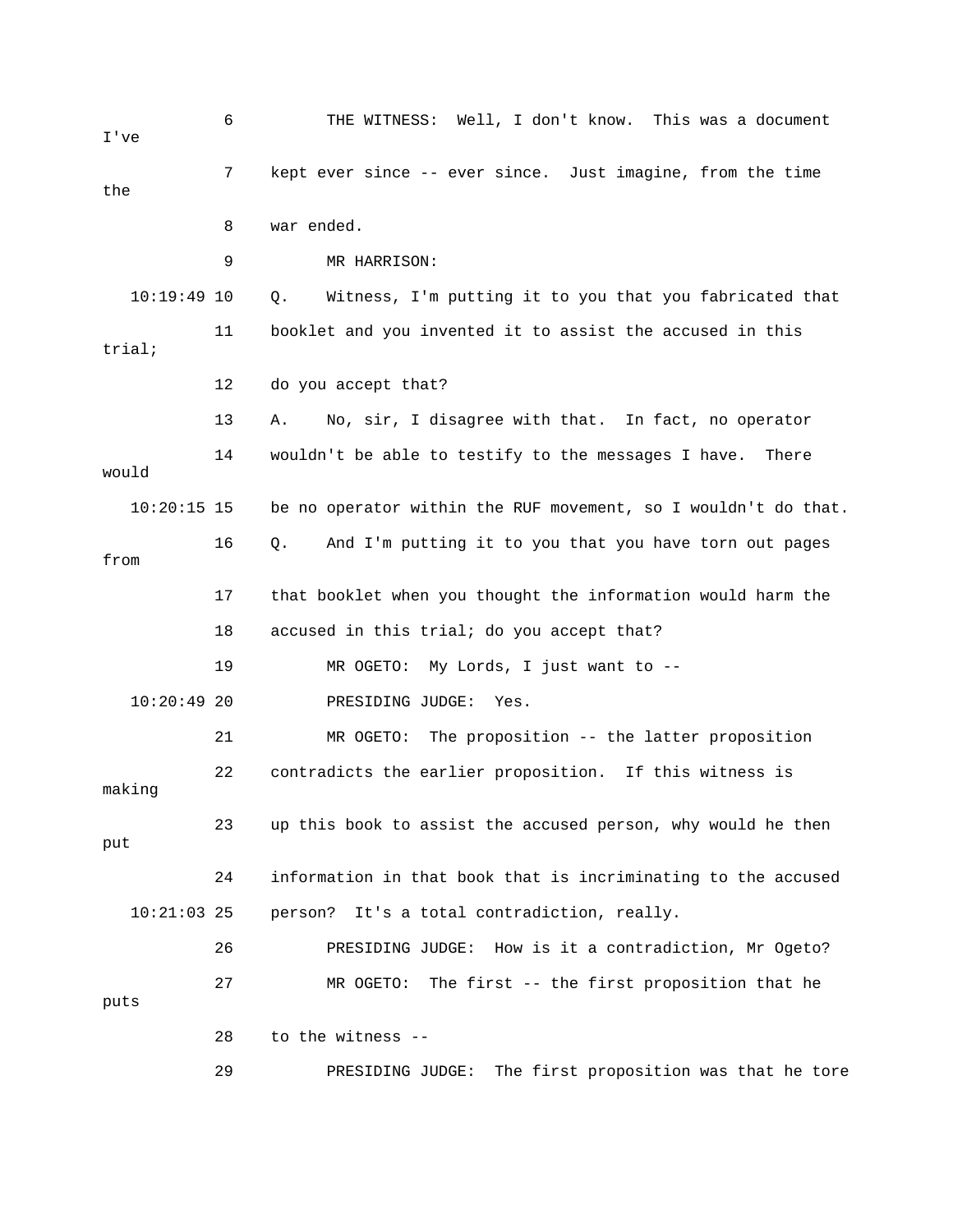|         | SESAY ET AL |  |              |
|---------|-------------|--|--------------|
| Page 15 |             |  |              |
|         | 8 MAY 2008  |  | OPEN SESSION |

|                      | 1  | the messages.                                                  |
|----------------------|----|----------------------------------------------------------------|
| he                   | 2  | MR OGETO: No, the first proposition, My Lords, is that         |
|                      | 3  | made up this book to assist the accused person.                |
|                      | 4  | PRESIDING JUDGE:<br>Yes.                                       |
| 10:21:26             | -5 | MR OGETO: Then the second proposition is that he has           |
| incriminating        | 6  | removed certain information from that book which is            |
|                      | 7  | to the accused person. Now, the question is: If in the first   |
|                      | 8  | place the witness is making up this book -- is drafting the    |
|                      | 9  | message in the book to assist the accused person, why would he |
| $10:21:46$ 10<br>the |    | then include in the book information that would incriminate    |
|                      | 11 | accused person? It doesn't make sense.                         |
| is                   | 12 | PRESIDING JUDGE: The whole thing is -- the whole thing         |
| which                | 13 | in the issue of these missing pages -- the missing link --     |
| real                 | 14 | he himself says he can cannot account for. I don't see any     |
| $10:22:18$ 15<br>by  |    | contradiction in the questions, you know, which have been put  |
|                      | 16 | Mr Harrison. I don't see any contradiction.                    |
|                      | 17 | Maybe I'm not being clear, My Lords.<br>MR OGETO:              |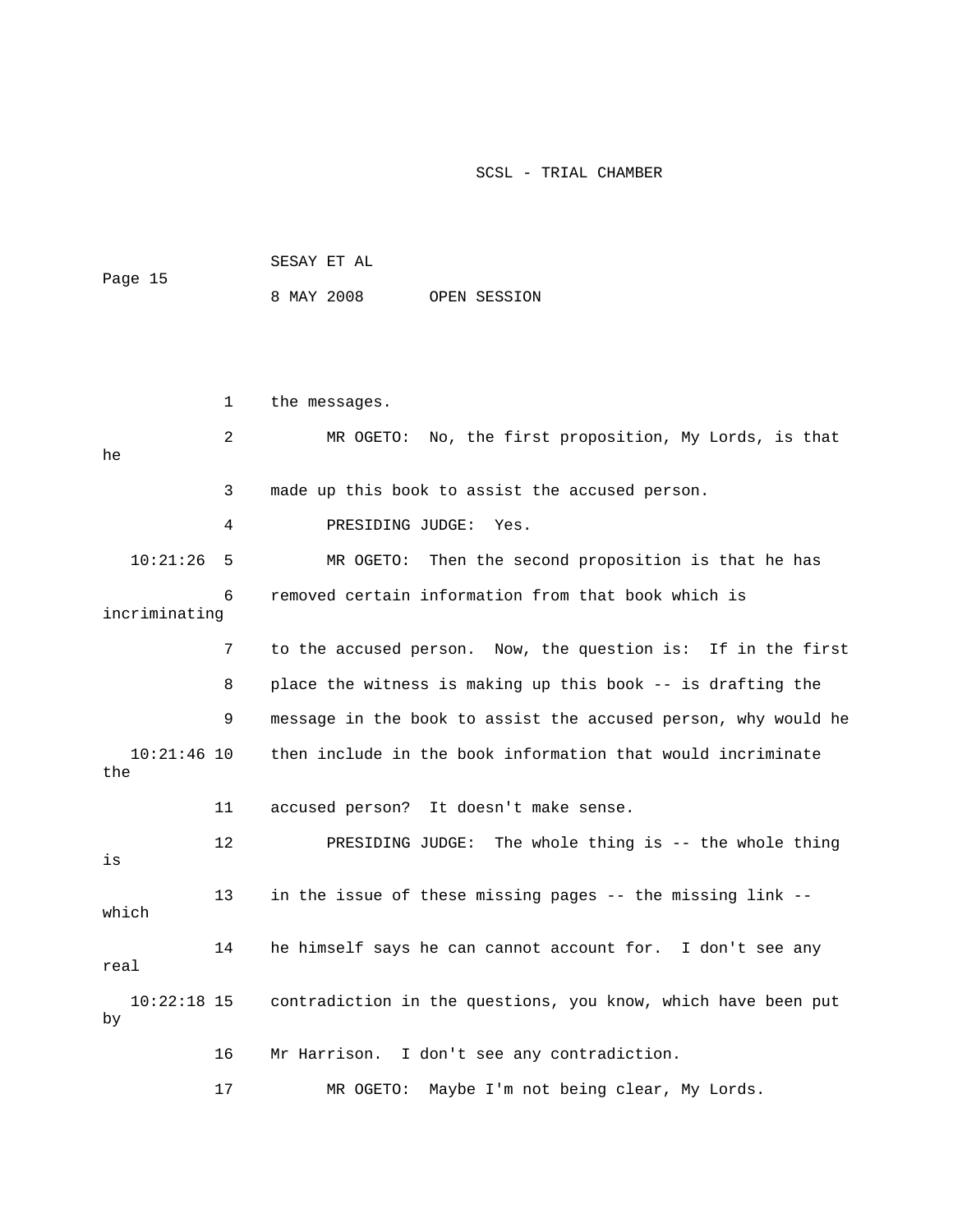19 MR OGETO: The first proposition that he makes is that this 10:22:30 20 witness has sat down and made up the messages that are in this 21 book with the sole purpose -- 22 PRESIDING JUDGE: Of helping the accused. 23 MR OGETO: -- of helping the accused. 24 PRESIDING JUDGE: Yes. 10:22:43 25 MR OGETO: How can there then be messages in the book which 26 will incriminate the accused person? It doesn't make sense. 27 Because he has sat down, very carefully thought about the 28 contents of the book, in order to -- 29 PRESIDING JUDGE: I think it is related to those messages

SCSL - TRIAL CHAMBER

| Page 16 | SESAY ET AL |  |              |
|---------|-------------|--|--------------|
|         | 8 MAY 2008  |  | OPEN SESSION |

1 which are missing.

2 MR OGETO: I --

 3 PRESIDING JUDGE: Which he is suggesting to him, you know,

 4 that if those messages cannot be traced if they have been torn 10:23:07 5 out it is because, you know, they incriminated the accused 6 person. That is why they are not there. That's the way I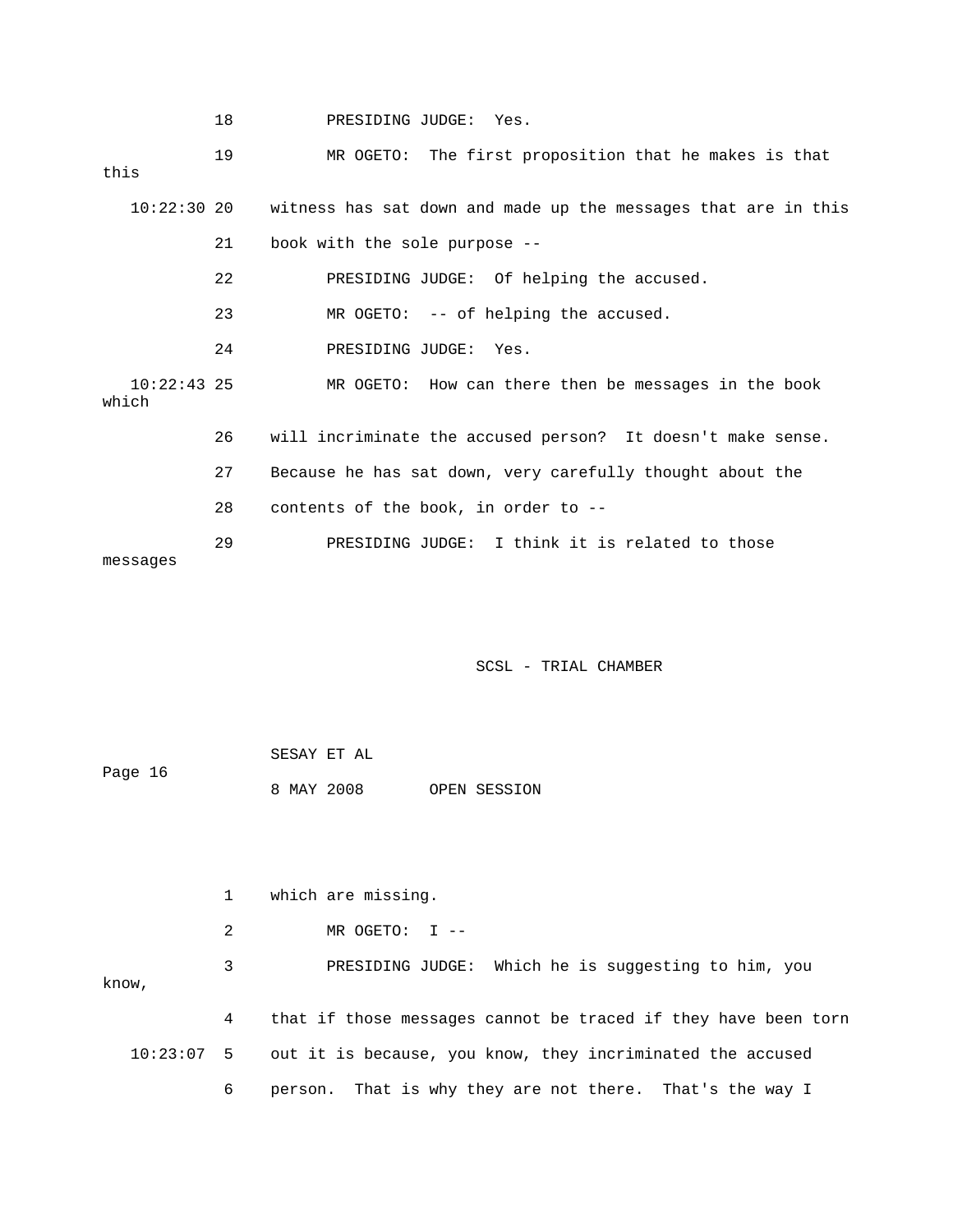7 understand it.

 8 MR OGETO: Yeah, but then how did they come into the book? 9 The allegation by the Prosecution is that this witness made up 10:23:21 10 the messages. 11 JUDGE BOUTET: Should we indeed have these discussions in 12 the presence of the witness who understands English and knows 13 exactly what you are saying now. I don't think it is fair. I 14 think the witness should be excused from the Court if you are to 10:23:30 15 raise these kind of argument. I'm not saying you should not but. 16 PRESIDING JUDGE: I think -- I think we should get along. 17 The objection is overruled. Mr Harrison, please, you can proceed 18 with your examination. 19 MR JORDASH: Can Mr Sesay use the bathroom, please? 10:23:46 20 PRESIDING JUDGE: Yes, please, he may. Mr Harrison, you 21 may proceed. 22 MR HARRISON: 23 Q. Witness, I'm putting it to you that you tore pages out of 24 that booklet in order to assist the accused; do you accept that? 10:25:48 25 A. No, no, I disagree. Because the examples: One, I did not 26 see any message relating to the person talking on his behalf. So 27 I don't think if I have any hidden agenda to remove vital 28 information from this book. My Lord, I never did that. I only 29 removed my own personal data, and it was a document which I --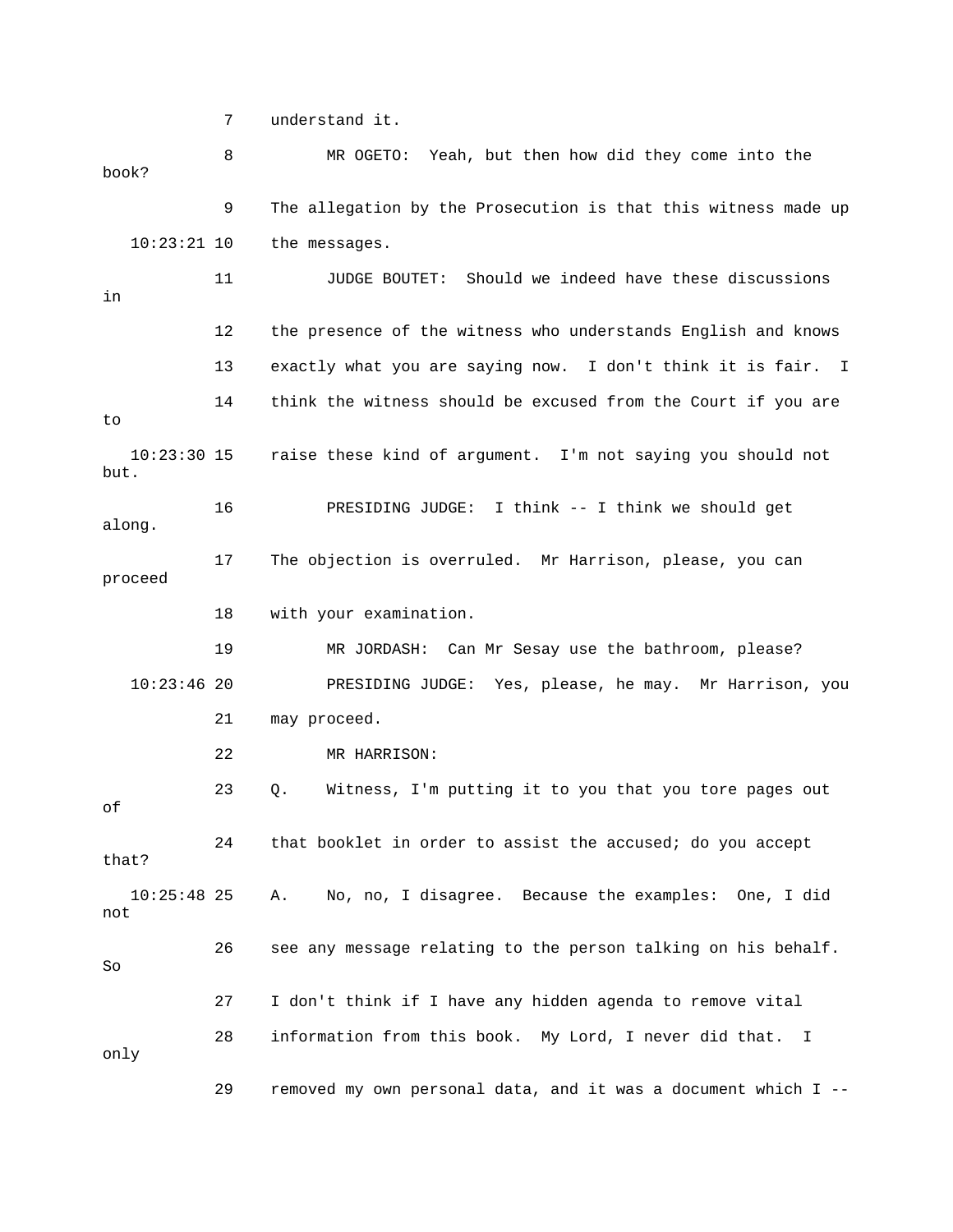| Page 17 |  | SESAY ET AL |  |              |
|---------|--|-------------|--|--------------|
|         |  | 8 MAY 2008  |  | OPEN SESSION |

|                     | 1  | had been in my custody, although we had not be living in the     |
|---------------------|----|------------------------------------------------------------------|
| same                |    |                                                                  |
|                     | 2  | place.                                                           |
| оf                  | 3  | But witness, you do accept that you removed at least one<br>Q.   |
|                     | 4  | the messages that you wrote out for the lawyer for Kallon?       |
| 10:26:49            | 5  | I did not remove it. It was in the book. I copied just<br>Α.     |
| about               | 6  | two books as reference. These were examples because I was        |
|                     | 7  | to destroy the book based on my personal security. Only two      |
|                     | 8  | messages I tried to get out from that book.                      |
| today               | 9  | And finally, I'm suggesting to you that you're lying<br>Q.       |
| $10:27:17$ 10       |    | as to what your conduct was and that, in fact, you yourself      |
|                     | 11 | removed information from the booklet to assist the accused; do   |
|                     | 12 | you accept that?                                                 |
|                     | 13 | No, My Lord, I disagree.<br>Α.                                   |
| and                 | 14 | Now, I'm not going to refer to those exhibits any more,<br>$Q$ . |
| $10:27:45$ 15<br>is |    | I'm asking Court Management to remove them so that the witness   |
|                     | 16 | not distracted by them any further. Now, I first want to take    |
|                     | 17 | you back to -- I see you're trying to locate something in your   |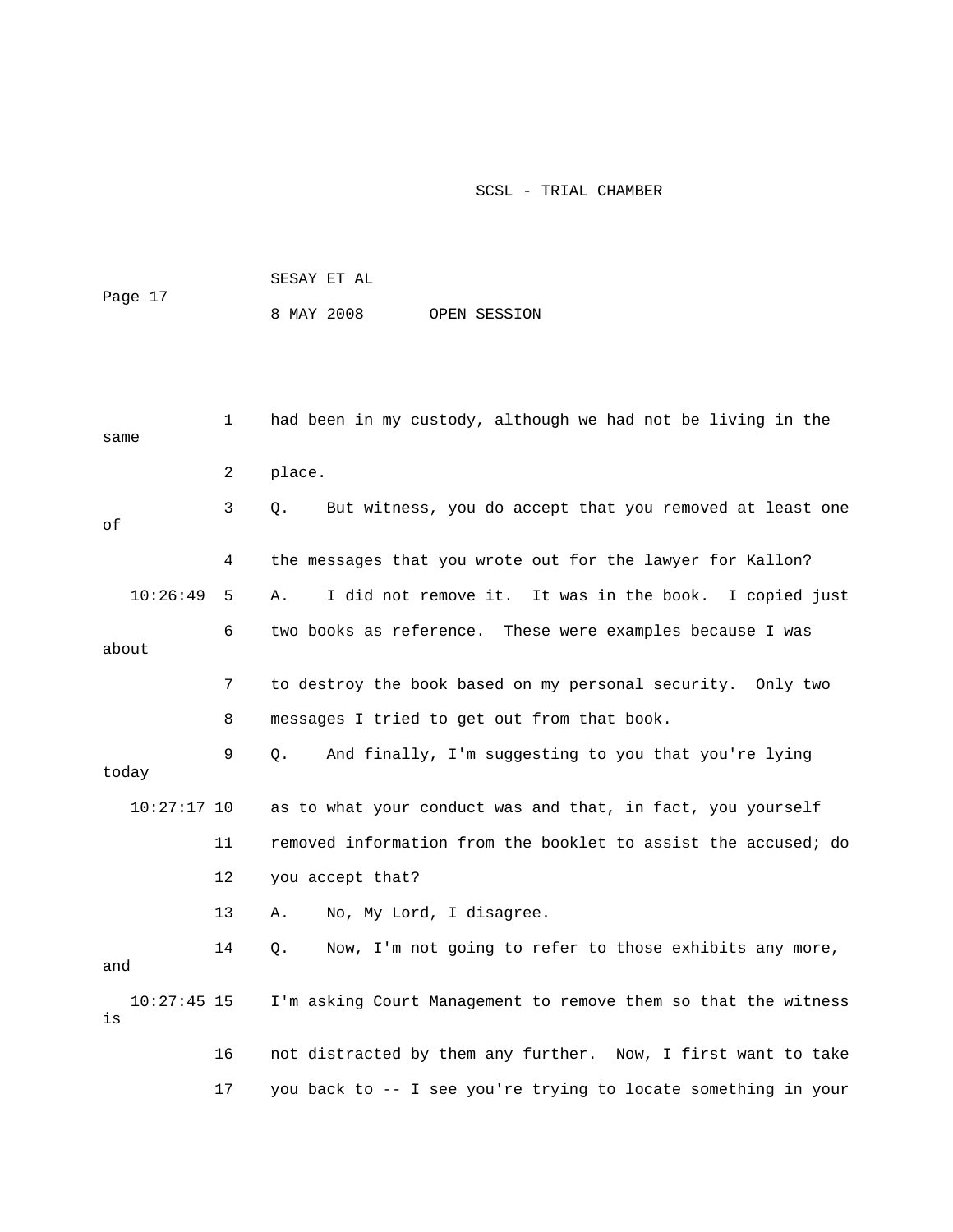| to                    | 18 |           | pocket. If there's something you want, please take the time    |
|-----------------------|----|-----------|----------------------------------------------------------------|
|                       | 19 |           | do it if you're not comfortable or if there's something you're |
| 10:28:33 20           |    |           | trying to do.                                                  |
|                       | 21 | Α.        | No, no, My Lord. Let us forge ahead.                           |
| near                  | 22 | Q.        | I want to take you back to your time when you're at or         |
|                       | 23 |           | Freetown during the junta; do you understand me?               |
|                       | 24 | Α.        | Yes, I understood you, sir.                                    |
| $10:28:56$ 25<br>most |    | $\circ$ . | And you had given some evidence that you were, for the         |
|                       | 26 |           | part, near the Grafton area during the junta?                  |
|                       | 27 | Α.        | Yes, you are correct, sir.                                     |
|                       | 28 | О.        | And you had a radio there?                                     |
|                       | 29 | Α.        | Oh, yes, I was with a radio -- communication radio.            |

| Page 18 | SESAY ET AL |  |  |              |
|---------|-------------|--|--|--------------|
|         | 8 MAY 2008  |  |  | OPEN SESSION |

 1 Q. And was that radio transported to Kono? 2 A. Yes, I retreated with the radio that I was operating. 3 Q. So you yourself took a radio to Kono? 4 A. Oh, yes. I myself went along with the radio. 10:29:55 5 Q. And you'd agree with me that in Freetown itself during the

6 junta, there were radios operating; do you accept that?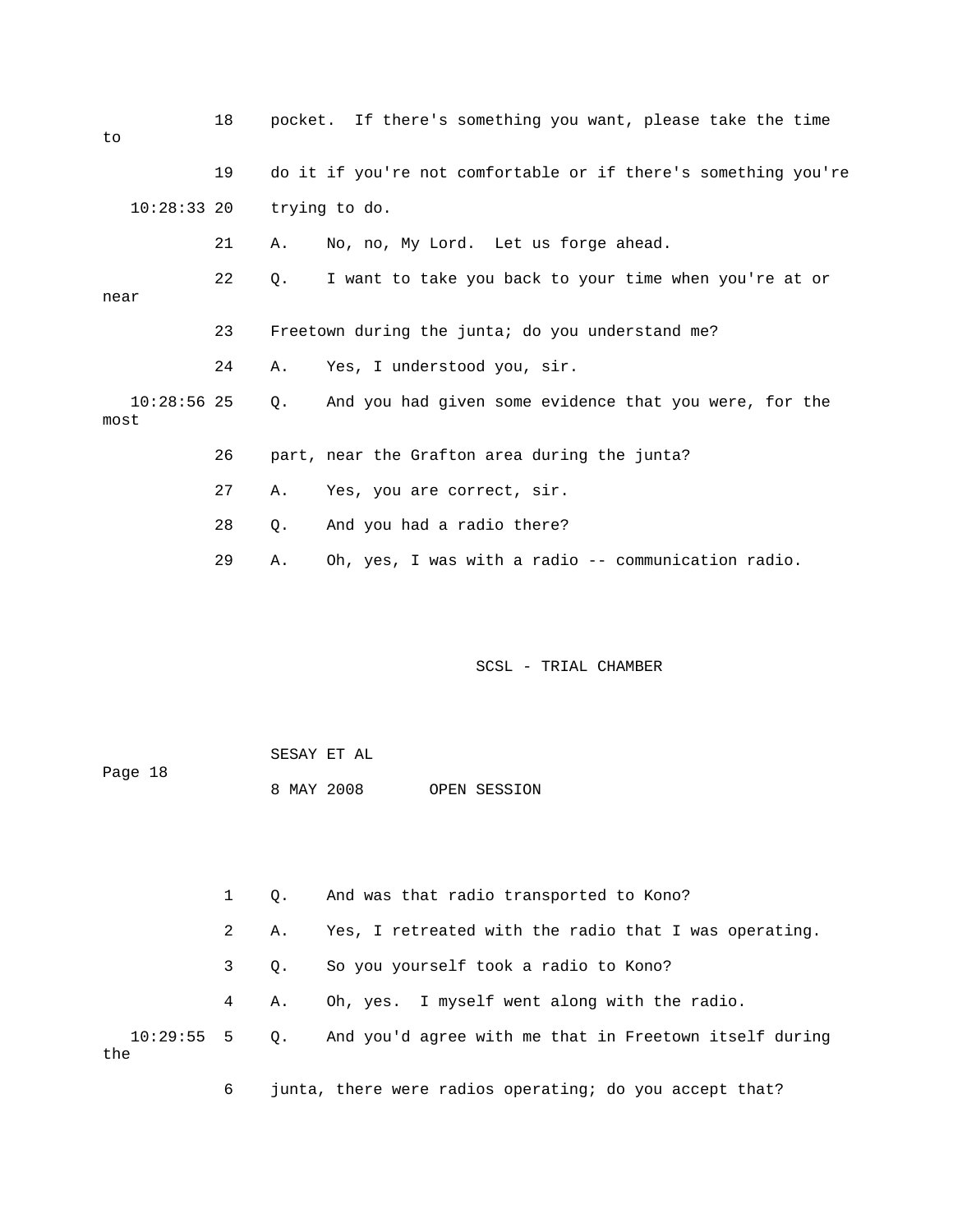7 A. I want you to repeat that question, please, sir. 8 Q. I'm talking about the time of the AFRC junta; do you follow 9 that? 10:30:23 10 A. Yes. 11 Q. And I'm suggesting to you that during that time, there were 12 RUF radios in Freetown? 13 A. Yes, there were radio -- RUF radios in Freetown. 14 Q. And you'd agree with me that there were RUF radios at 10:30:46 15 Hastings during the junta? 16 A. Yes, when we came, there was one radio station at Hastings. 17 Q. Do you agree with me that there was an RUF radio at 18 Benguema? 19 A. Initially it was there, but later it was removed from 10:31:18 20 there. 21 PRESIDING JUDGE: Yes, Mr Taku. 22 MR TAKU: Your Honours, my colleague will agree that he 23 asked all this series of questions to the witness last week. The 24 same questions. Except he want to repeat the crossexamination 10:31:35 25 he did. But he asked this set of questions, he can remember, and 26 the witness answered. Indeed, Your Honour will remember that the 27 Honourable Judge Boutet even asked the type of radio that they 28 had, whether it was the one that they carry on the back or in the 29 vehicle and he gave an explanation. It's the same set of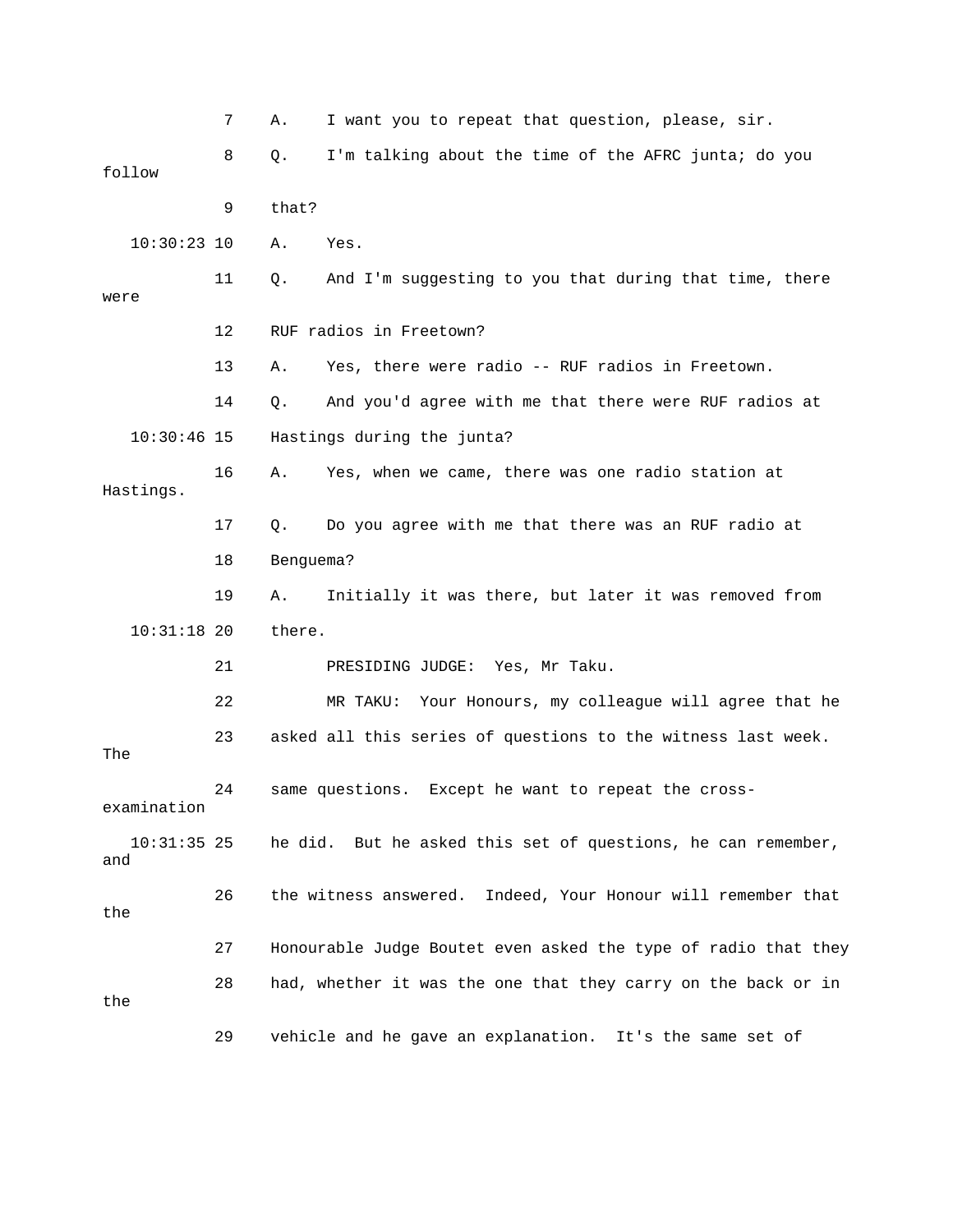|                       |    | SESAY ET AL                                                       |  |  |  |  |  |  |
|-----------------------|----|-------------------------------------------------------------------|--|--|--|--|--|--|
| Page 19               |    | 8 MAY 2008<br>OPEN SESSION                                        |  |  |  |  |  |  |
|                       |    |                                                                   |  |  |  |  |  |  |
|                       |    |                                                                   |  |  |  |  |  |  |
|                       | 1  | questions that were asked.                                        |  |  |  |  |  |  |
| was                   | 2  | JUDGE BOUTET: It's not last week it was this week.<br>It          |  |  |  |  |  |  |
|                       | 3  | on Tuesday.                                                       |  |  |  |  |  |  |
|                       | 4  | On Tuesday, Your Honours.<br>MR TAKU:                             |  |  |  |  |  |  |
| 10:32:08<br>question. | 5  | It was on Tuesday that I asked the<br>JUDGE BOUTET:               |  |  |  |  |  |  |
|                       | 6  | Whether or not the same questions were asked, I don't know.       |  |  |  |  |  |  |
| think                 | 7  | MR TAKU: Well, my colleague himself, Your Honours, I              |  |  |  |  |  |  |
|                       | 8  | he should admit that he asked this series of questions to the     |  |  |  |  |  |  |
|                       | 9  | witness.                                                          |  |  |  |  |  |  |
| $10:32:23$ 10         |    | MR HARRISON: No it's not admitted. They were asked by             |  |  |  |  |  |  |
| questions I           | 11 | Mr Jordash and they were not the same questions.<br>The           |  |  |  |  |  |  |
| Exhibit               | 12 | asked was only yesterday and the only topic I got to was          |  |  |  |  |  |  |
|                       | 13 | I completely deny the assertion made by Mr Taku.<br>366.<br>It is |  |  |  |  |  |  |
|                       | 14 | wrong 100 per cent.                                               |  |  |  |  |  |  |
| $10:32:42$ 15<br>but  |    | MR TAKU:<br>Well, if I'm wrong then I'm sorry about that          |  |  |  |  |  |  |
|                       | 16 | I thought I heard --                                              |  |  |  |  |  |  |
|                       | 17 | PRESIDING JUDGE: You don't need to be sorry about that.           |  |  |  |  |  |  |
|                       | 18 | If you made the assertion and you can produce it from the         |  |  |  |  |  |  |
|                       | 19 | records, I mean, we will go with you. We will go with you.        |  |  |  |  |  |  |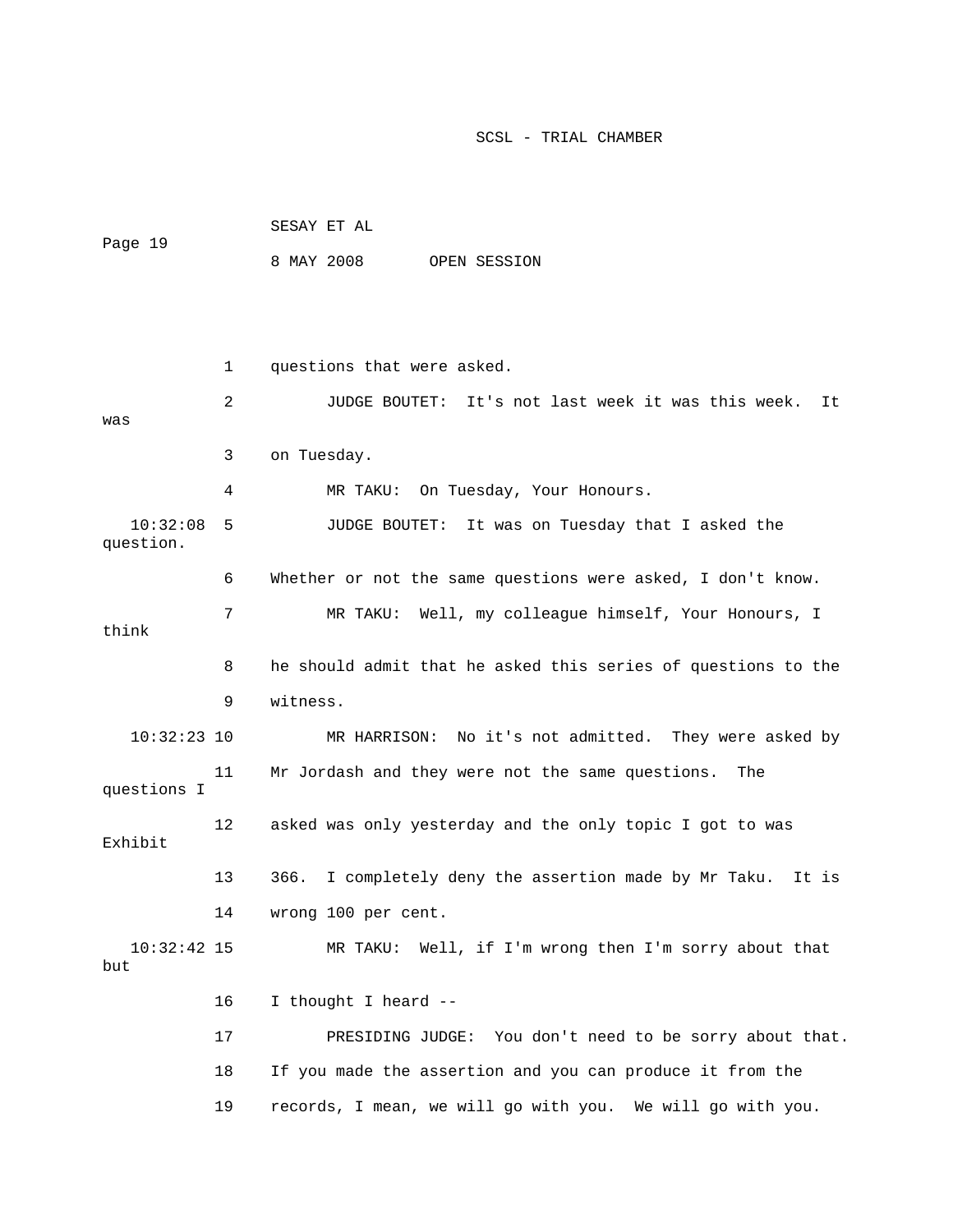10:33:02 20 Yes, Mr Jordash. 21 MR JORDASH: Since my name was mentioned I thought I might 22 come into the fray. I think what happened was that my learned 23 friend -- I didn't ask the questions but my learned friend asked 24 the questions of the other radio operator. I think that was the 10:33:15 25 situation. I think -- I remember a series of questions. 26 JUDGE BOUTET: You mean not of this witness. 27 MR JORDASH: Not of this witness. I remember a series of 28 questions about Benguema, Hastings and another place in Freetown 29 and it was of a radio operator and it wasn't of this witness. It

| Page 20 |  | SESAY ET AL |  |              |
|---------|--|-------------|--|--------------|
|         |  | 8 MAY 2008  |  | OPEN SESSION |

|              |   | wasn't me. |                                                     |  |  |  |  |
|--------------|---|------------|-----------------------------------------------------|--|--|--|--|
|              | 2 |            | PRESIDING JUDGE: I see.                             |  |  |  |  |
|              | 3 |            | MR TAKU: I'm sorry about that, Your Honours.        |  |  |  |  |
| Harrison.    | 4 |            | PRESIDING JUDGE: Right. Okay, Mr Taku. Yes, Mr      |  |  |  |  |
| $10:33:41$ 5 |   |            | MR HARRISON:                                        |  |  |  |  |
|              | 6 | $Q$ .      | Witness, you were asked about Benguema and you said |  |  |  |  |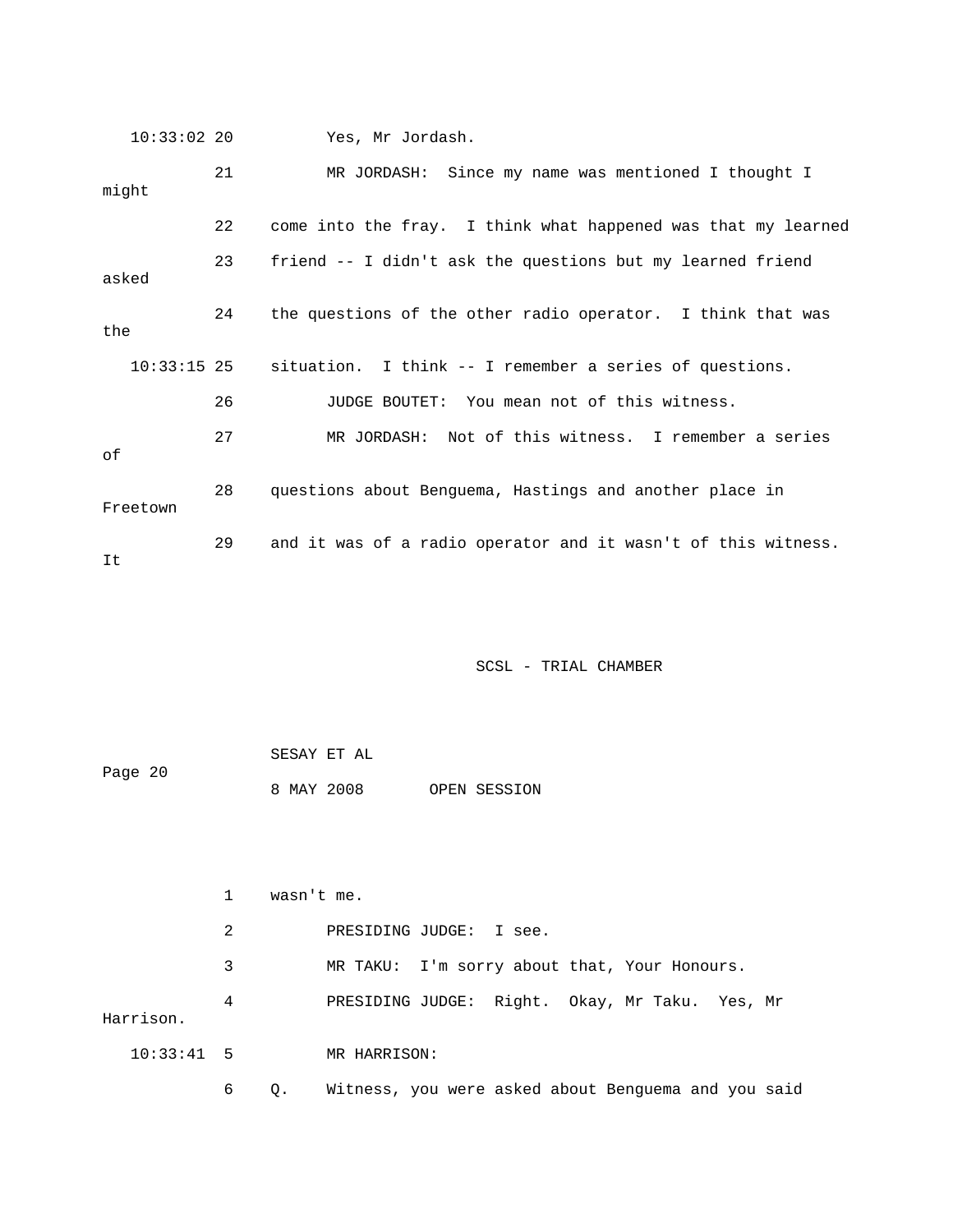7 something, I think, about a radio being there for part of the 8 time and then being removed. Did I understand you correctly? 9 A. Yes. 10:34:00 10 PRESIDING JUDGE: He said the radio was there for a 11 certain -- at a certain point in time, during a certain period, 12 yes. 13 MR HARRISON: 14 Q. And when that certain period -- are you able to say when it 10:34:11 15 was removed from Benguema? 16 A. No, I'm unable to say now. But when we went there 17 initially, our deployment area was not big. So they went with a 18 set. While some people were with radio at Benguema and as times 19 went by, we removed our own radio before we went to our own 10:34:40 20 respective area of deployment. 21 Q. And when you're talking about going to your own respective 22 area of deployment, are you talking about your time in Grafton or 23 the time when you are going towards Kono District? 24 A. No, it was the time when I was with Komba Gbundema at 10:35:06 25 Grafton. 26 Q. And would you agree with me that there was an RUF set at 27 Waterloo during the time of the junta? 28 A. Well, I'm unable to confirm that. I would only confirm 29 about Hastings and Grafton.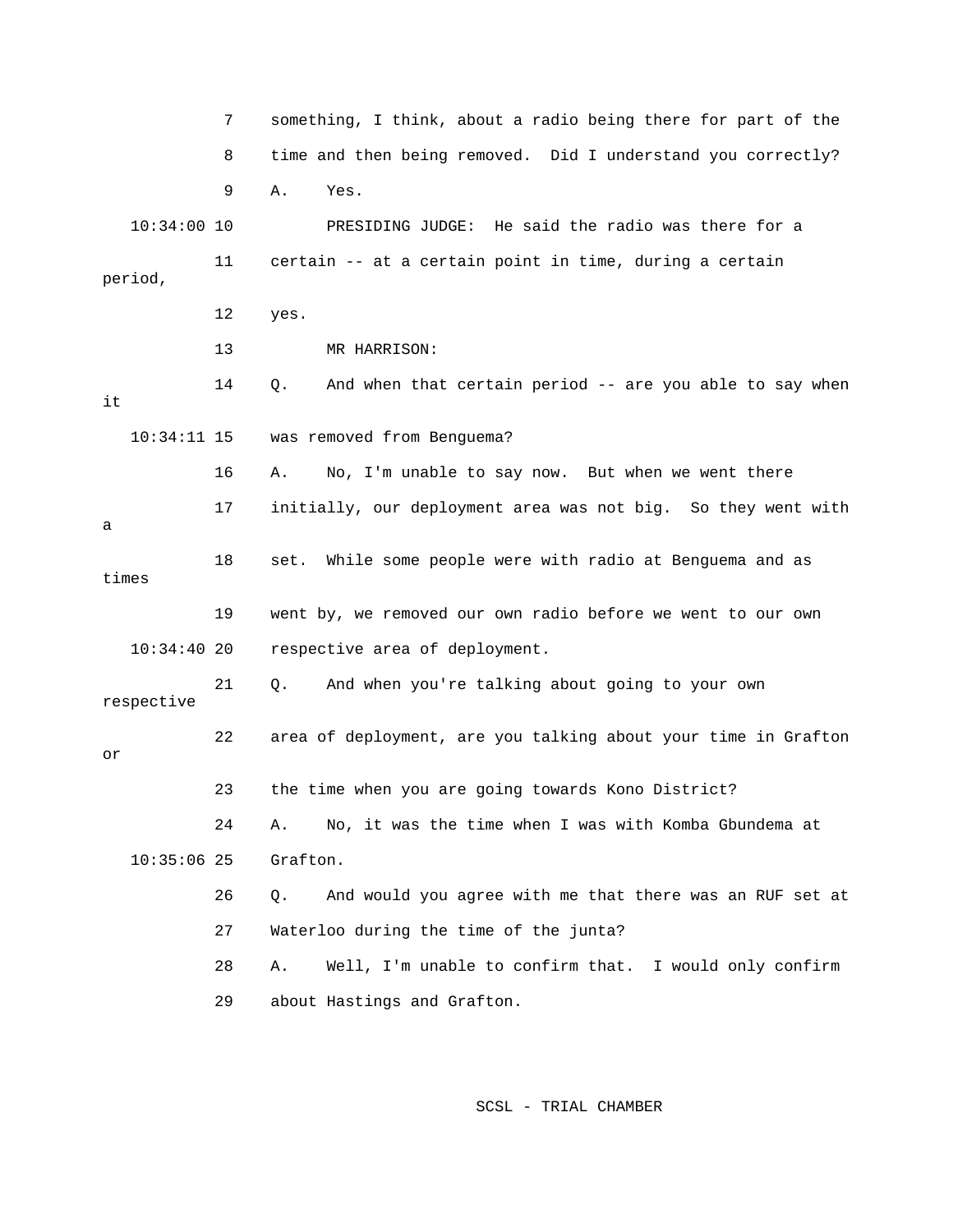SESAY ET AL Page 21 8 MAY 2008 OPEN SESSION

 1 Q. And would you agree with me that there was an RUF radio set 2 at Bo during the time of the junta? 3 A. No. No radio set was there as far as my knowledge concern 4 me, because you are aware that it was a joint operation. Maybe 10:35:55 5 they were trying to use the SLA's radio because it was a joint 6 operation as far as we were coming together. It was a joint 7 operation. The radio for the SLA would use that and the radio 8 for the RUF would use that, so I will not say as to which radio 9 station was there at that particular time. 10:36:20 10 Q. But in any event you do agree with me that there was a 11 radio set operating at Bo during the time of the junta? 12 A. Well, I am unable to confirm that to you because I wasn't 13 in Bo so I don't know much about Bo. 14 Q. And I'm going to suggest to you that there was also an RUF 10:36:42 15 radio set operating at Makeni during the time of the junta; do 16 you accept that? 17 A. Even that I am unable to confirm that to you because the 18 time I went there, when I pulled out from Freetown, I did not 19 meet a radio set in Makeni.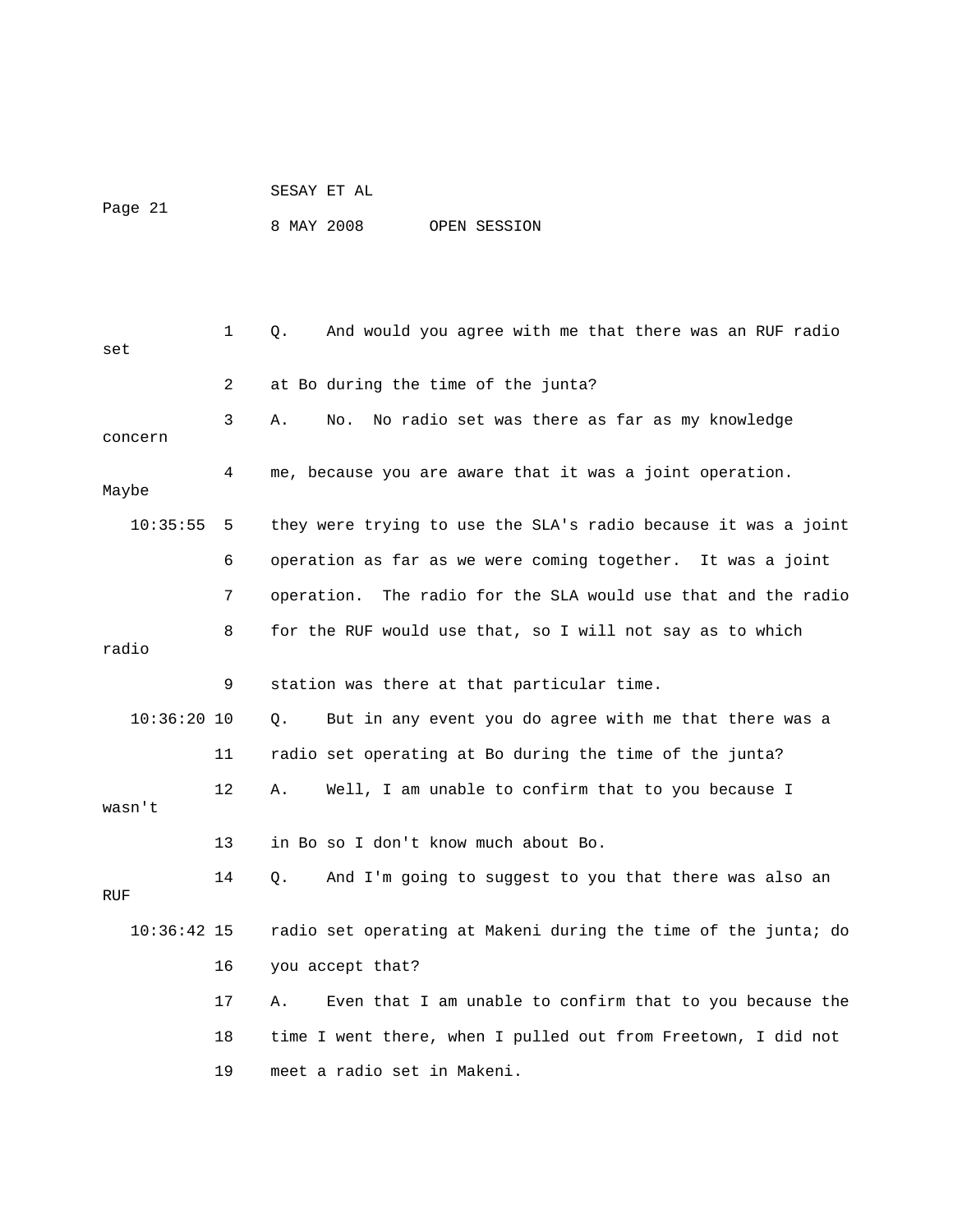10:37:08 20 Q. And you would agree with me that it's essential for a radio 21 operator to take his radio set with him whenever he leaves an 22 area? 23 A. Yes. In some situations. Not in all situations. For 24 example, if at all you were trying to leave an area entirely and 10:37:36 25 trying to go to a different location, you should go along with 26 your set. But an operator will not be operating and being 27 transferred elsewhere while going there, you go with the radio. 28 You can be -- interchange with another radio operator. 29 Q. Fair enough. And I'm suggesting to you that there would

SCSL - TRIAL CHAMBER

 SESAY ET AL Page 22 8 MAY 2008 OPEN SESSION

 1 have been at least three or four RUF radio sets taken to Kono 2 District right after the intervention; do you accept that? 3 A. No, no, because the sets which some of us went with, were 4 the set that we're operating with while we were in the jungle. I 10:38:33 5 did not see any other sets. Superman was with his. The one 6 which I went with was with me so I can only testify to that. 7 Q. All right. So you're talking about at least two sets then: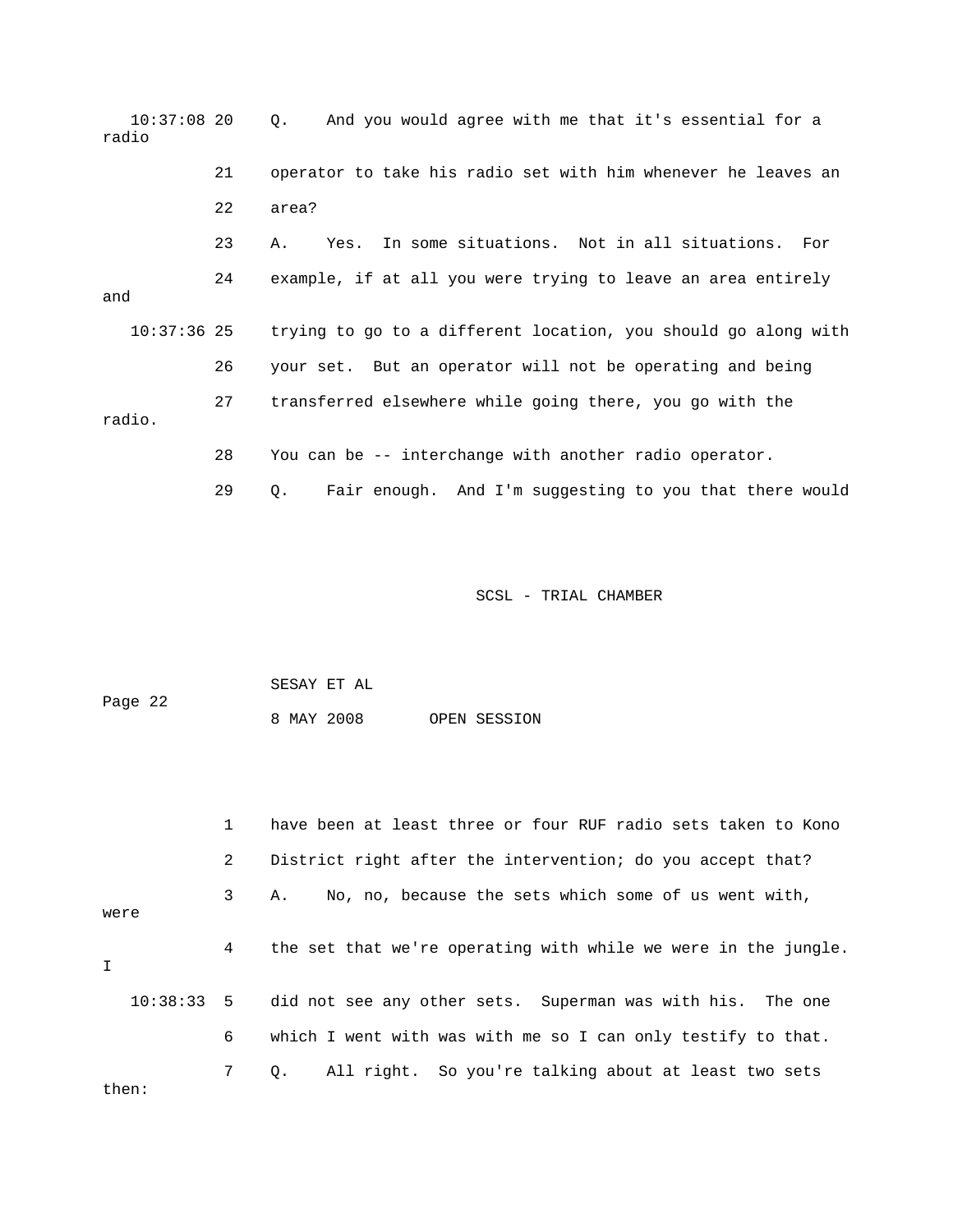| you;                    | 8  | The one that went with Superman and the one that went with    |
|-------------------------|----|---------------------------------------------------------------|
|                         | 9  | is that fair?                                                 |
| $10:38:49$ 10<br>that's |    | The time when I went to Kono when I retreated,<br>Α.<br>Yes.  |
|                         | 11 | what I'm trying to explain to you.                            |
| those                   | 12 | And I'm going to suggest to you that in addition to<br>Q.     |
|                         | 13 | two, Ibrahim Massaquoi also took a radio set to Kono District |
|                         | 14 | immediately after the intervention; do you accept that?       |
| $10:39:13$ 15           |    | Maybe he went with it, but I did not see, and I knew<br>Α.    |
|                         | 16 | Ibrahim very well, but I did not see a set with him.          |
| already                 | 17 | $Q$ .<br>Now, as you're going from Freetown to Kono, you've   |
|                         | 18 | told us about your trip to Masiaka; do you remember that?     |
|                         | 19 | Α.<br>Yes.                                                    |
| $10:39:51$ 20<br>the    |    | And I'm going to suggest to you that you yourself saw<br>Q.   |
|                         | 21 | RUF take part in looting at Masiaka; do you accept that?      |
| when                    | 22 | No, sir, My Lord; I disagree with that. Even the time<br>Α.   |
|                         | 23 | I arrived there, I did not see something like this going on.  |
| not                     | 24 | Although I did not spend a whole day in that place, but I did |
| $10:40:26$ 25           |    | see that happen, the moment I went there.                     |
| Yourself                | 26 | And I'm going to suggest to you that Operation Pay<br>Q.      |
|                         | 27 | was ordered in Masiaka; do you accept that?                   |
| I                       | 28 | Well, I did not hear that. I heard the information but<br>Α.  |
|                         | 29 | did not hear that. In fact, it happened when I was going to   |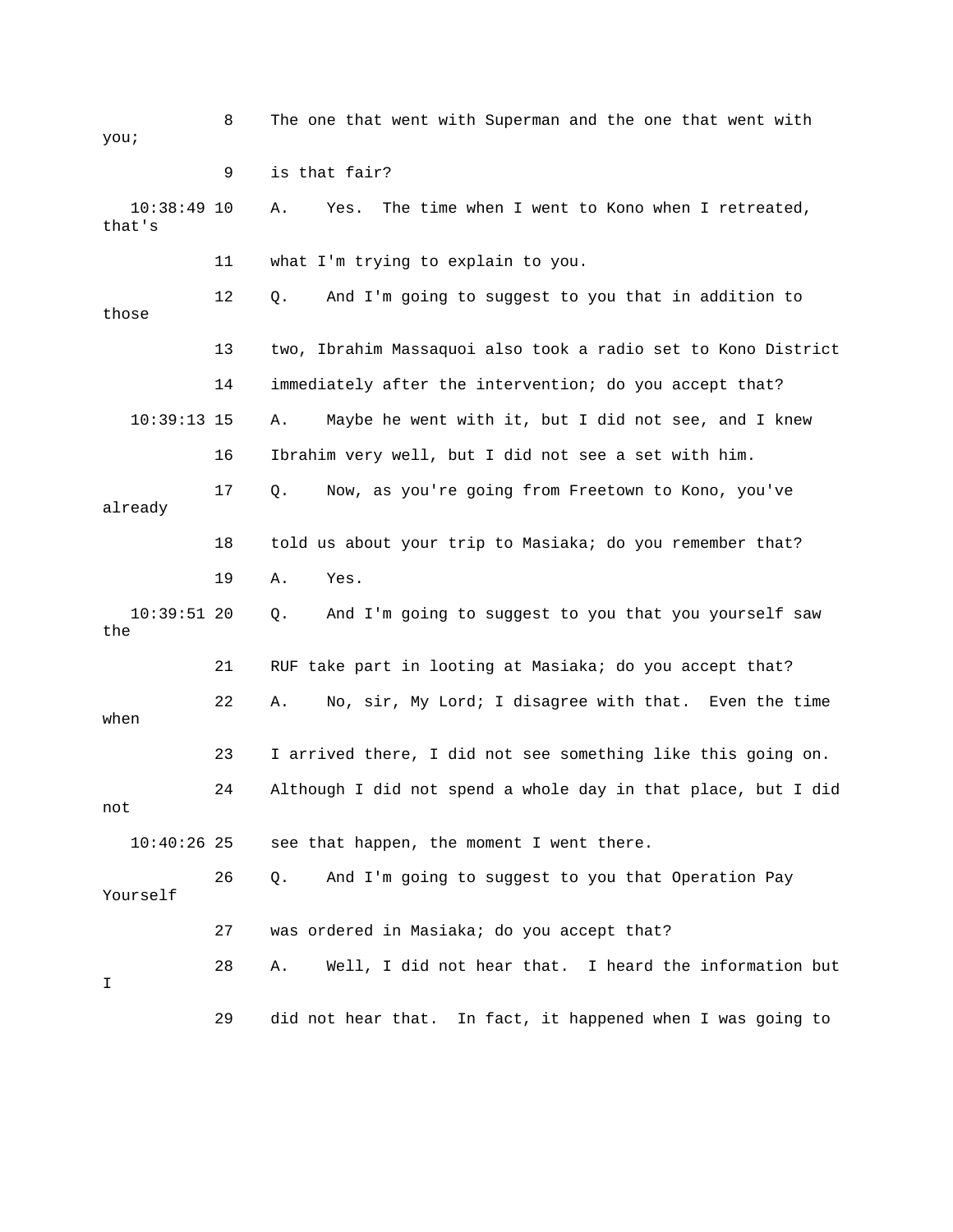| Page 23 | SESAY ET AL |  |              |
|---------|-------------|--|--------------|
|         | 8 MAY 2008  |  | OPEN SESSION |

| information        | 1  | I did not see. I only heard information and<br>Makeni.                  |
|--------------------|----|-------------------------------------------------------------------------|
|                    | 2  | -- there may be an information that you take for granted.               |
|                    | 3  | Well, when you say that you heard the information or<br>Q.              |
|                    | 4  | perhaps your words were "had the information," are you saying           |
| 10:41:25<br>place? | 5  | that you were aware that Operation Pay Yourself was taking              |
| heard              | 6  | Well, I heard about it, but I did not observe it.<br>Α.<br>$\mathbf{I}$ |
|                    | 7  | people saying it. In fact, I had less time to sit and discuss           |
| family,            | 8  | about that because I was trying to speed up to go with my               |
|                    | 9  | so I had no time to discuss that.                                       |
| $10:41:52$ 10      |    | Well, I'm suggesting to you, witness, that there was no<br>Q.           |
| saw                | 11 | need to discuss anything; that looting was widespread and you           |
|                    | 12 | it taking place in Masiaka; do you accept that?                         |
|                    | 13 | Α.<br>Well, that's the information you got, but what I saw and          |
| you                | 14 | what I'm trying to explain to you was what I observed.<br>Maybe         |
| $10:42:22$ 15      |    | got the information from other people.                                  |
|                    | 16 | And I'm suggesting to you that you yourself saw looting<br>Q.           |
| accept             | 17 | take place as you travelled from Masiaka to Makeni; do you              |
|                    | 18 | that?                                                                   |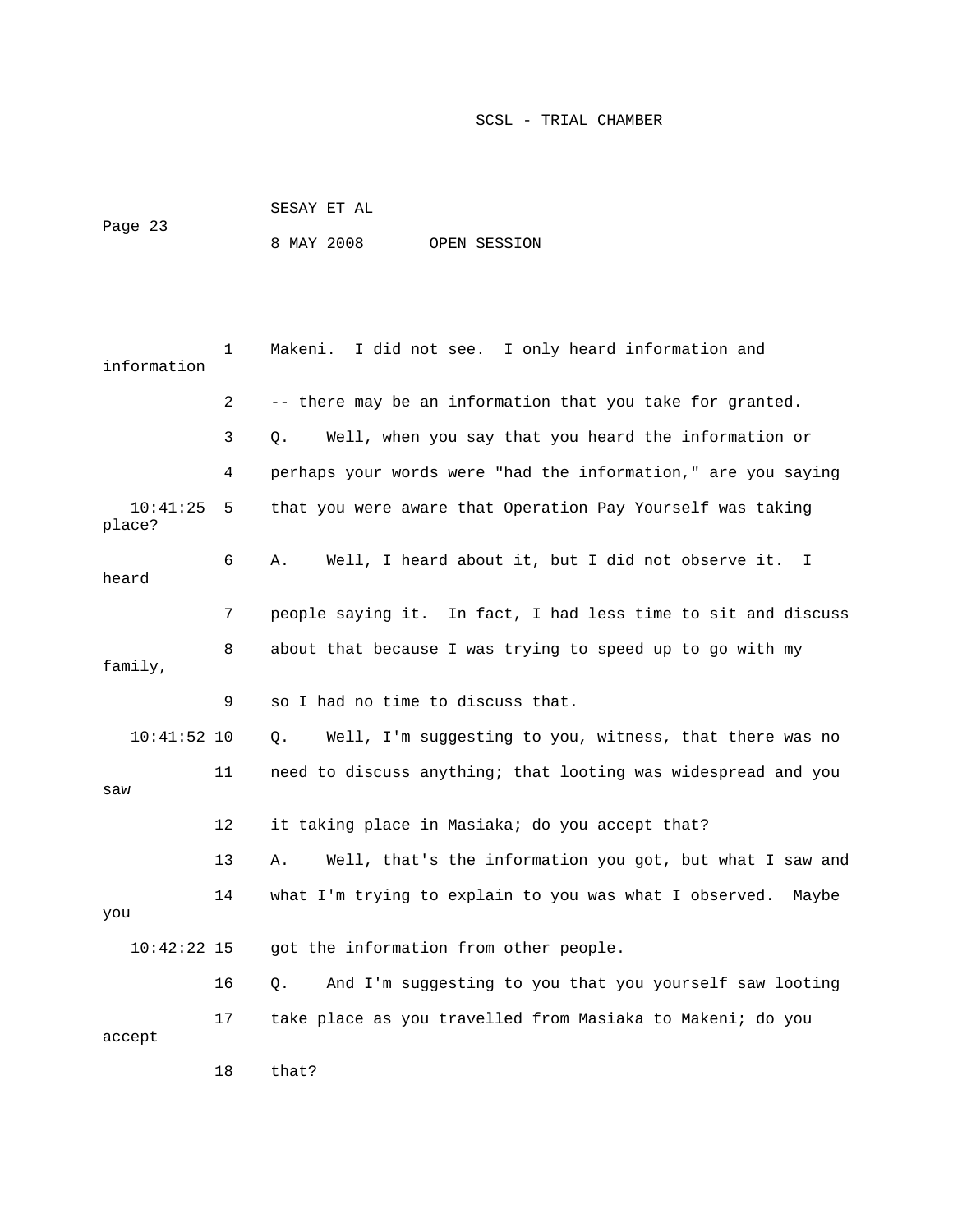| arrived       | 19 | No, I did not see looting going on in Makeni when I<br>Α.               |
|---------------|----|-------------------------------------------------------------------------|
| there         |    | 10:42:48 20 there, because I met the brothers there, but when I entered |
|               | 21 | I did not see looting going on.                                         |
| moving        | 22 | PRESIDING JUDGE: As you were on your way. You were                      |
|               | 23 | towards Masiaka or, rather, from Masiaka to Makeni, you saw             |
|               | 24 | looting along the way. Looting was going on, you know, as you           |
| $10:43:08$ 25 |    | were moving.                                                            |
|               | 26 | THE WITNESS: No, sir, My Lord, I did not observe that.                  |
|               | 27 | MR HARRISON:                                                            |
| place         | 28 | And I'm suggesting to you that you saw looting take<br>О.               |
|               | 29 | in Makeni; do you accept that?                                          |

 SESAY ET AL Page 24 8 MAY 2008 OPEN SESSION

 1 A. Well, I did not see looting going on in Makeni at the time 2 I was there, and I did not stay there for long, so I wouldn't 3 say. 4 Q. Again I'm putting it to you that you observed looting 10:43:46 5 taking place as you travelled from Makeni to Kono District; do 6 you accept that?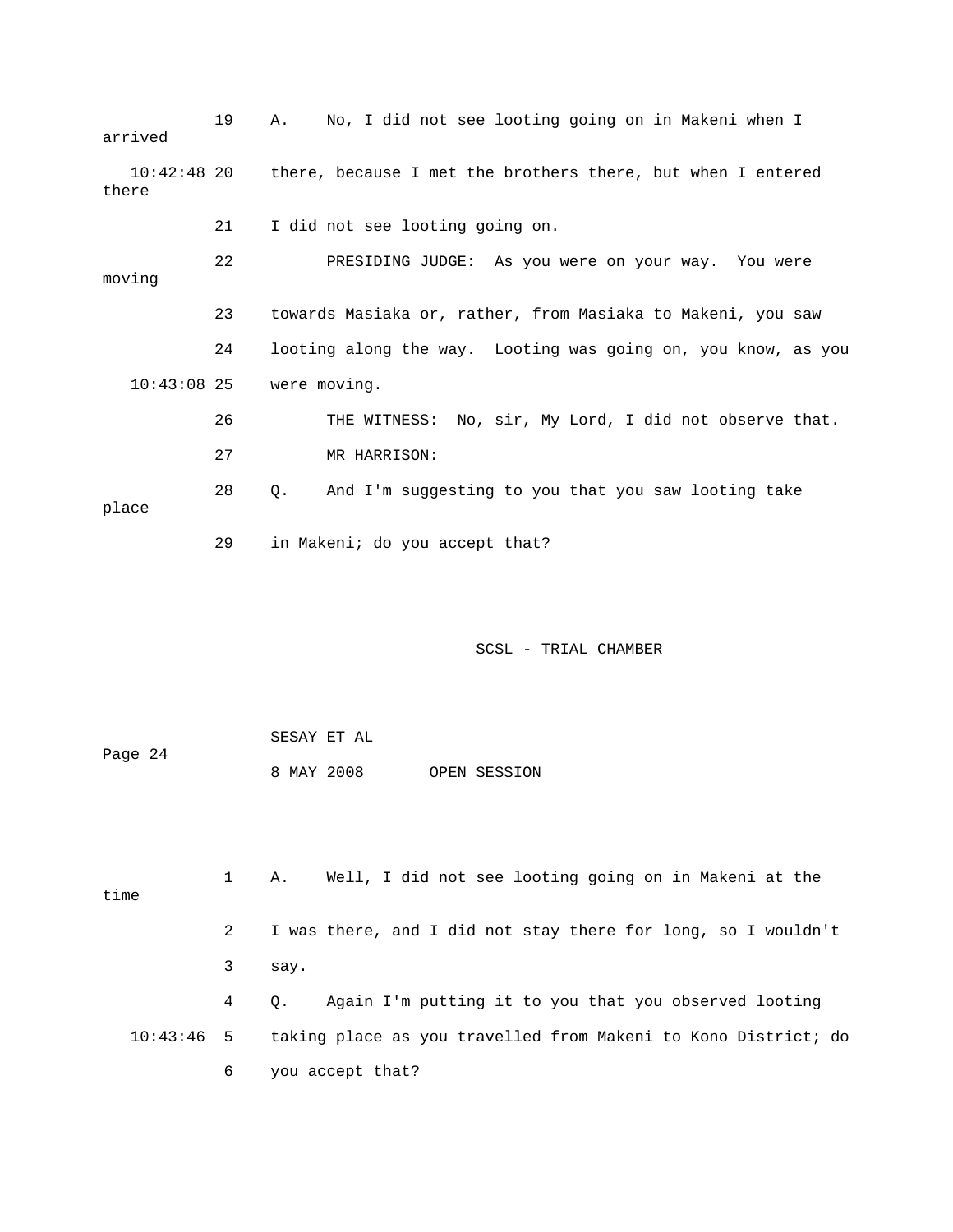7 A. I disagree, sir. Because, in fact, I travelled with others 8 and, when we were going, I did not see anybody from that group 9 that took somebody's property or looted, no, because everybody 10:44:12 10 was afraid because the Kamajors were attacking and there were 11 ambushes so we had no time for that. 12 Q. Witness, I'm going to put it to you that you're not telling 13 the truth to this Court when you say that you did not observe any 14 looting as you travelled from Masiaka to Kono District; do you 10:44:36 15 accept that? 16 A. I disagree with you, sir. Nothing that happened after I 17 have sworn to the Holy Koran then I decide not to say that what I 18 observed, so I can't do that. 19 Q. Now the term Operation Pay Yourself, that is a term that 10:45:05 20 you are familiar with; am I right on that? 21 A. Yes, I used to hear about it, but I don't know what they 22 meant by that, Operation Pay Yourself, because I was not a party 23 to that. 24 Q. Witness, I'm suggesting to you that you knew very well what 10:45:24 25 that term meant; do you accept that? 26 A. I disagree with you, sir, My Lord. 27 Q. Witness, did you get a monthly pay cheque from the RUF? 28 A. I did -- never did I receive a monthly pay during the 29 period of the RUF.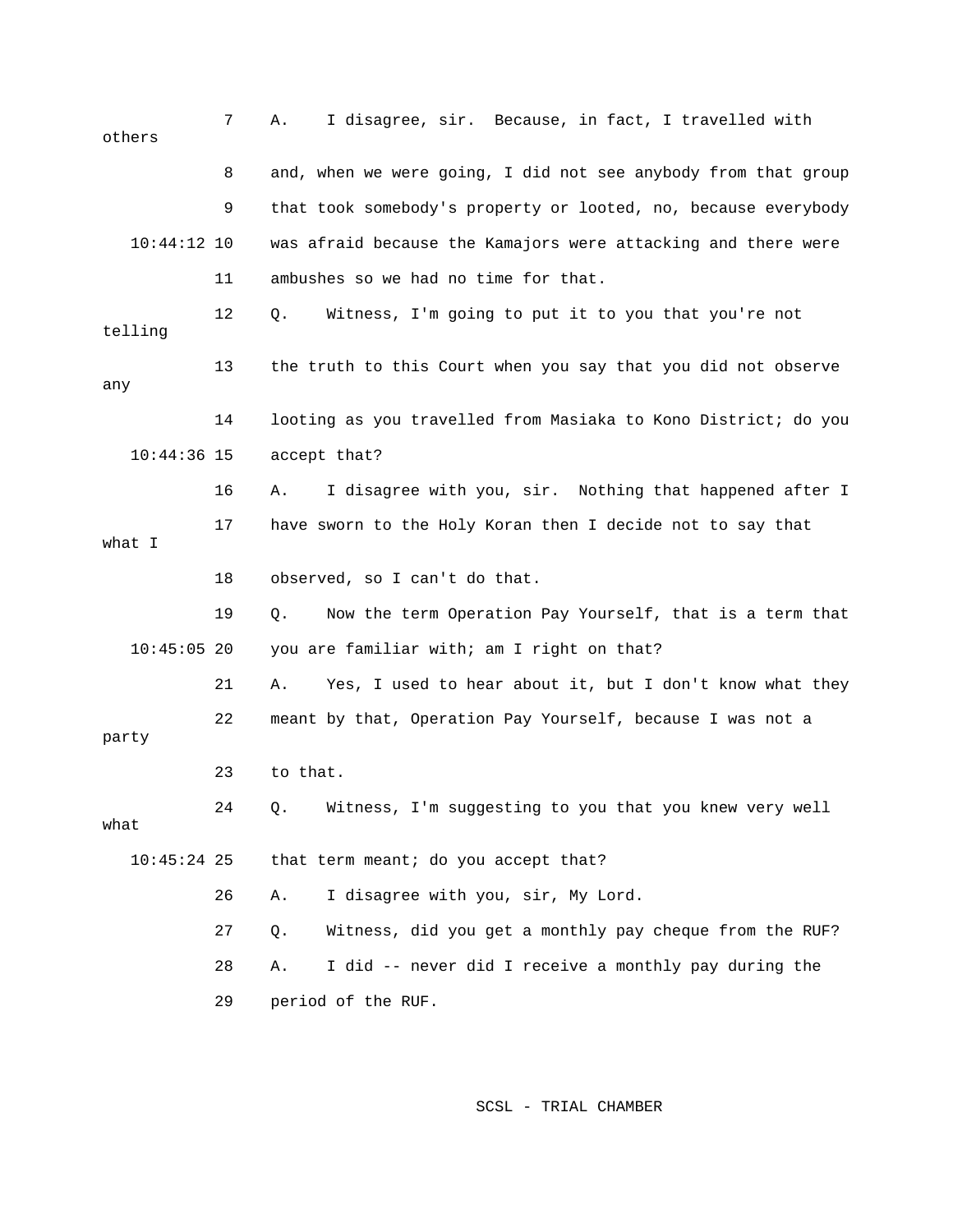# SESAY ET AL Page 25

8 MAY 2008 OPEN SESSION

 1 Q. And you'd agree with me that the RUF was a self-reliant 2 movement. That's the way it described itself; correct? 3 A. Yes, you are correct, sir. It was a self-reliant struggle. 4 Q. And in order for the members of the RUF to survive, they 10:46:17 5 had to exercise their own initiative to obtain things; do you 6 accept that? 7 A. Like which things you are trying to -- you are referring 8 to? Would you give me an example? 9 Q. Well, if you didn't get a pay cheque, how were you able to 10:46:47 10 live from day-to-day? 11 A. Well, that was why we named it self-reliant struggle; we 12 were not paid at all. 13 Q. So what did you do to be self-reliant? 14 A. Well, really, we embarked on our -- we embarked on 10:47:19 15 agriculture, so we were able to get food in order to sustain our 16 lives, so we embarked on agriculture, like more farming. 17 Q. Well, I'm suggesting to you that the RUF would go on 18 something called food-finding missions; were you aware of that? 19 A. No, I disagree with that, sir. We never prepared missions 10:47:54 20 that we called food-finding missions, no.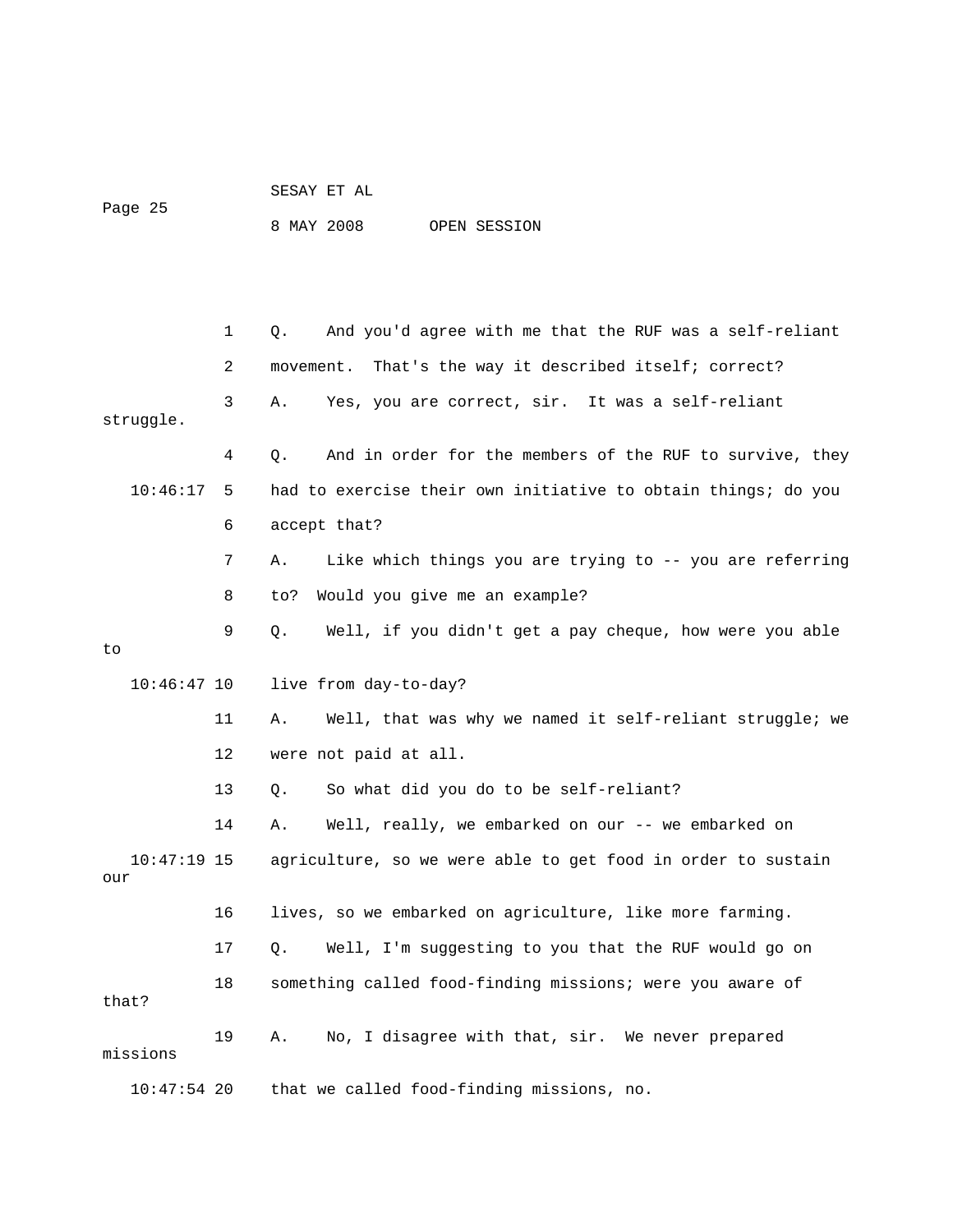| misunderstand          | 21 | Witness, I just want to make sure you didn't<br>$Q_{\star}$   |
|------------------------|----|---------------------------------------------------------------|
|                        | 22 | anything. I'm suggesting to you that it was common within the |
| accept                 | 23 | RUF for its members to go on food-finding missions; do you    |
|                        | 24 | that?                                                         |
| $10:48:15$ 25<br>don't |    | I don't understand, sir, the language you've used; I<br>A.,   |
|                        | 26 | understand it. I have not seen people organised for that; we  |
|                        | 27 | were concerned with military targets.                         |
|                        | 28 | PRESIDING JUDGE: The RUF used to organise -- used to go       |
|                        | 29 | out to look for food; that's what the lawyer is saying.       |

| Page 26 | SESAY ET AL |  |              |
|---------|-------------|--|--------------|
|         | 8 MAY 2008  |  | OPEN SESSION |

|       |                | THE WITNESS: Well, as far as I know, I did not see they               |
|-------|----------------|-----------------------------------------------------------------------|
| food. | $\mathbf{2}$   | organised people in order for them to go out in search for            |
|       | 3 <sup>7</sup> | As I said, they mainly embarked on farming, agriculture.              |
|       | 4              | MR HARRISON:                                                          |
| not   |                | 10:49:04 5 Q. Witness, I'm suggesting to you that you're consistently |
|       | 6              | telling the truth to this Court today; do you accept that?            |
|       | 7              | I'm saying the truth, sir. I disagree. What made me to<br>A.,         |
|       | 8              | take oath, sworn on the Koran?                                        |
|       | 9              | Now, you did say that you saw Denis Lansana in Makeni as<br>О.        |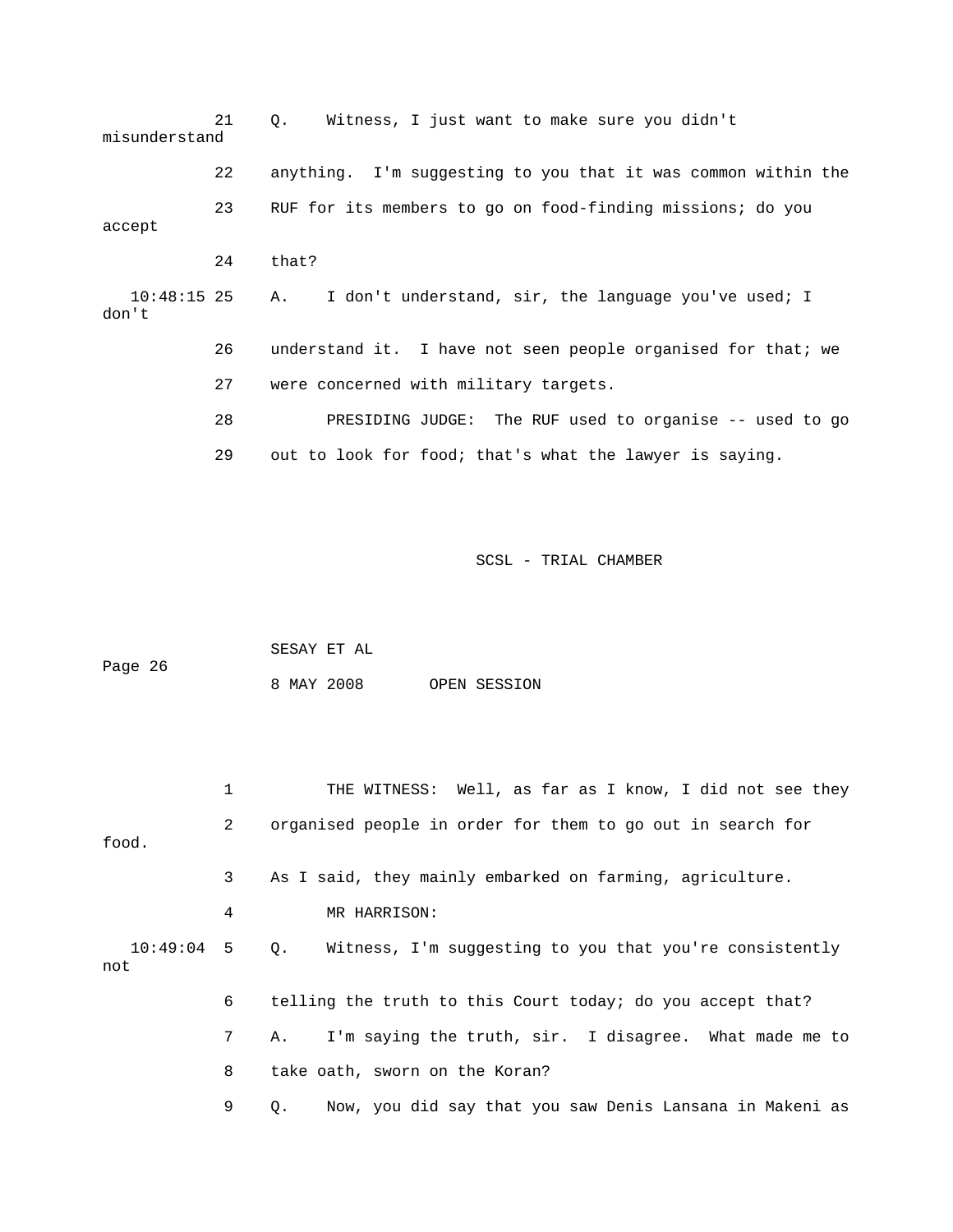| $10:49:38$ 10 |    | you passed through there on your way to Kono District; do you |
|---------------|----|---------------------------------------------------------------|
|               | 11 | remember that?                                                |
|               | 12 | Yes, I said that.<br>Α.                                       |
| from          | 13 | And there's no doubt in your mind that as you're going<br>Q.  |
|               | 14 | Masiaka to Kono, after the intervention, that you see Denis   |
| $10:50:07$ 15 |    | Lansana in Makeni?                                            |
|               | 16 | Well, it was in Makeni I met him. I only met him in<br>Α.     |
|               | 17 | Makeni, sir.                                                  |
| had           | 18 | I'm going to suggest to you that at that time xxxxxxxxx<br>Q. |
| months        | 19 | been shot in the hand which ended up in him spending two      |
| $10:50:48$ 20 |    | in hospital at Buedu; do you accept that?                     |
| this          | 21 | At what time? Because it is only now that I'm getting<br>Α.   |
|               | 22 | information. Would you tell me the time or date?              |
|               | 23 | PRESIDING JUDGE: But if you are only getting the              |
| to.           | 24 | information it means you do not know. Why do you want a date  |
| $10:51:10$ 25 |    | know?                                                         |
| know          | 26 | THE WITNESS: Well, I was not aware of that.<br>I don't        |
|               | 27 | anything concerning that, sir.                                |
|               | 28 | MR HARRISON:                                                  |
| AFRC          | 29 | Now, I'm going to suggest to you that the RUF and the<br>Q.   |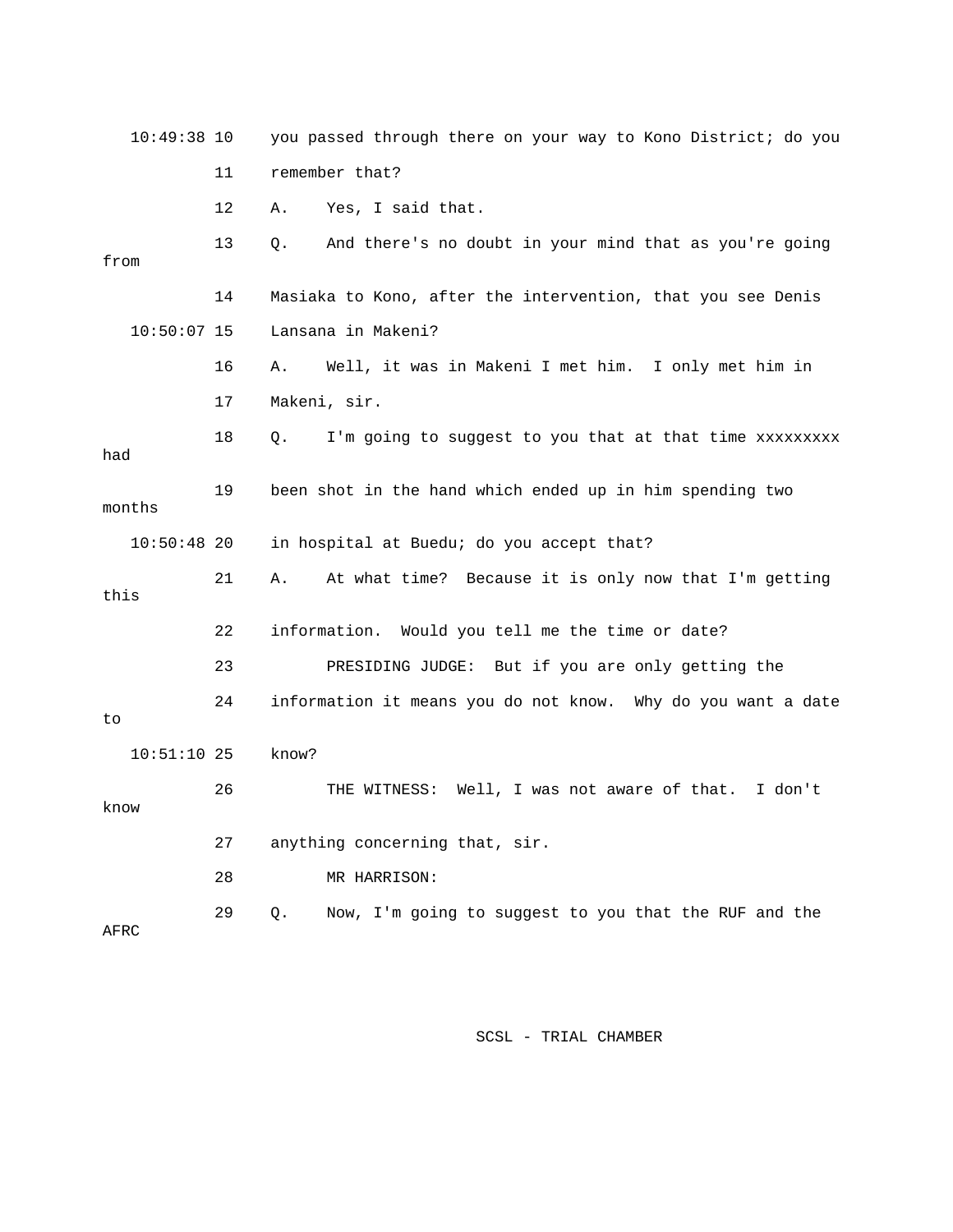| Page 27 |            | SESAY ET AL |              |
|---------|------------|-------------|--------------|
|         | 8 MAY 2008 |             | OPEN SESSION |

|                         | 1  | entered Koidu Town together; do you accept that?               |
|-------------------------|----|----------------------------------------------------------------|
| was                     | 2  | Well, I will not be able to testify to that because I<br>Α.    |
| and                     | 3  | not the first person who entered Koidu Town. I met Superman    |
|                         | 4  | others have already gone there, and I met they captured Koidu  |
| 10:52:03                | 5  | Town already, so I'm unable to testify to that.                |
| time                    | 6  | And I'm going to suggest to you that throughout your<br>Q.     |
| used                    | 7  | in the RUF you know that children under the age of 15 were     |
|                         | 8  | as combatants by the RUF; do you accept that?                  |
| which                   | 9  | No, sir, I disagree with that. In fact, the struggle<br>Α.     |
| $10:52:46$ 10<br>would  |    | we -- we had during the movement, I don't think if children    |
|                         | 11 | have been able to withstand that struggle; it wasn't easy.     |
|                         | 12 | Now, do you know if Issa Sesay was in Kono District when<br>Q. |
|                         | 13 | you arrived there after the intervention?                      |
| SO                      | 14 | Yes, Issa Sesay pulled out. We met them in Magburaka,<br>Α.    |
| $10:53:25$ 15<br>moment |    | he went to Kono, but he was not based in Kono at all the       |
|                         | 16 | -- or the time we went to Kono.                                |
|                         | 17 | So are you saying that you did see him in Kono District<br>Q.  |
|                         | 18 | when you arrived there?                                        |
|                         | 19 | Yes, Koidu Town, when we reach there. We pulled out and<br>Α.  |
| $10:53:55$ 20           |    | everybody used that route, so everybody used that route, which |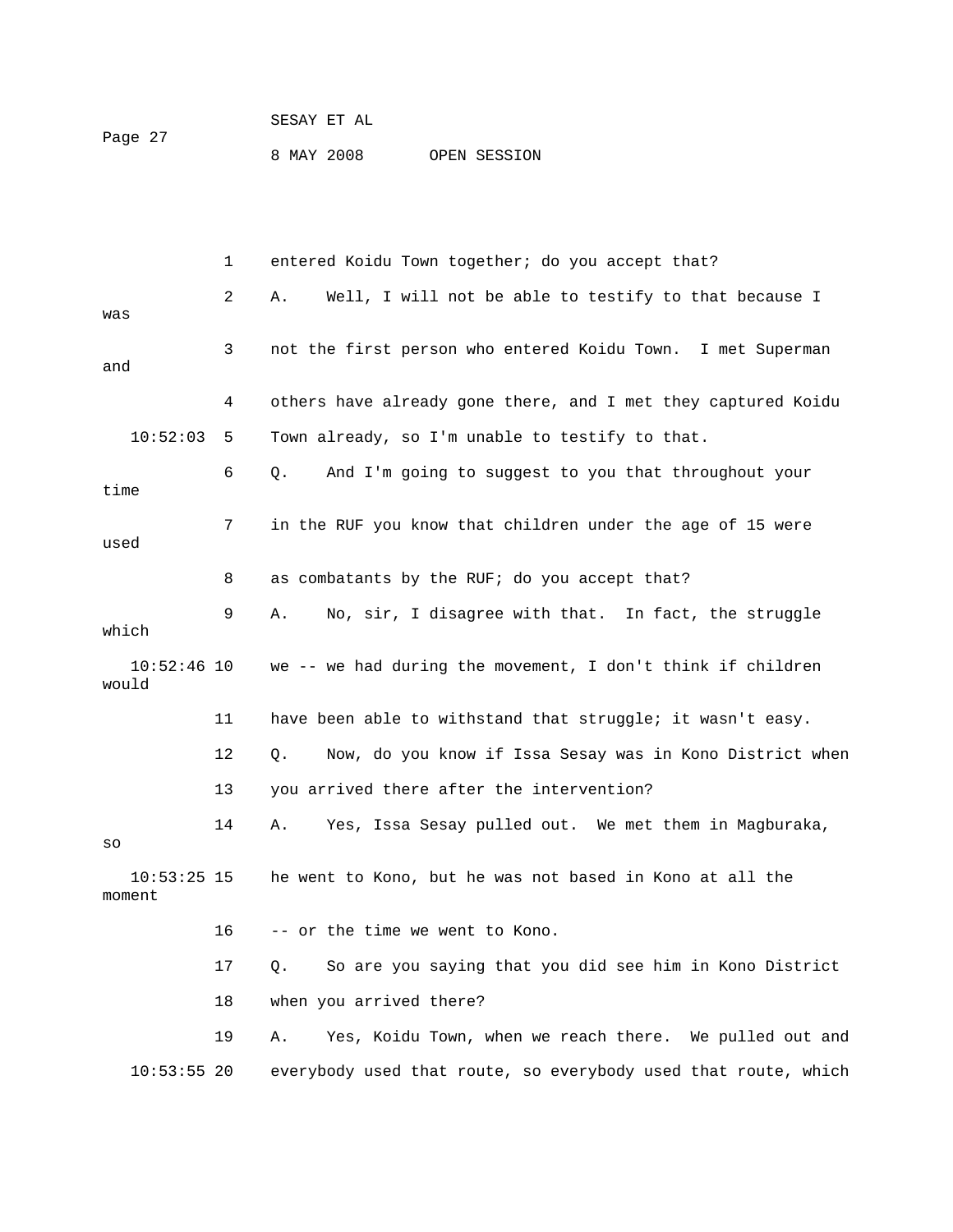| to                        | 21 | was a safety zone, and it was during that time that I was able        |
|---------------------------|----|-----------------------------------------------------------------------|
|                           | 22 | see him.                                                              |
|                           | 23 | And when you saw Sesay in Koidu Town, was he with Johnny<br>$\circ$ . |
|                           | 24 | Paul Koroma?                                                          |
| $10:54:18$ 25<br>arrived, |    | I did not find out much about that because when we<br>Α.              |
| based                     | 26 | I did not go where they were, so I and my family went and             |
| monitor                   | 27 | in a different area, so I cannot tell you and I did not               |
|                           | 28 | their activities, so I cannot say much.                               |
| took                      | 29 | And is it the case that you're aware that Issa Sesay<br>Q.            |

 SESAY ET AL Page 28 8 MAY 2008 OPEN SESSION

|      |  | $\mathbf{1}$ | Johnny Paul Koroma to Kailahun District?                         |
|------|--|--------------|------------------------------------------------------------------|
| Issa |  | $\mathbf{2}$ | A. Yes, I got that information that they travelled. He,          |
|      |  | $\mathbf{3}$ | Sesay, together with Paul Koroma, they went to Buedu, but I      |
|      |  | 4            | cannot say the actual dates they left, and I was not there and   |
| I    |  |              | 10:55:17 5 the very time they left I wasn't present.             |
|      |  |              | 6 Q.<br>There may have been a mistake in interpreting or perhaps |
|      |  | 7            | just heard words wrong. Did you just say that they went to       |

Buedu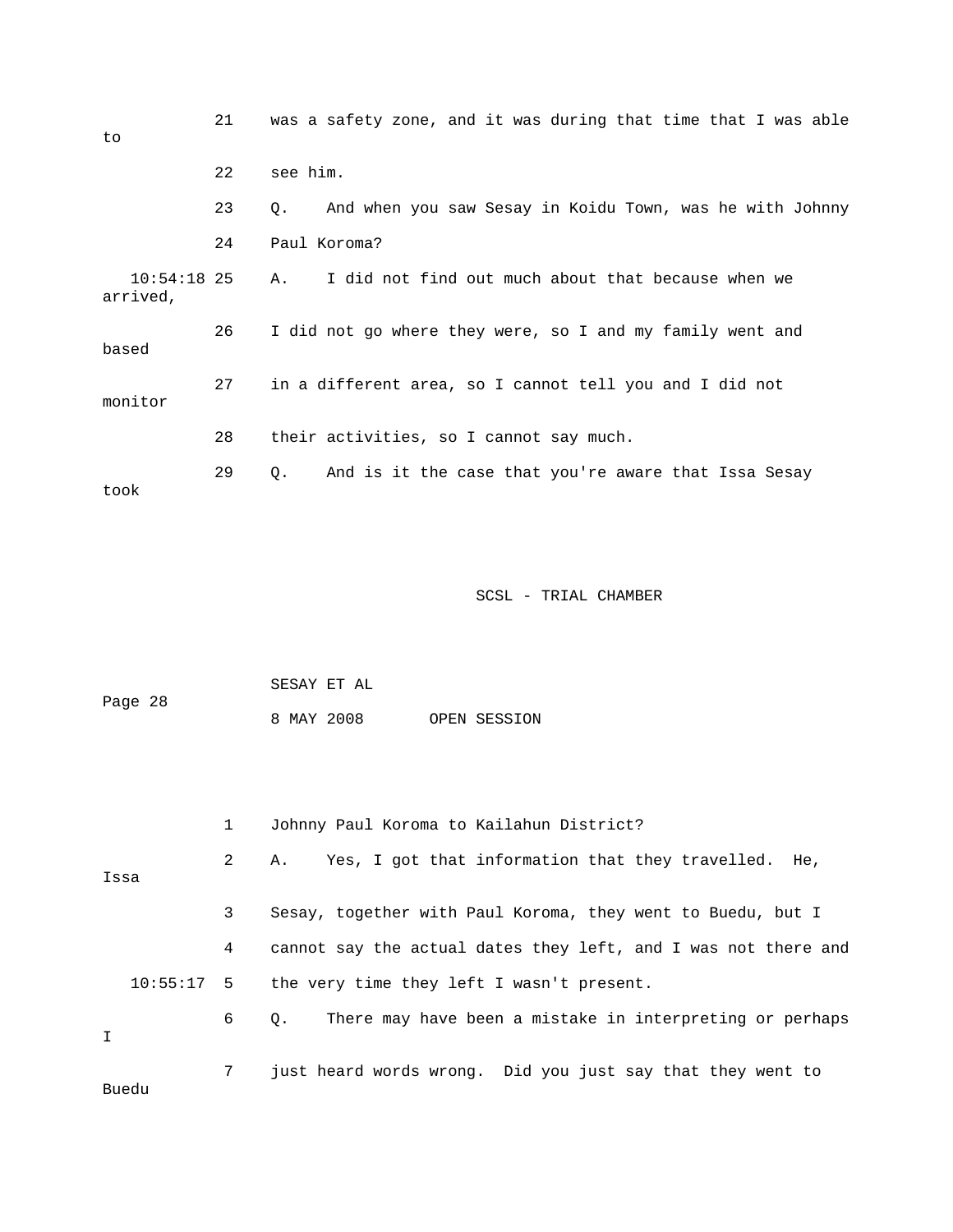8 or Koidu?

 9 A. I said Buedu. They crossed and went to Buedu, not Koidu, 10:55:44 10 sir. 11 Q. And you'd agree with me that Morris Kallon escorted Sesay 12 and Johnny Paul Koroma to Kailahun, but he was not away from 13 Koidu for more than a week? 14 A. My Lord, I wouldn't say lies. I can't say about their 10:56:19 15 movement during that time. As I'm trying to inform you, the time 16 we arrived in Koidu Town, everybody was trying to find a safety 17 area. So maybe all of them travelled together, but I cannot

say.

- 18 But, if that happened, I would have got the information, but I 19 don't know. I never got that information.
- 10:56:40 20 Q. Witness, I'm suggesting to you that again you're not 21 telling the truth. This is what your summary of additional 22 information states: "The witness states that Kallon escorted 23 Issa Sesay and JPK to Kailahun but was not away for more than a 24 week. He returned to Koidu where his family was based." Is
- that

I

10:57:13 25 statement true?

 26 A. Well, My Lord, I cannot confirm this to you, because if 27 were present while these people were going, I would have been 28 able to explain the details about that, but something that I

29 don't know, I wouldn't say.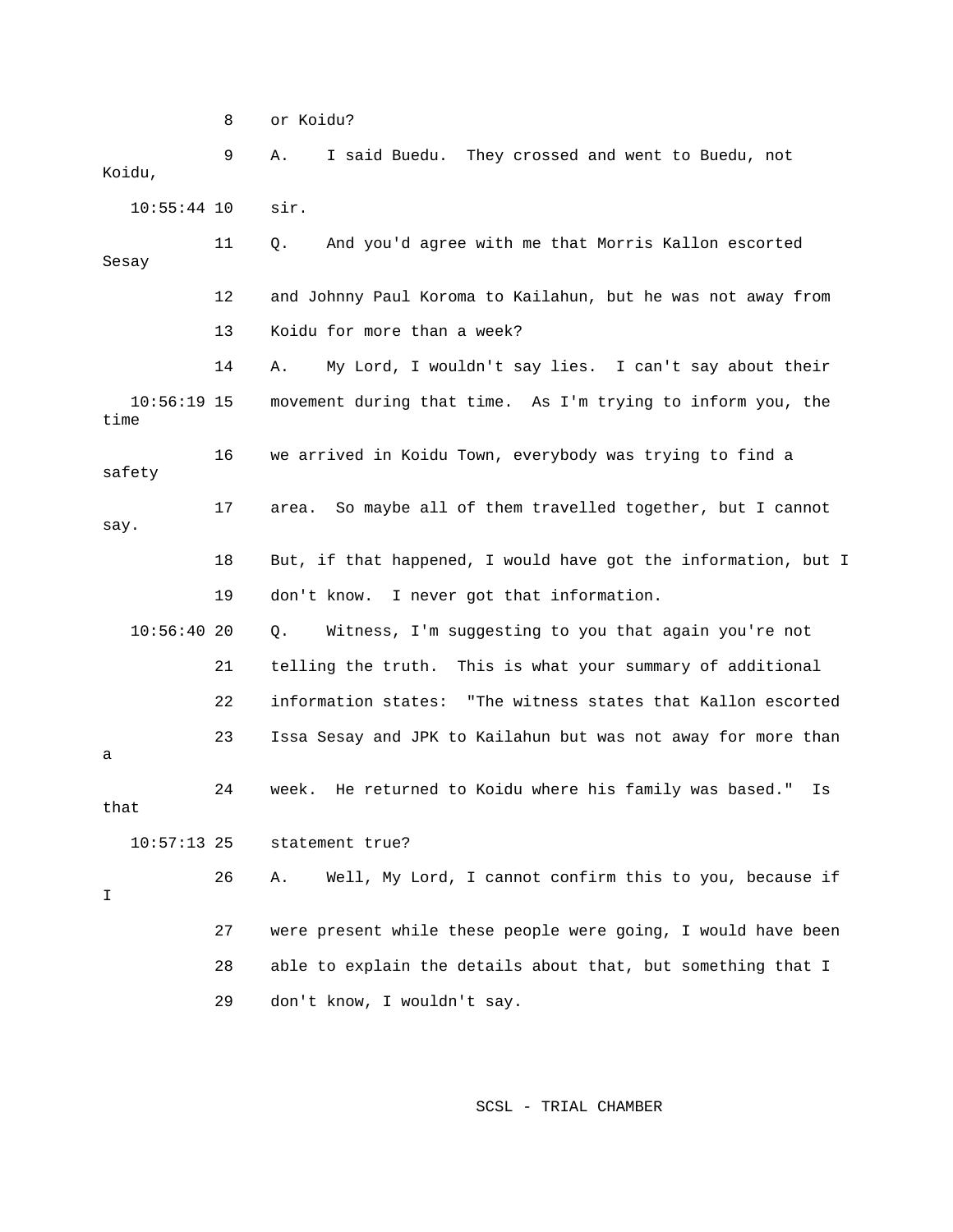|         | SESAY ET AL |  |              |
|---------|-------------|--|--------------|
| Page 29 |             |  |              |
|         | 8 MAY 2008  |  | OPEN SESSION |

 1 Q. But you see, witness, I'm suggesting to you that you in 2 fact said those words; do you accept that? 3 A. I disagree, sir. 4 Q. Now, witness, do you agree with me that it was Issa Sesay 10:57:59 5 who led the attack on Koidu in December of 1998? 6 A. In 1998 attack I was in a different -- I was in a different 7 battalion in Yomandu. I was in a different battalion in Yomandu. 8 I only got an instruction that my commander should move to go to 9 the Guinea Highway, but I did cannot know the mission commander 10:58:30 10 during that time, because it was not sent through a radio 11 message. If it were a radio message, I would have got the 12 information, but I can't say. 13 Q. So your position was such that you weren't privy to even 14 information as significant as who led the attack on Koidu Town in 10:59:01 15 December '98; is that what you're saying? 16 A. Yes, that's what I'm saying; that I'm unable to confirm 17 that to you, sir. 18 Q. I'm going to suggest to you, witness, that you're 19 repeatedly lying to this Court and that was information that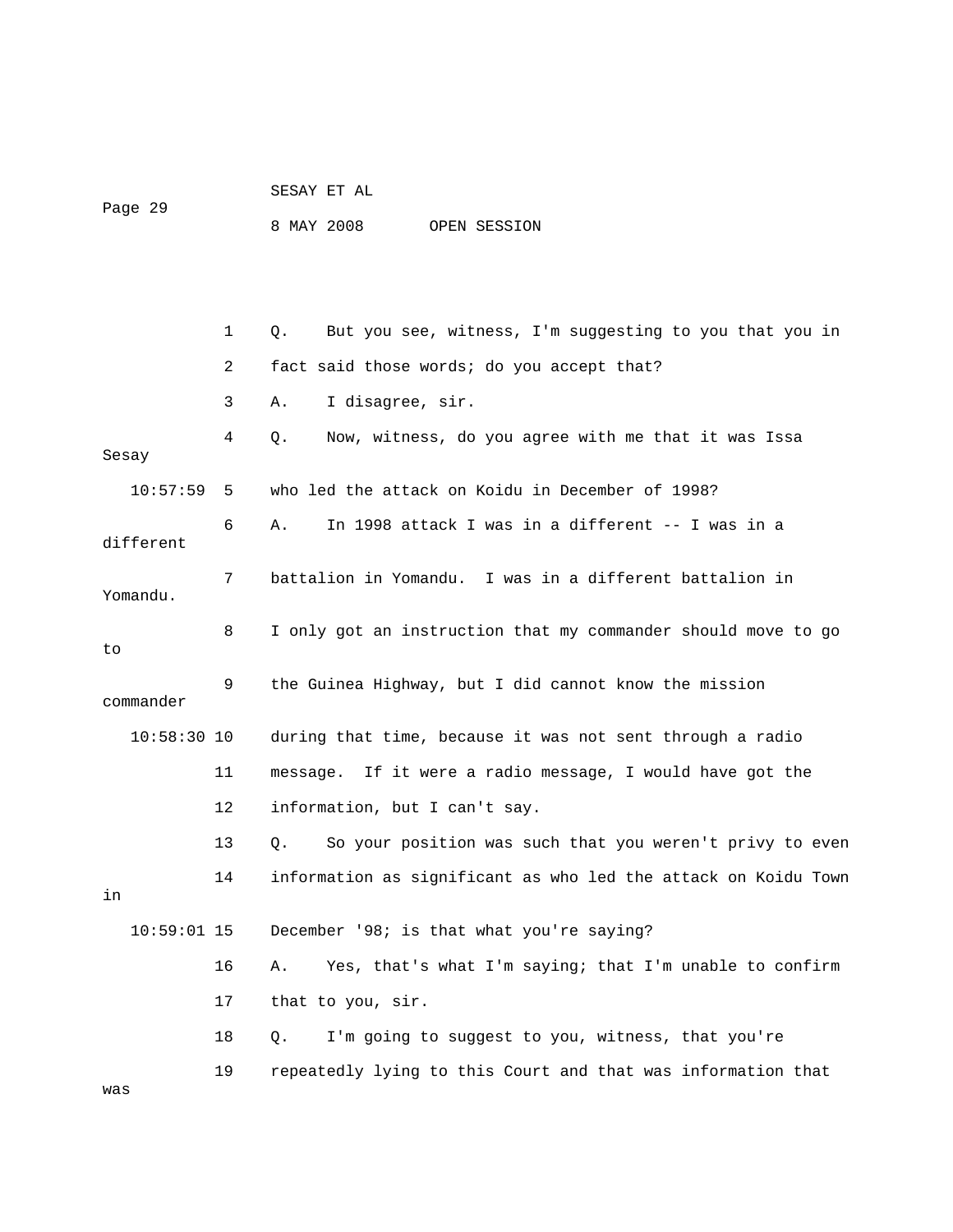|          |    | 10:59:23 20 widely known in the RUF; do you accept that?       |  |  |  |  |
|----------|----|----------------------------------------------------------------|--|--|--|--|
| Maybe    | 21 | Well, maybe, because RUF was a large organisation.<br>Α.       |  |  |  |  |
|          | 22 | information had been flowing in other areas. Well, that        |  |  |  |  |
|          | 23 | information did not reach me at all.                           |  |  |  |  |
| Superman | 24 | And just remind us again how far Yomandu was from<br>О.        |  |  |  |  |
|          |    | Ground?                                                        |  |  |  |  |
| Town.    | 26 | Yomandu is about 12 miles -- 12 good miles from Koidu<br>Α.    |  |  |  |  |
|          | 27 | And I'm suggesting to you that at that time, in December<br>Q. |  |  |  |  |
| you      | 28 | 1998, Issa Sesay was the battlefield commander of the RUF; do  |  |  |  |  |
|          | 29 | accept that?                                                   |  |  |  |  |
|          |    | $10:59:53$ 25                                                  |  |  |  |  |

 SESAY ET AL Page 30 8 MAY 2008 OPEN SESSION

 1 A. I disagree with that, sir. 2 Q. So in December of 1998, what assignment do you say Issa 3 Sesay had? 4 A. In fact, when we left -- since we arrived and Issa Sesay 11:00:44 5 went to Buedu, he did not come to Koidu Town to take up 6 responsibilities there, so I did not know the assignment he had. 7 So everything was in the hands of Mosquito.

8 Q. Now, was it the case that Komba Gbundema's battalion was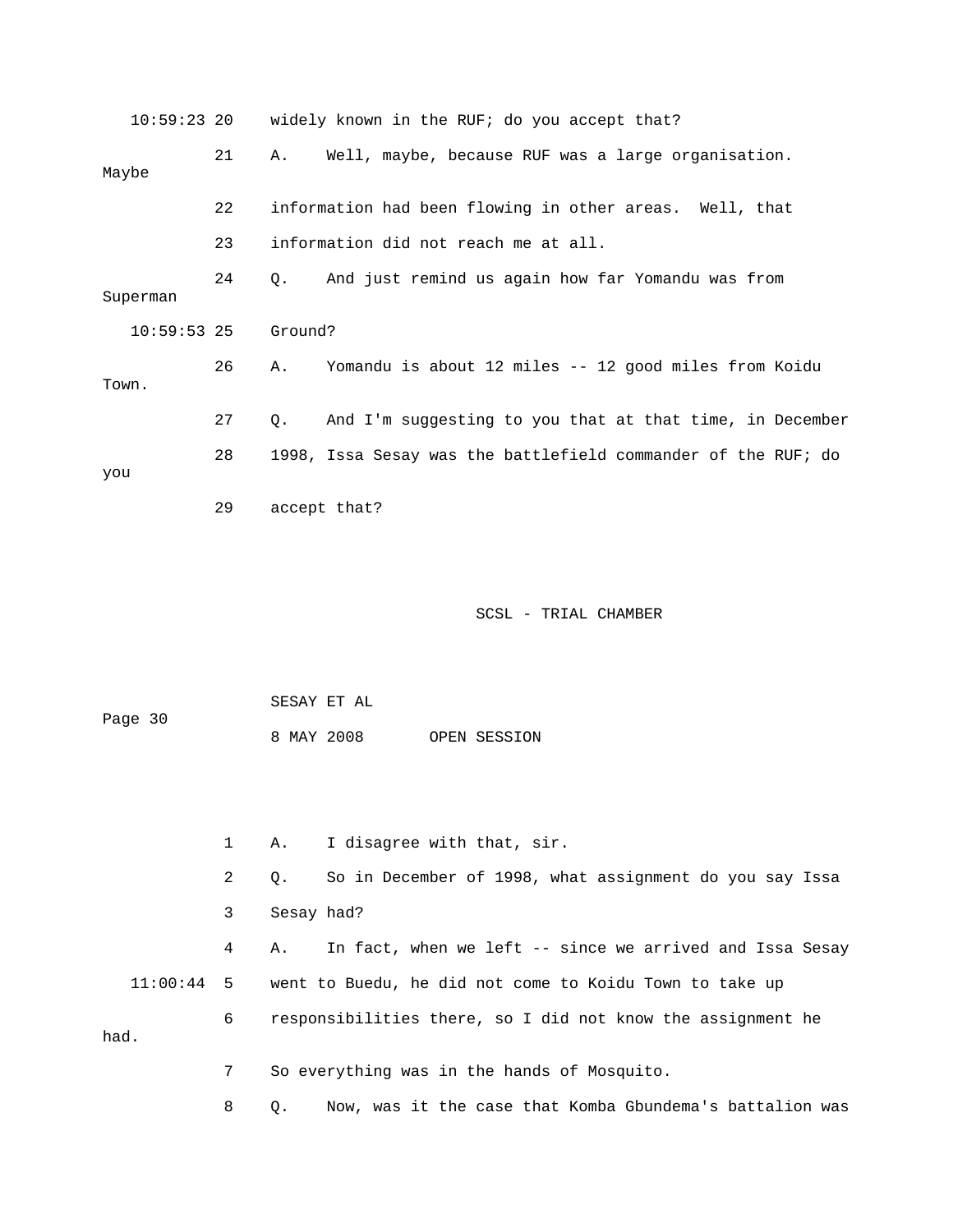|                       | 9  | also referred to as the Red Lion Battalion?                        |
|-----------------------|----|--------------------------------------------------------------------|
| $11:01:17$ 10         |    | We formed that battalion. This information is<br>Α.<br>No.<br>No.  |
|                       | 11 | We did not have any Red Lion Battalion at all.<br>new to me.<br>We |
|                       | 12 | had the 4th Battalion.                                             |
|                       | 13 | Now I'm going to suggest to you that you're aware that<br>Q.       |
| 1998;                 | 14 | Morris Kallon was the senior commander in Kono District in         |
| $11:01:54$ 15         |    | do you accept that?                                                |
|                       | 16 | I disagree with that, sir.<br>Α.                                   |
| οf                    | 17 | Do you agree with me that Morris Kallon ordered members<br>Q.      |
|                       | 18 | the RUF to go on missions in Kono District?                        |
| sir.                  | 19 | Repeat the statement, sir. I did not get you clearly,<br>Α.        |
| $11:02:26$ 20<br>оf   |    | Do you agree with me that Morris Kallon ordered members<br>Q.      |
|                       | 21 | the RUF to go on missions?                                         |
|                       | 22 | No, sir. No, sir.<br>Α.                                            |
| at                    | 23 | Do you agree with me that Morris Kallon gave out orders<br>Q.      |
|                       | 24 | muster parades?                                                    |
| $11:02:50$ 25<br>talk |    | I disagree with you because, more especially when you<br>Α.        |
| he                    | 26 | about Koidu area, Morris Kallon was not there as commander, so     |
| it                    | 27 | had no right to pass a command to anybody. As far as I know,       |
|                       | 28 | was Brigadier Superman.                                            |
|                       | 29 | And I'm going to suggest to you that Morris Kallon gave<br>Q.      |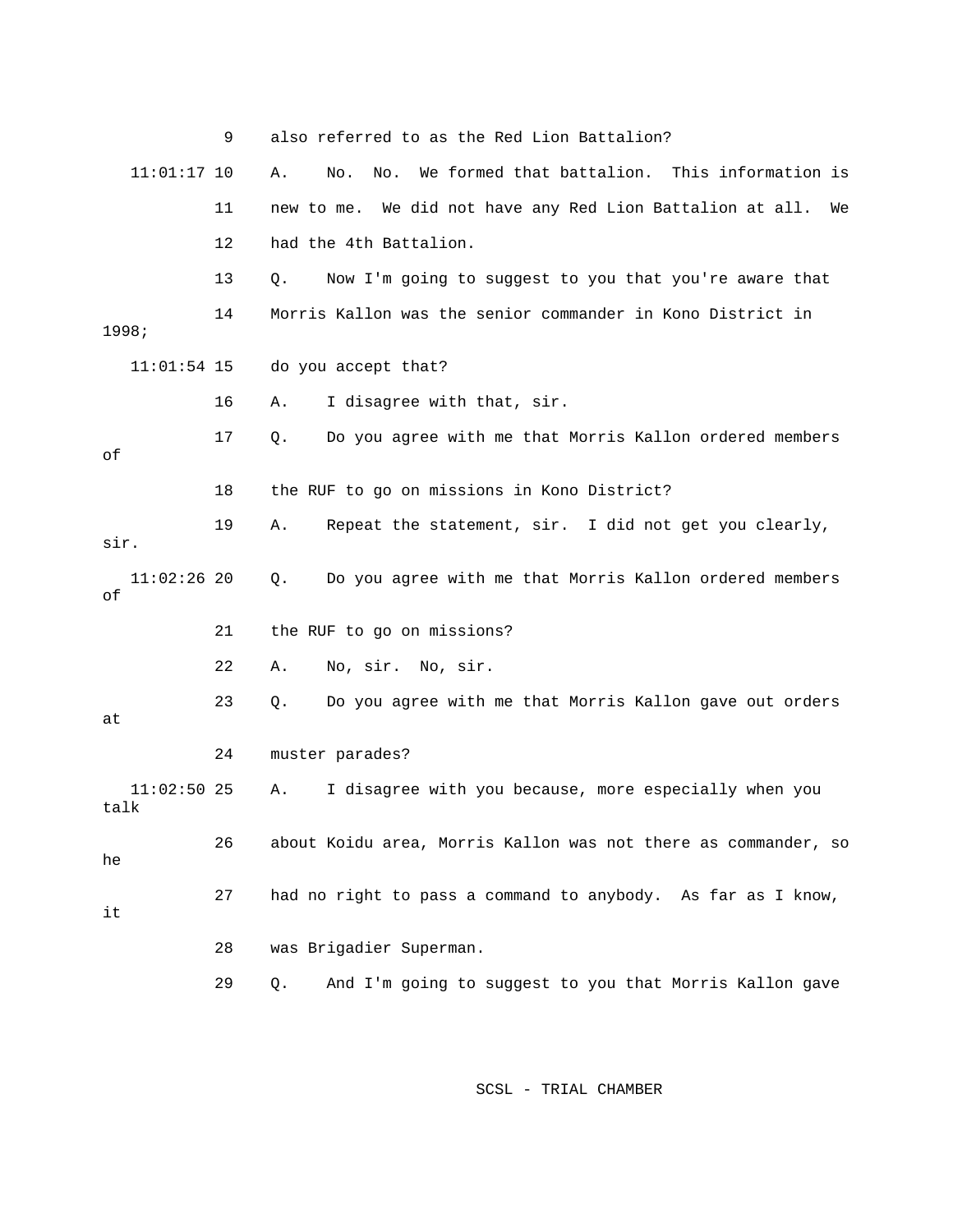|                           |    | SESAY ET AL                                                     |
|---------------------------|----|-----------------------------------------------------------------|
| Page 31                   |    | 8 MAY 2008<br>OPEN SESSION                                      |
|                           |    |                                                                 |
|                           |    |                                                                 |
|                           | 1  | orders for persons to go on food-finding missions in Kono       |
|                           | 2  | District; do you accept that?                                   |
|                           | 3  | No, My Lord, I disagree, sir.<br>Α.                             |
| Komba                     | 4  | And you've given us some evidence the other day about<br>Q.     |
| 11:03:57                  | 5  | Gbundema receiving instructions to go to Koribundu; do you      |
|                           | 6  | remember that?                                                  |
| to                        | 7  | It wasn't Koribundu at all. He did not get instruction<br>Α.    |
| did                       | 8  | go to Koribundu. The time we were at Yomandu, Komba Gbundema    |
|                           | 9  | not get instructions to go to Koribundu.                        |
| $11:04:22$ 10<br>received |    | I thought that you had said that he and Superman<br>Q.          |
|                           | 11 | instructions to go to Kurubonla?                                |
|                           | 12 | No, My Lord. I said Superman came and collected Komba<br>Α.     |
| was                       | 13 | Gbundema in order for them to go at the Kurubonla axis.<br>That |
|                           | 14 | what I said in my testimony.                                    |
| $11:04:50$ 15             |    | So you're agreeing with me if I suggest to you that<br>$Q$ .    |
|                           | 16 | Gbundema and Superman went together to Kurubonla?               |
|                           | 17 | Yes, yes. Both of them went together.<br>They went to<br>Α.     |
|                           | 18 | Kurubonla, Superman and Komba Gbundema.                         |
|                           | 19 | And they were ordered to go there by Bockarie; is that<br>$Q$ . |
| $11:05:18$ 20             |    | right?                                                          |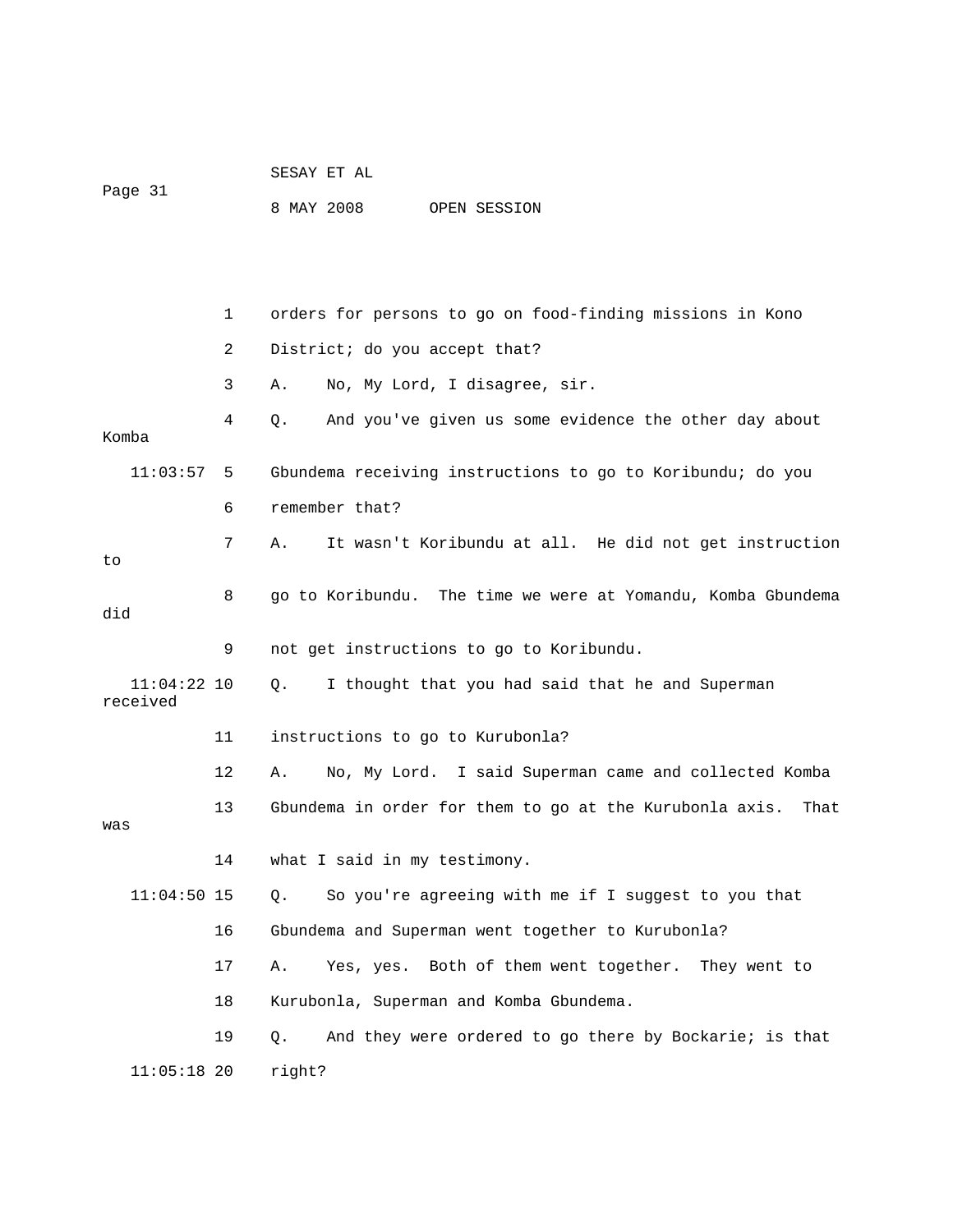| talking       | 21 | PRESIDING JUDGE: Let's get the names clear. Is he                 |
|---------------|----|-------------------------------------------------------------------|
|               | 22 | of Kurubonla? Are you talking of Koribundu?                       |
|               | 23 | MR HARRISON: No, sorry, I was talking about Kurubonla.            |
| Kurubonla?    | 24 | PRESIDING JUDGE: I see. You were talking about                    |
| $11:05:30$ 25 |    | MR HARRISON: Yes.                                                 |
| ears          | 26 | PRESIDING JUDGE: Because what was filtering into my               |
|               | 27 | was Koribundu.                                                    |
|               | 28 | MR HARRISON: I'm sorry, that's my error.                          |
| the           | 29 | I obviously caused a confusion. I was meaning to say<br>$\circ$ . |

| Page 32 |  | SESAY ET AL |  |              |
|---------|--|-------------|--|--------------|
|         |  | 8 MAY 2008  |  | OPEN SESSION |

|              | 1              | word Kurubonla and I may have been mispronouncing it.          |
|--------------|----------------|----------------------------------------------------------------|
|              | $\overline{2}$ | A. Yes, that's what I'm trying to say. Superman and Komba      |
|              | 3              | Gbundema moved together and they went to Kurubonla. It wasn't  |
|              | 4              | Koribundu, sir.                                                |
| $11:06:07$ 5 |                | And they were ordered to go there by Bockarie; right?<br>$Q$ . |
|              | 6              | A. Well, I did not get information from them saying that it    |
|              | 7              | was Bockarie who sent them there. I did not receive it         |
| through      |                |                                                                |
|              | 8              | the radio. But I only saw Superman, and he told my commander   |

so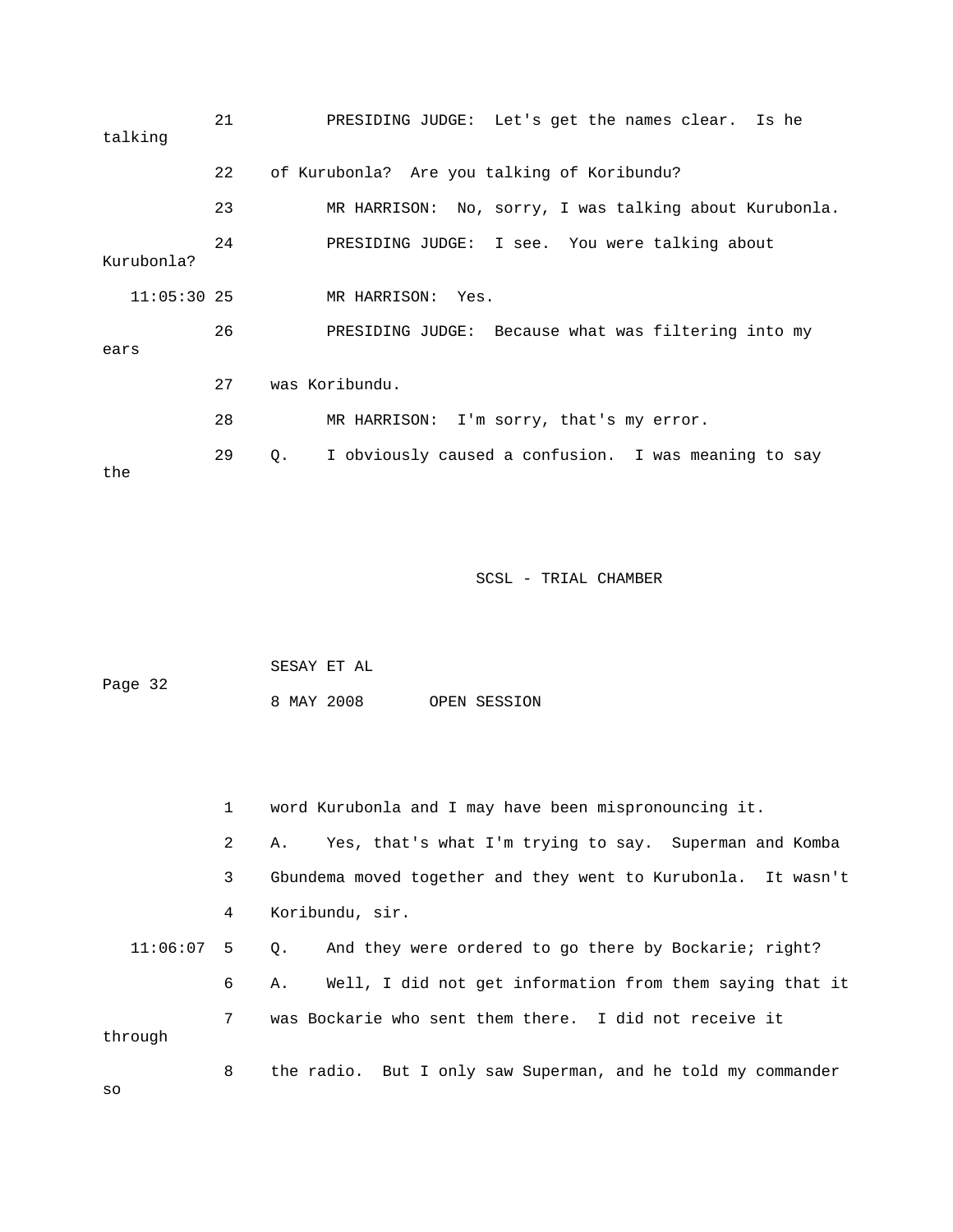9 that they could go together, so both of them prepared and they 11:06:37 10 went together. 11 Q. Witness, I'm going to suggest to you that Koidu Town was 12 burned down; would you accept that? 13 A. The burning of Koidu Town? You wouldn't just say it was 14 burned down because the time when ECOMOG were heading for Koidu 11:07:09 15 Town, they launched some missiles which destroyed some houses. 16 In fact, almost all the houses were on fire; that I saw myself. 17 Apart from that, I did not, since I did not spend a long time in 18 Koidu Town, I cannot say much, but the time the ECOMOG were 19 trying to advance, I was in Koidu Town and I saw the missile they 11:07:30 20 were launching and those missiles destroyed the houses. 21 Q. So you are aware of property being destroyed in Koidu Town? 22 A. Oh, yes, sir. The bombs that were dropped there they 23 destroyed because they were not meant for a particular area. 24 They would blast in a particular area wherein two or three houses 11:08:00 25 will be demolished so those were the destruction that were going 26 on there. 27 Q. What I'm suggesting to you is that an order was given by 28 Bockarie and Sesay to burn down Koidu Town; do you accept that? 29 A. I disagree, and I did not ever receive that through a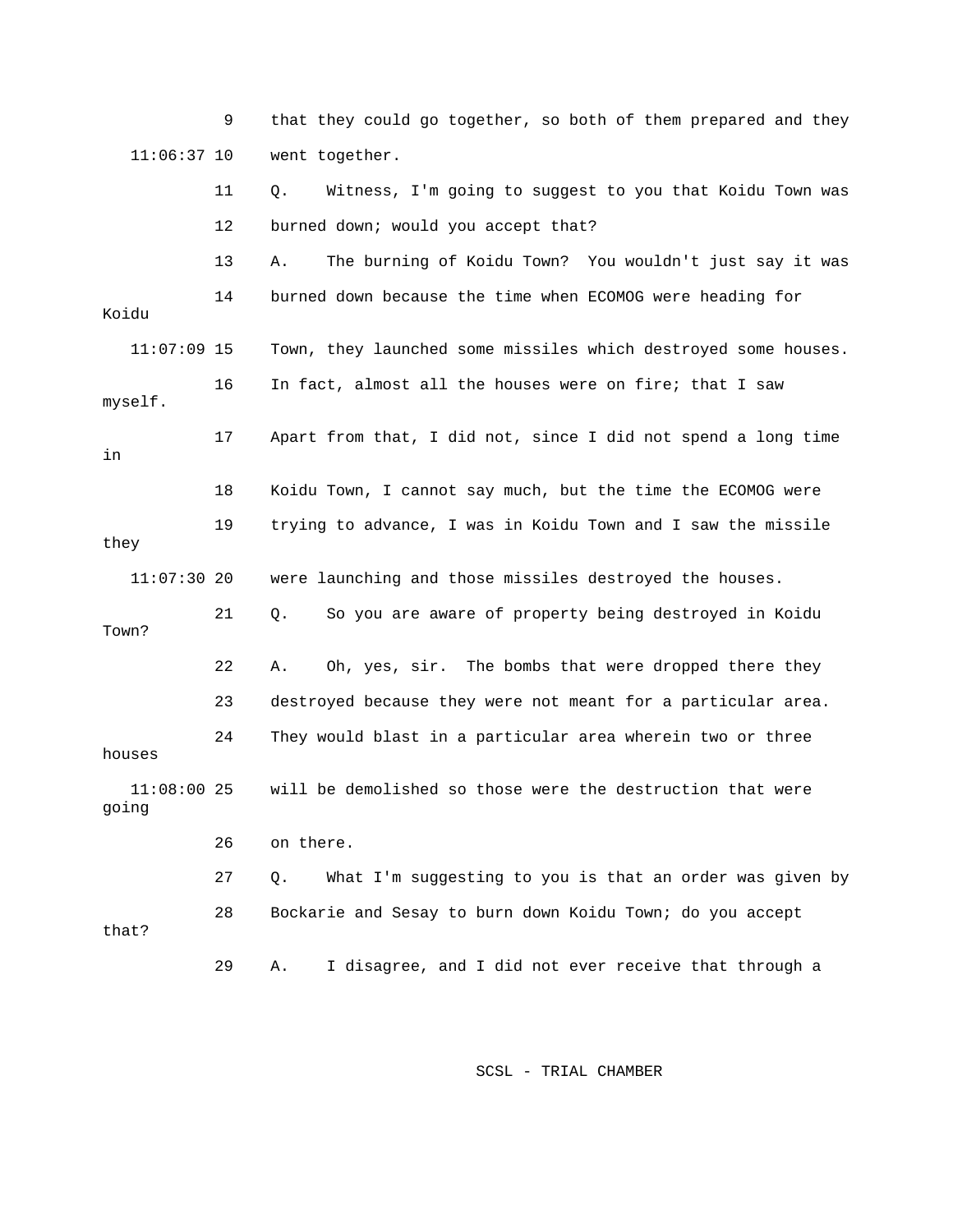|         | SESAY ET AL |  |              |
|---------|-------------|--|--------------|
| Page 33 |             |  |              |
|         | 8 MAY 2008  |  | OPEN SESSION |

 1 message. 2 Q. And I'm going to suggest to you that Morris Kallon made 3 sure that order was carried out; do you accept that? 4 A. No, no, I disagree, sir. I did not see Kallon carry that 11:08:47 5 sort of operation. 6 Q. And I'm going to suggest to you that it was widely known 7 within the RUF that persons would get promotions in rank based 8 upon how many properties they burned down; do you accept that? 9 A. Repeat that statement. Repeat the statement once more. I 11:09:16 10 did not get the context of the statement clearly. 11 Q. I'm going to suggest to you that it was widely known within 12 the RUF that members would get promotions in rank based upon the 13 number of properties they burned down? 14 A. No, no. RUF only gave promotion to people throughout 11:09:50 15 effort. But people were not given promotions because they were 16 destructive. That never happened. 17 Q. Witness, I think we've understood a bit about your 18 appreciation of the ideology of the RUF. You understand the 19 ideology, don't you? 11:10:33 20 A. Yes, I understood the ideology, sir. 21 Q. And it seems as if you wholly accepted that ideology; is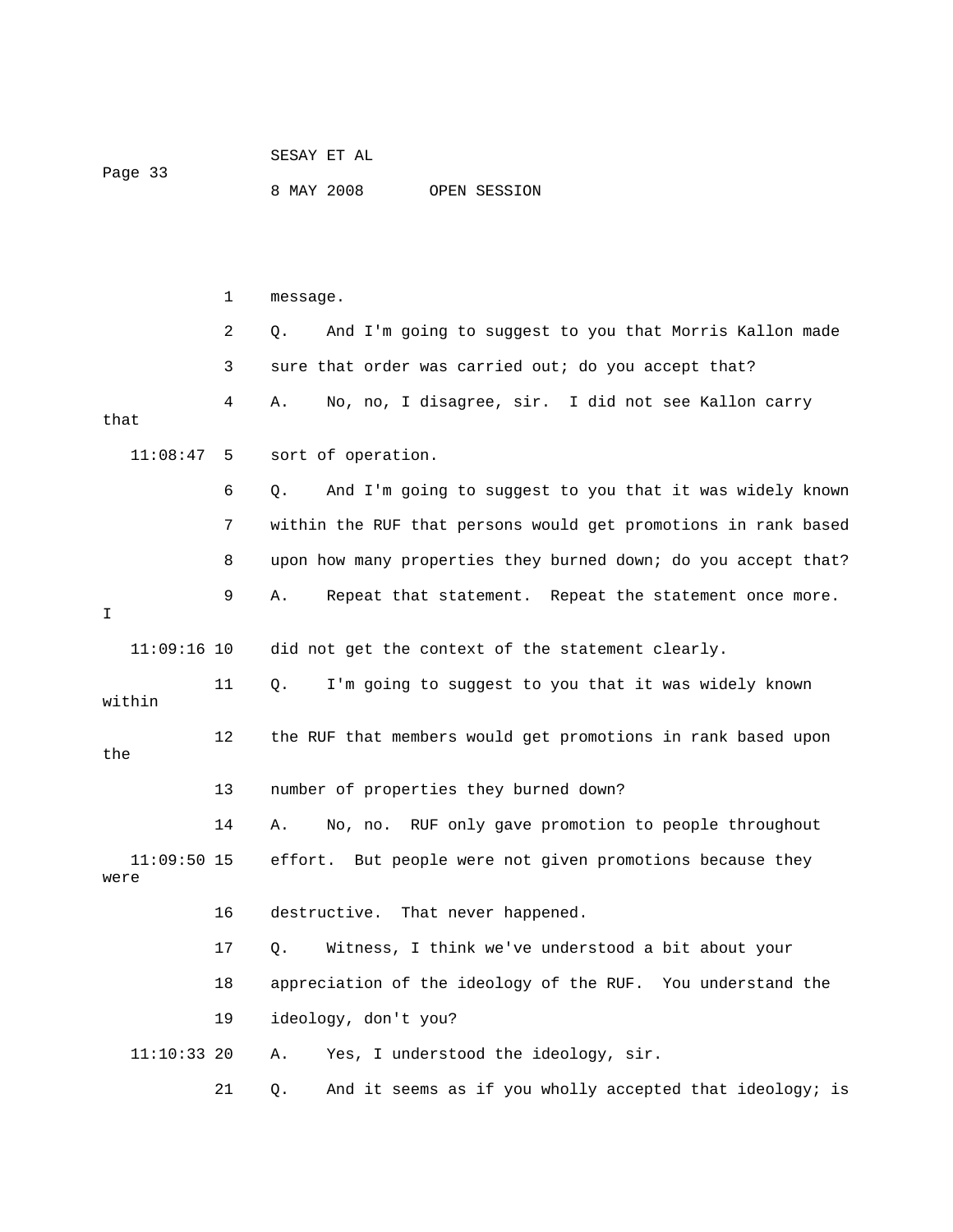22 that fair? 23 A. Yes, because it governed the movement, so I accept that. 24 Q. And when you use the terms that it governed the movement, 11:11:11 25 are you trying to explain to the Court that from your 26 observations, the members of the RUF that you knew accepted the 27 ideology? 28 A. Yes, yes. They went by the ideology because the movement 29 was a well recognised movement. It was not operated without

SCSL - TRIAL CHAMBER

 SESAY ET AL Page 34 8 MAY 2008 OPEN SESSION

|             | $\mathbf{1}$ | discipline or without an ideology, never at all.                   |
|-------------|--------------|--------------------------------------------------------------------|
| observation | $2^{\circ}$  | So it was a -- or is it fair to say that your<br>Q.                |
|             | 3            | was that it was a very well-organised movement?                    |
|             | 4            | Yes, it was a well-organised movement.<br>Α.                       |
| 11:11:57    | - 5          | And there was commanders and there were rank and file<br>$\circ$ . |
|             | 6            | troops in the movement; is that right?                             |
| were        | 7            | Yes, we had enough commanders and the fighting forces<br>A.,       |
|             | 8            | also there.                                                        |
| have        | 9            | And it was really the backbone of that organisation to<br>О.       |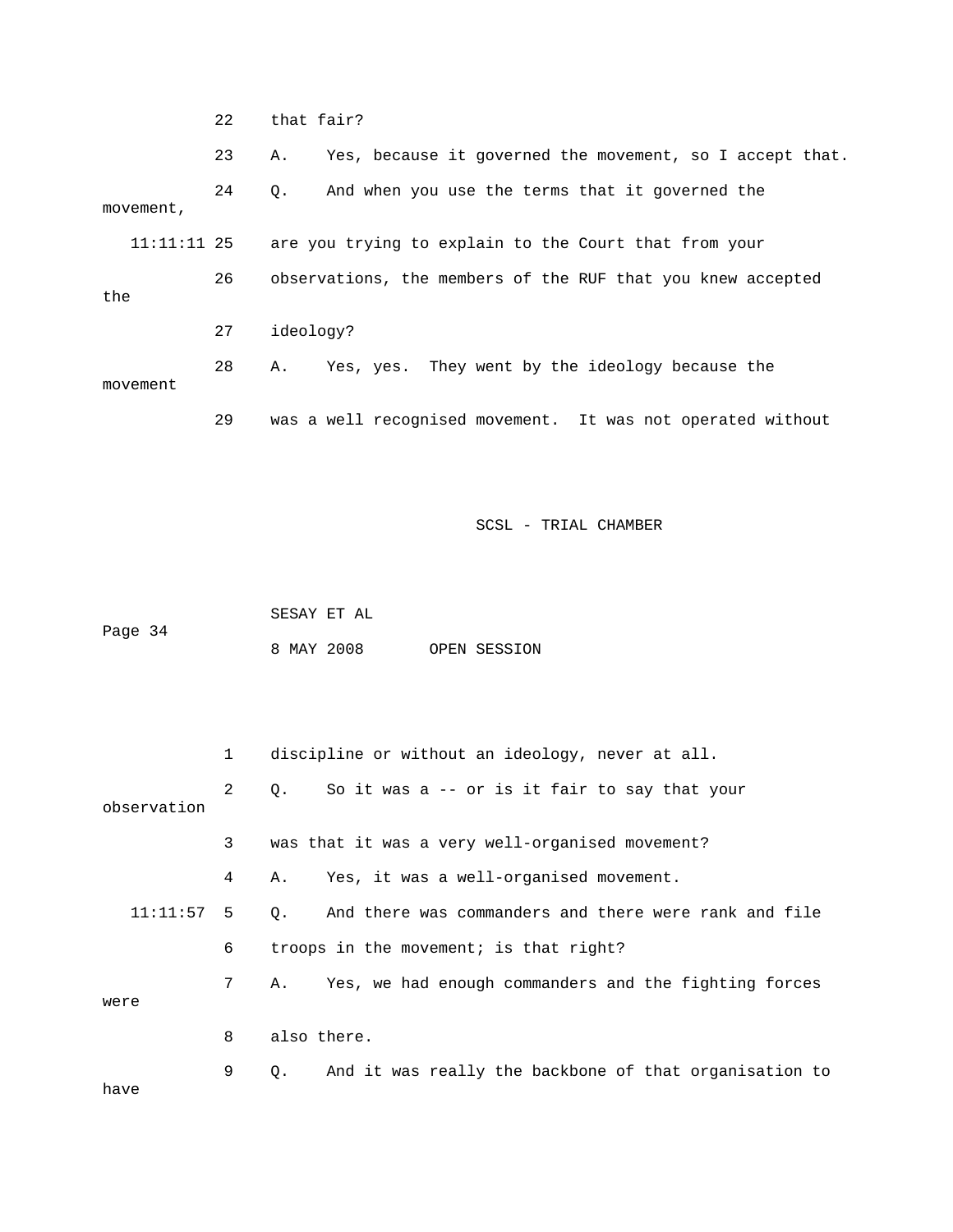| $11:12:27$ 10            |    | a chain of command; was that your understanding?                 |
|--------------------------|----|------------------------------------------------------------------|
| in                       | 11 | Yeah, there was a chain of command, provided if you were<br>Α.   |
|                          | 12 | a place -- you were in a place and you were unable to maintain   |
|                          | 13 | that area satisfactorily according to the movement, you'll be    |
|                          | 14 | changed and replaced by another person.                          |
| $11:12:58$ 15<br>you     |    | And that's what this ideology meant, wasn't it:<br>Q.<br>That    |
| right?                   | 16 | were loyal to -- or obeyed the chain of command; is that         |
|                          | 17 | Α.<br>That was not only the basis of the ideology. It was not    |
|                          | 18 | only based on that alone, sir.                                   |
| оf                       | 19 | But you'd agree with me that that was an important part<br>Q.    |
| $11:13:29$ 20            |    | the ideology of the RUF?                                         |
|                          | 21 | There were other important parts with regard to the<br>Α.<br>No. |
|                          | 22 | ideology. You have a pamphlet where in it it is indicated the    |
| exactly                  | 23 | If you go through the pamphlet you would know<br>motions.        |
| conflict                 | 24 | how the RUF operated. Whosoever did things that were in          |
| $11:14:03$ 25<br>person. |    | with that pamphlet, punishment would be meted out to that        |
|                          | 26 | So that was one of the examples.                                 |
| your                     | 27 | $Q$ .<br>Just going back to what I'm trying to ask you: It was   |
| <b>RUF</b>               | 28 | understanding that it was important for you and others in the    |
|                          | 29 | to follow the chain of command?                                  |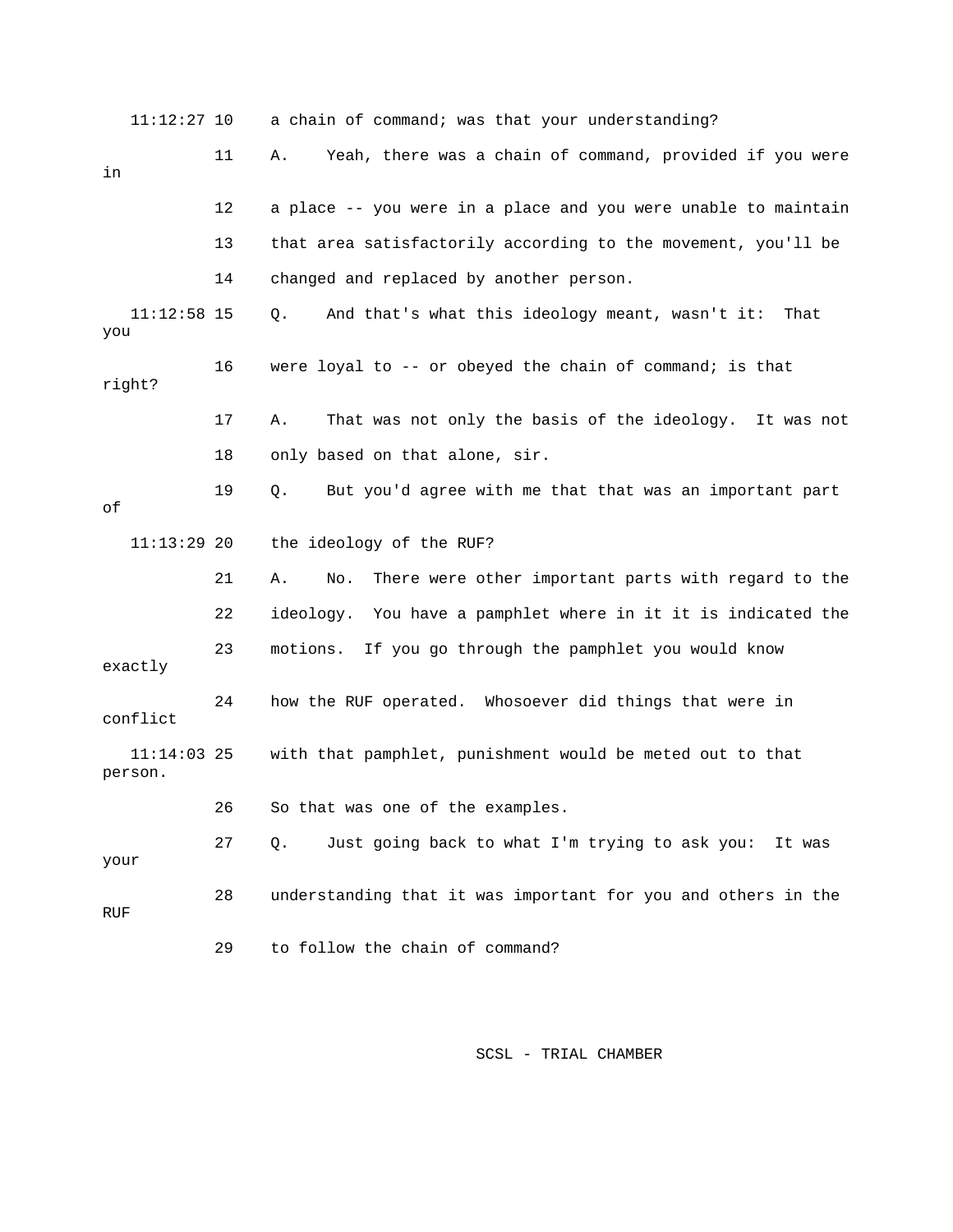| SESAY ET AL |
|-------------|
|-------------|

Page 35

8 MAY 2008 OPEN SESSION

 1 A. Yes, you follow the chain of command in two ways: One 2 constructively, not destructively. 3 Q. I'm not wanting to cut you off. I think you were saying 4 there was two ways and you talked about constructively. Did you 11:15:04 5 want to say there was another way? 6 PRESIDING JUDGE: [Indiscernible] not destructively. 7 MR HARRISON: 8 Q. Is that -- I'm sorry, I'm not trying to confuse you. I 9 thought you were wanting to say something else. Did you want to 11:15:16 10 or not? Had you finished your answer? 11 PRESIDING JUDGE: [Indiscernible] but not destructively. 12 THE WITNESS: No, I haven't any other thing. Only 13 constructive and destructive. When you asked me about the chain 14 of command. 11:15:31 15 MR HARRISON: 16 Q. So when you talk about there being loyalty in the RUF, it's 17 loyalty to the organisation, isn't it? 18 A. Oh, yes. You are loyal to the organisation. 19 Q. And that's what was important -- or that was your 11:15:54 20 observation as to what was important within the RUF was the need 21 for loyalty to the organisation of the RUF; is that fair?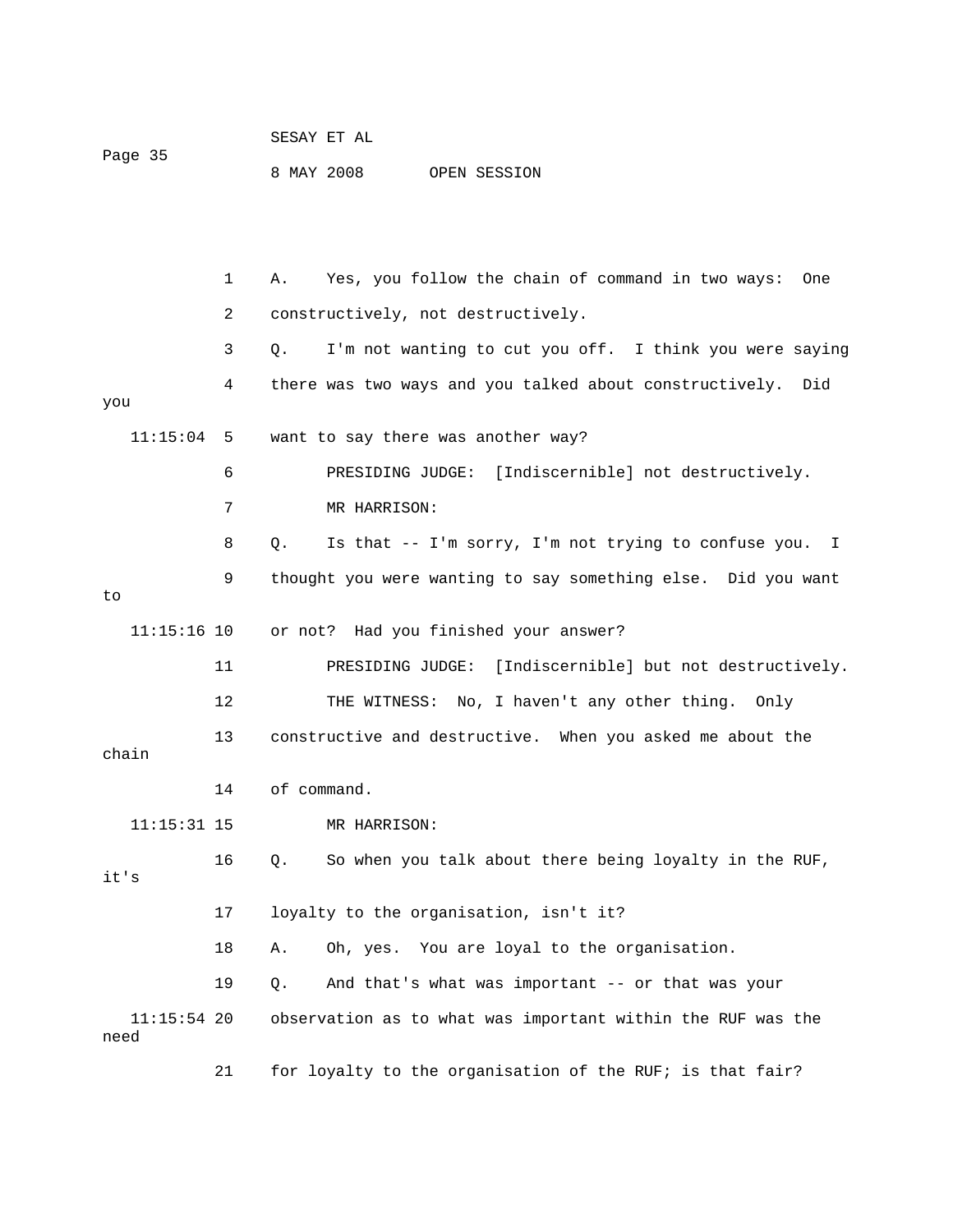| the           | 22 | Oh, yes. That's a fair comment, because it was one of<br>Α.           |
|---------------|----|-----------------------------------------------------------------------|
| not           | 23 | important areas. If you were not loyal to somebody you will           |
|               | 24 | accept that person's command at all.                                  |
| $11:16:16$ 25 |    | And the loyalty is really to the position or rank that's<br>$\circ$ . |
|               | 26 | being held; is that fair?                                             |
| that          | 27 | Oh, no, no. Not only those people who had high ranks<br>Α.            |
|               | 28 | you should be loyal to. Whosoever was within the RUF movement         |
|               | 29 | would be loyal to him inasmuch as the person was trying to put        |

| Page 36 |  | SESAY ET AL |  |              |
|---------|--|-------------|--|--------------|
|         |  | 8 MAY 2008  |  | OPEN SESSION |

| to                      | $\mathbf{1}$ | order in the movement, so that aside, if you were subordinate |
|-------------------------|--------------|---------------------------------------------------------------|
|                         | 2            | a particular person so you had to be loyal to that person, so |
|                         | 3            | that was what obtained.                                       |
|                         | 4            | MR HARRISON: That concludes the questions.                    |
| $11:17:34$ 5            |              | PRESIDING JUDGE: Thank you, Mr Harrison. Any                  |
|                         | 6            | re-examination, Mr Ogeto, Mr Taku?                            |
|                         | 7            | MR OGETO: No re-examination, My Lords.                        |
|                         | 8            | PRESIDING JUDGE: No re-examination.                           |
|                         | 9            | MR OGETO:<br>No.                                              |
| $11:18:30$ 10<br>water? |              | PRESIDING JUDGE: All right. Do you want to drink              |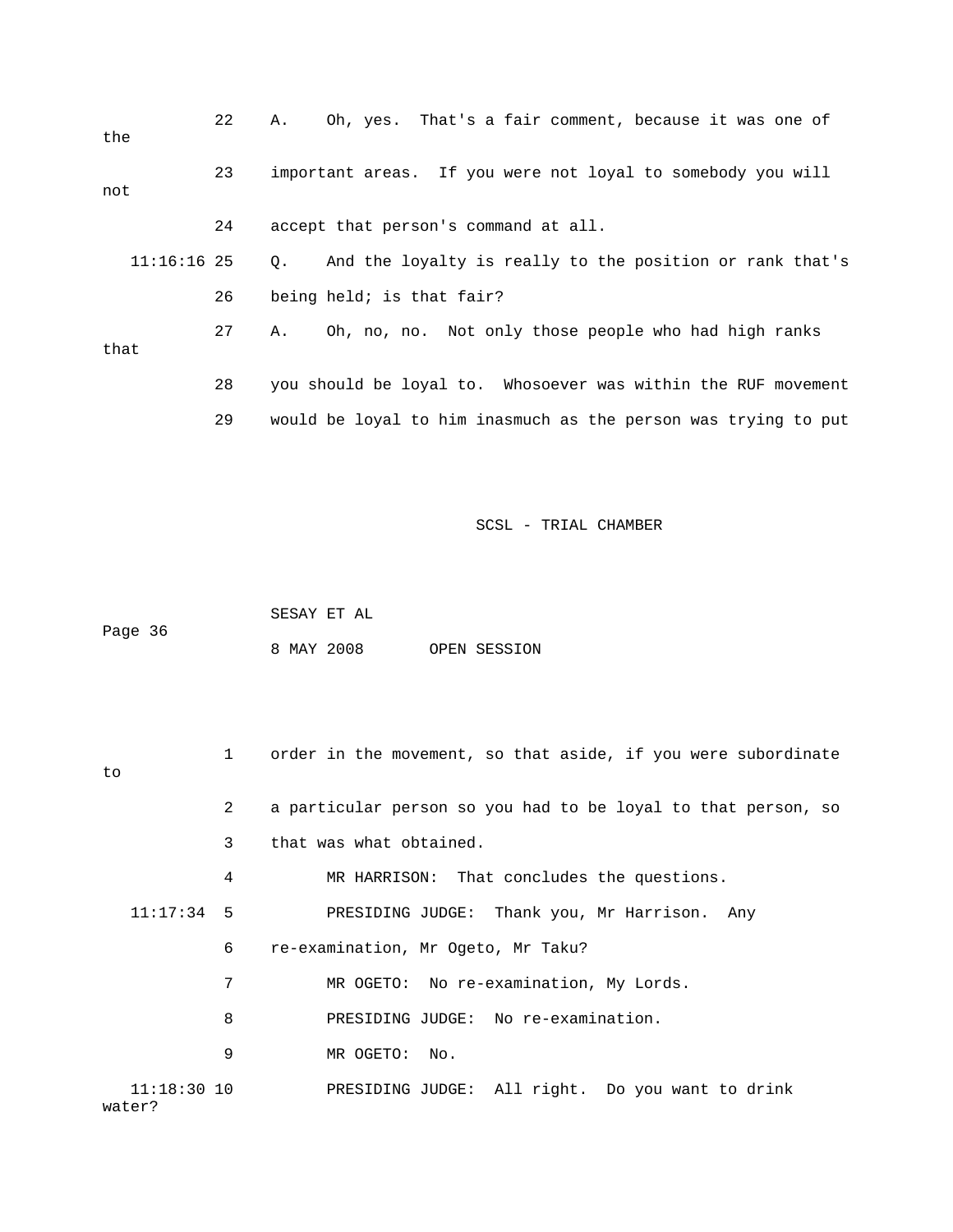11 You may.

12 THE WITNESS: I've taken some water, sir. 13 PRESIDING JUDGE: We've finished with you, Mr Witness. We 14 thank you -- want to thank you for coming. 11:18:46 15 THE WITNESS: No problem, sir. 16 PRESIDING JUDGE: To testify before the Tribunal and to 17 assist us to arrive at a decision in this matter. Again we 18 thank you and we wish you a safe journey back to your place of 19 abode. 11:19:06 20 THE WITNESS: By God's grace, thank you. Yes, My Lord. 21 PRESIDING JUDGE: Please, can he be assisted out of Court. 22 THE WITNESS: Yes, My Lords. 23 PRESIDING JUDGE: Yes, you wanted to say something. 24 THE WITNESS: Yes, yes. How would I be able to get ease of 11:19:25 25 my document? Say for instance from the 22nd. That is very 26 important to me. How would I be able to get that? Because 27 that's a record that should be with me. 28 PRESIDING JUDGE: For the documents, Mr Witness.

29 THE WITNESS: Yes, sir.

### SCSL - TRIAL CHAMBER

SESAY ET AL

8 MAY 2008 OPEN SESSION

Page 37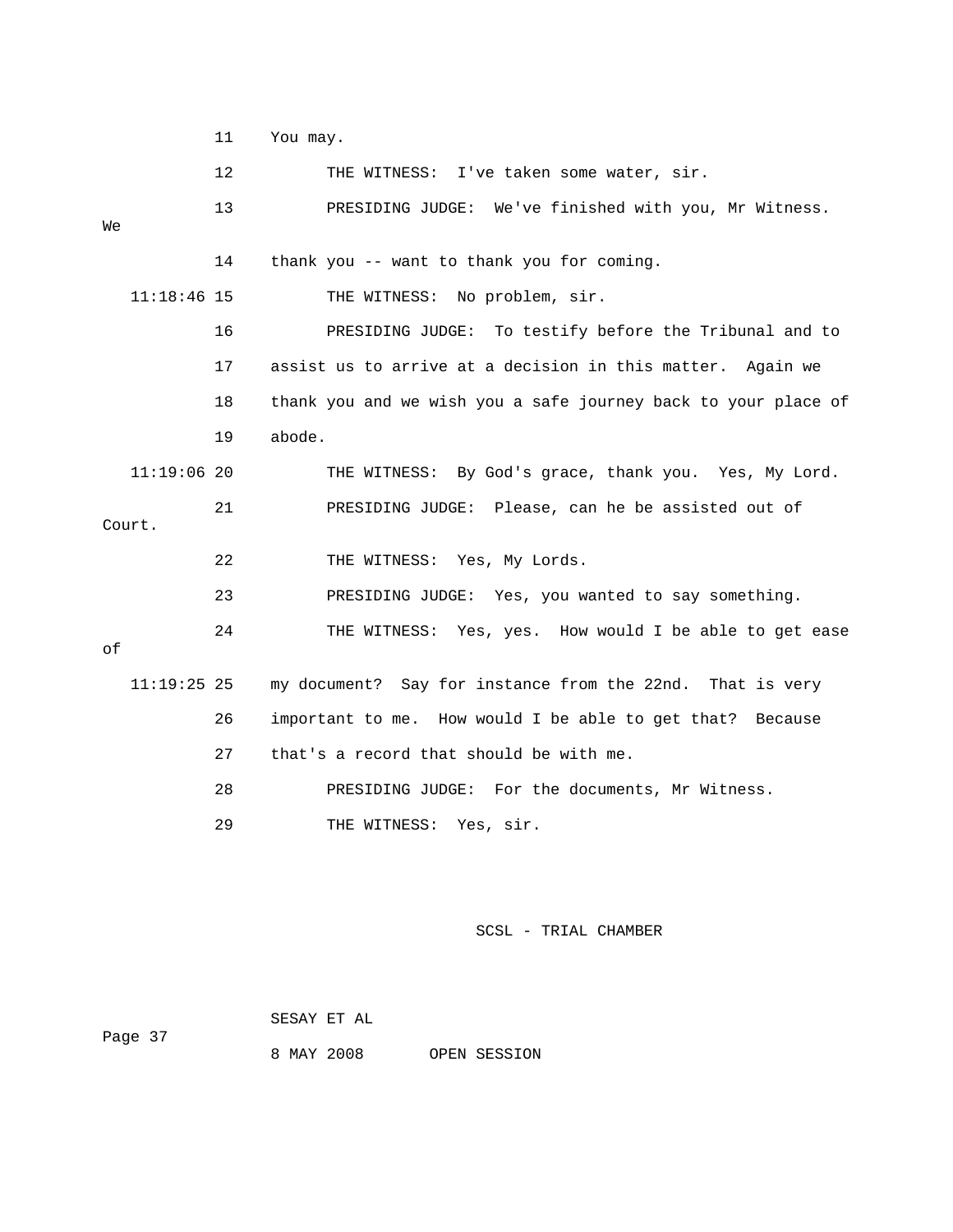1 PRESIDING JUDGE: We are ordering that they can make 2 photocopies of these documents and give them back to you. But 3 what we have, including that book, Exhibit 366, will be kept here 4 for purposes of the proceedings. But copies of everything that 11:20:54 5 is there, including the flying copies and so on and so forth, 6 which are in Exhibit 366 and even of Exhibit 357A and 357B, will 7 be made and given to you. So let the Court Management please 8 give him copies of these documents for his records which he was 9 keeping. The originals which we have here, including the book he 11:21:19 10 brought from his place, remains in Court. 11 THE WITNESS: Okay. Thank you very much. 12 PRESIDING JUDGE: You are welcome. Please, can you assist 13 him out. Incidentally, it's getting to 11.30. I think we may 14 well take the break here and -- but before we rise, how are we 11:22:26 15 proceeding? Mr Harrison, how is Mr Fynn. 16 MR HARRISON: Yes, he did appear in Court this morning. He 17 is not feeling well though so I advised him to go home. What -- 18 PRESIDING JUDGE: That is okay. 19 MR HARRISON: I'll allow Mr Taku and Mr Ogeto to discuss 11:22:41 20 this with you further, but what we had been advised by them is 21 that there is two of the UNAMSIL witnesses who they would very 22 much like to be heard today, because there is a concern, not only 23 for them to return to their residence, but also for

interpreters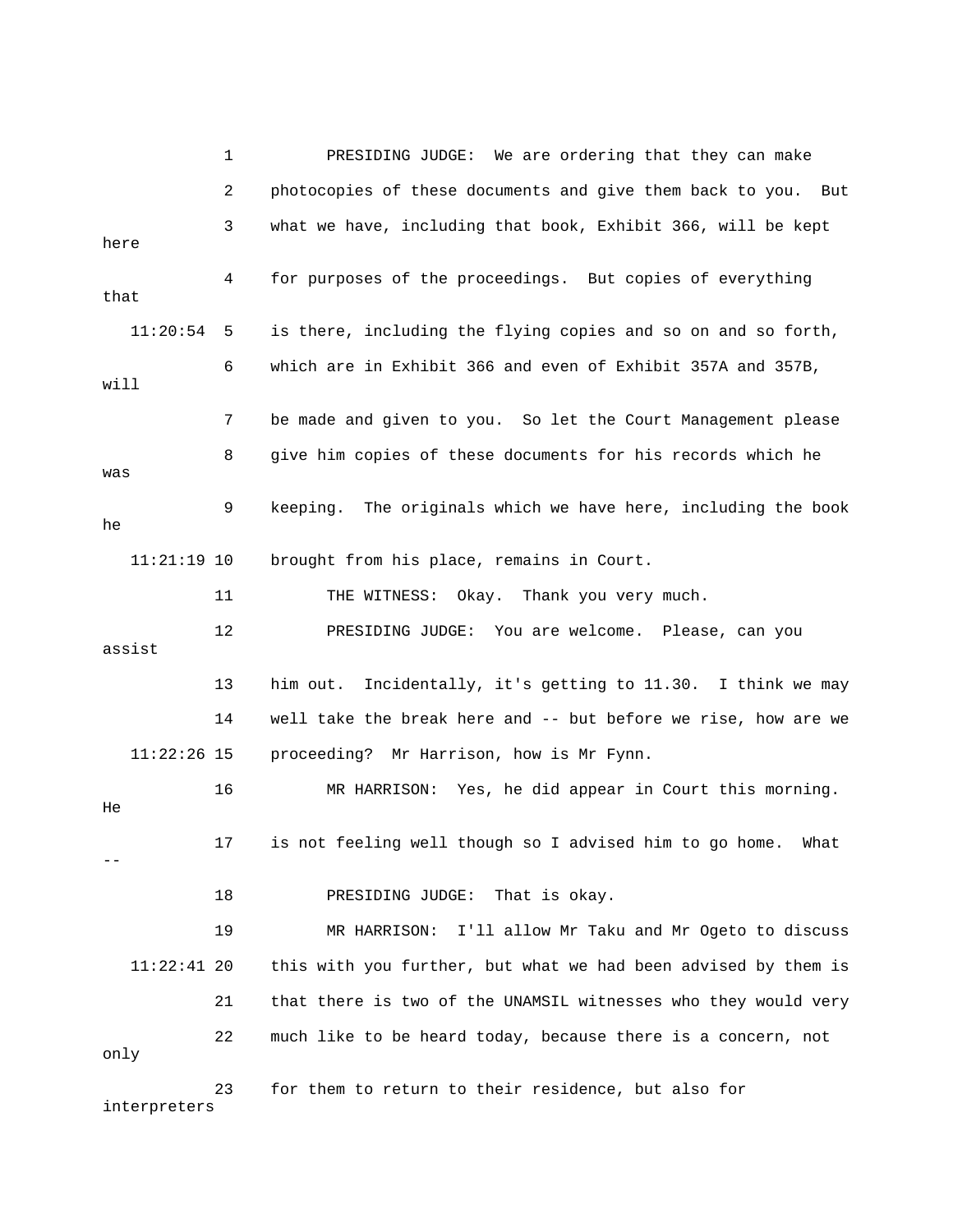| and           | 24 | who were brought here from Arusha who must go back tomorrow,   |
|---------------|----|----------------------------------------------------------------|
| $11:23:02$ 25 |    | the Prosecution is able to deal with those two witnesses if    |
| assure        | 26 | that's what Mr Taku and Mr Ogeto wish to do. And I will        |
| SO            | 27 | the Court now that I will prepare tonight to deal with DMK-116 |
|               | 28 | that even if Mr Fynn does not come --                          |
| would         | 29 | PRESIDING JUDGE: To be fair to you, Mr Harrison, we            |

 SESAY ET AL Page 38 8 MAY 2008 OPEN SESSION

 1 prefer to have Mr Fynn. Who handles you know -- if he can come 2 on board tomorrow that's fine. 3 MR HARRISON: But that's the concern, I'm not sure he can. 4 He didn't start the cross-examination so far as I remember. 11:23:41 5 PRESIDING JUDGE: No, he did not. 6 MR HARRISON: So it wouldn't be a disadvantage to the 7 witness of having two people cross-examining and I'm wishing to 8 assure the Court that I'm prepared to prepare tonight so that 9 that questioning can take place tomorrow morning so that there's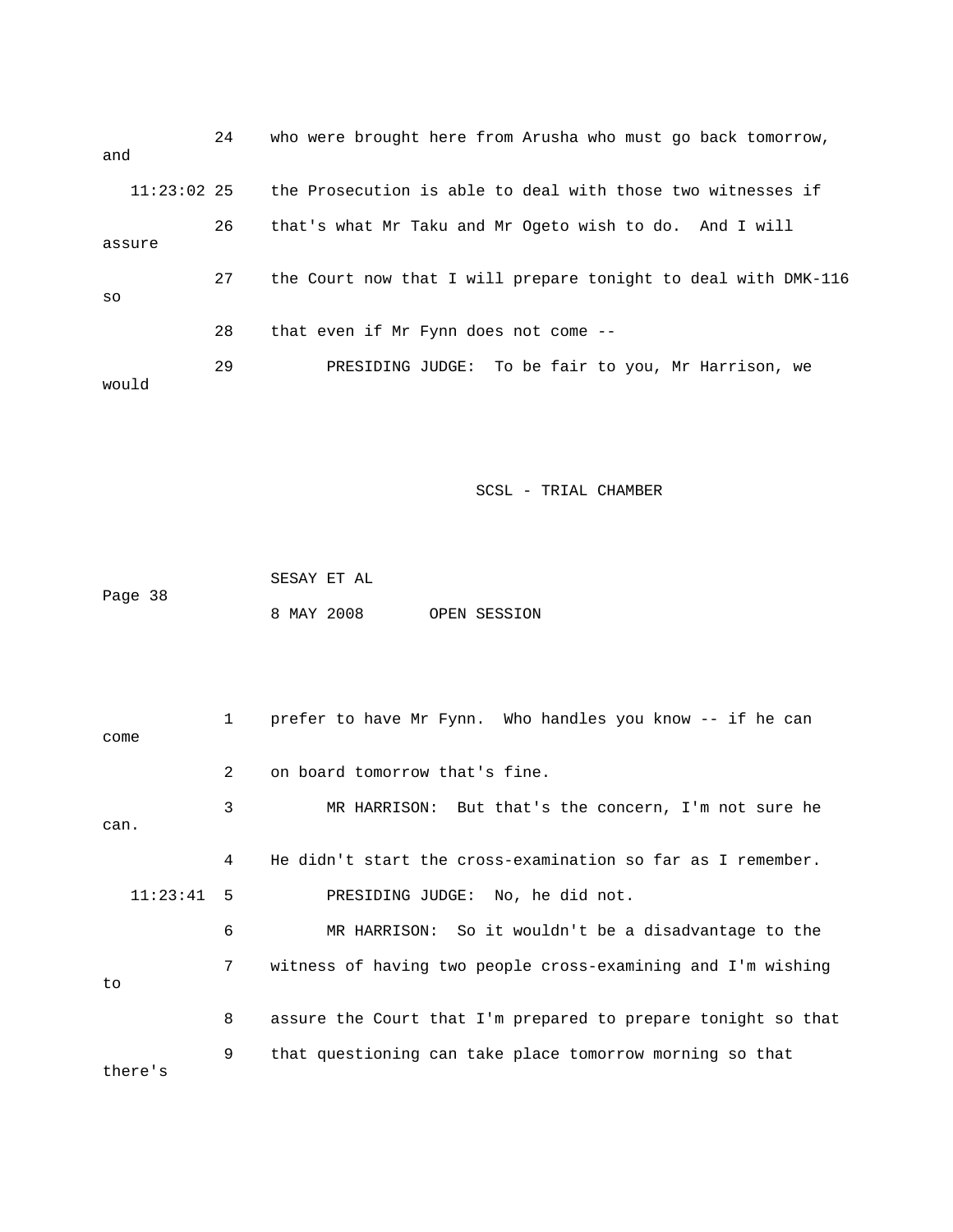| оf   | $11:23:54$ 10 |    | no further inconvenience to the Defence. If Mr Fynn is here  |
|------|---------------|----|--------------------------------------------------------------|
| to   |               | 11 | course he can do it but in the event he is not, I'm prepared |
|      |               | 12 | go ahead.                                                    |
| we   |               | 13 | PRESIDING JUDGE: Let's hear from the -- Mr Taku, how do      |
|      |               | 14 | proceed?                                                     |
|      | $11:24:18$ 15 |    | Indeed, Your Lordships.<br>MR TAKU:                          |
|      |               | 16 | PRESIDING JUDGE: First of all, the first question: How       |
|      |               | 17 | many more local witnesses do you have.                       |
|      |               | 18 | We have two more, Your Honours.<br>MR TAKU:                  |
|      |               | 19 | PRESIDING JUDGE: Local witnesses.                            |
|      | $11:24:27$ 20 |    | MR TAKU:<br>Yes.                                             |
|      |               | 21 | PRESIDING JUDGE: Not the UN witnesses.                       |
|      |               | 22 | Yes. We have two more.<br>MR TAKU:                           |
|      |               | 23 | PRESIDING JUDGE: Two more local witnesses?                   |
|      |               | 24 | MR TAKU: Yes, sir.                                           |
| take | $11:24:33$ 25 |    | PRESIDING JUDGE: Are they around the corner? Can we          |
|      |               | 26 | them on any time we wanted?                                  |
| is   |               | 27 | MR TAKU: The problem we face, Your Honour, is that it        |
|      |               | 28 | yesterday that they came.                                    |
|      | haven't       | 29 | They came just yesterday.<br>PRESIDING JUDGE:<br>So you      |

SESAY ET AL

Page 39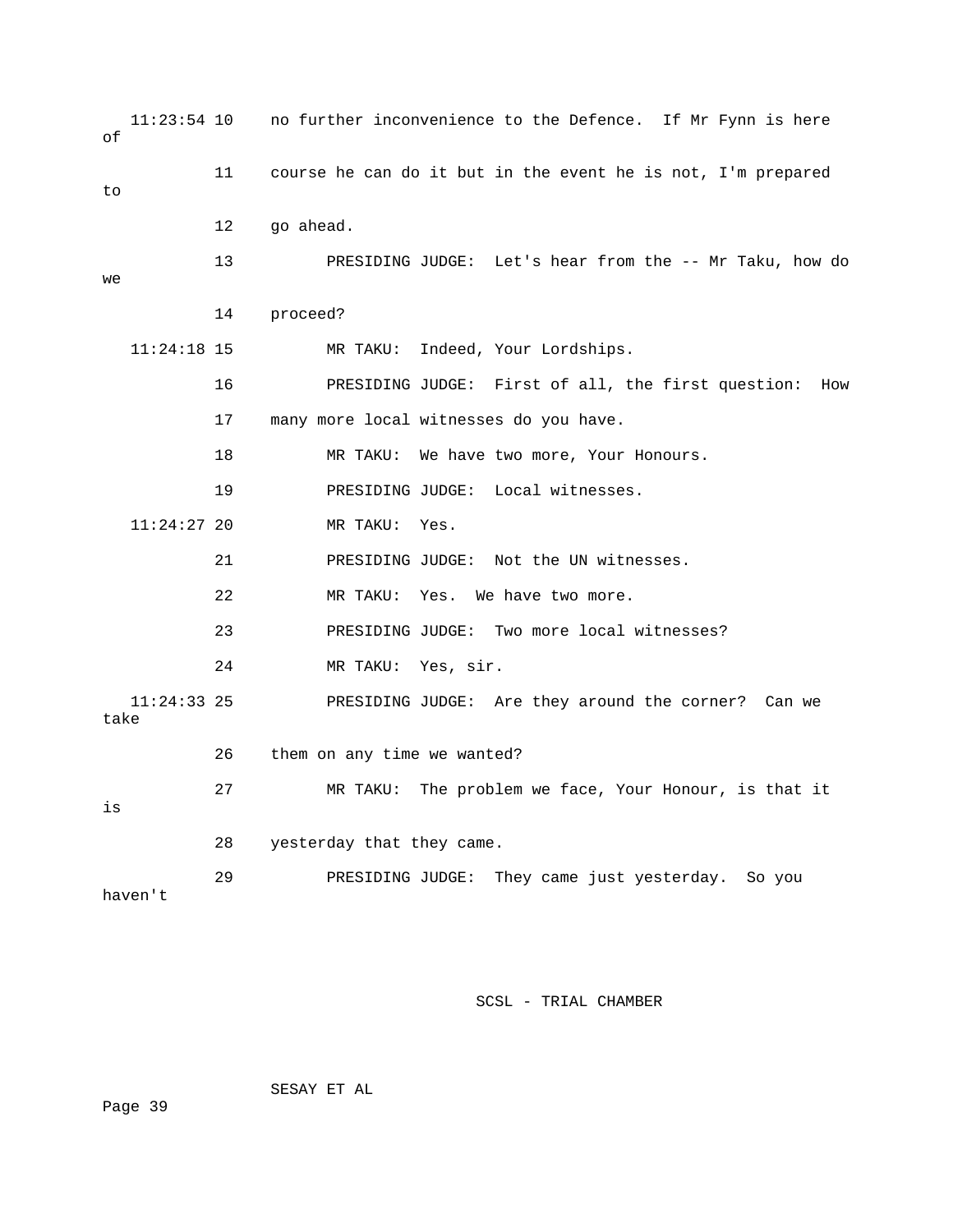|                      | 1  | had time to vet them?                                          |
|----------------------|----|----------------------------------------------------------------|
|                      | 2  | Yes, Your Honours, we will do so this night.<br>MR TAKU:       |
| ready?               | 3  | PRESIDING JUDGE: But you have the UNAMSIL witnesses            |
| are                  | 4  | MR TAKU: We have two of them, Your Honours, and they           |
| 11:25:01             | 5  | fairly short witnesses.                                        |
|                      | 6  | PRESIDING JUDGE: And they are in Court right now?              |
|                      | 7  | MR TAKU:<br>They told me they were bringing them.<br>I think   |
|                      | 8  | they should be in Court right now.                             |
| we                   | 9  | PRESIDING JUDGE: Right. Well, we will recess and when          |
| $11:25:19$ 10        |    | do come back, we hope that we'll have one of the witnesses.    |
|                      | 11 | Yes, 145, Your Honour.<br>MR TAKU:                             |
| that's               | 12 | PRESIDING JUDGE: Before us. We will take down --               |
|                      | 13 | DMK-105?                                                       |
|                      | 14 | MR TAKU: Yes, Your Honours, 145.                               |
| $11:25:40$ 15<br>the |    | PRESIDING JUDGE: Right. We will recess and resume in           |
|                      | 16 | next couple of minutes. The Chamber will rise, please.         |
|                      | 17 | [Break taken at 11.28 a.m.]                                    |
|                      | 18 | $[RUF08MAY08B-BP]$                                             |
|                      | 19 | [Upon resuming at 12.05 p.m.]                                  |
| $12:04:52$ 20        |    | [The witness entered the Court]                                |
|                      | 21 | PRESIDING JUDGE:<br>We are resuming the session, and I         |
| Court                | 22 | understand that we have interpreters to be sworn in.<br>The    |
|                      | 23 | has been advised that there's some interpreters who have to be |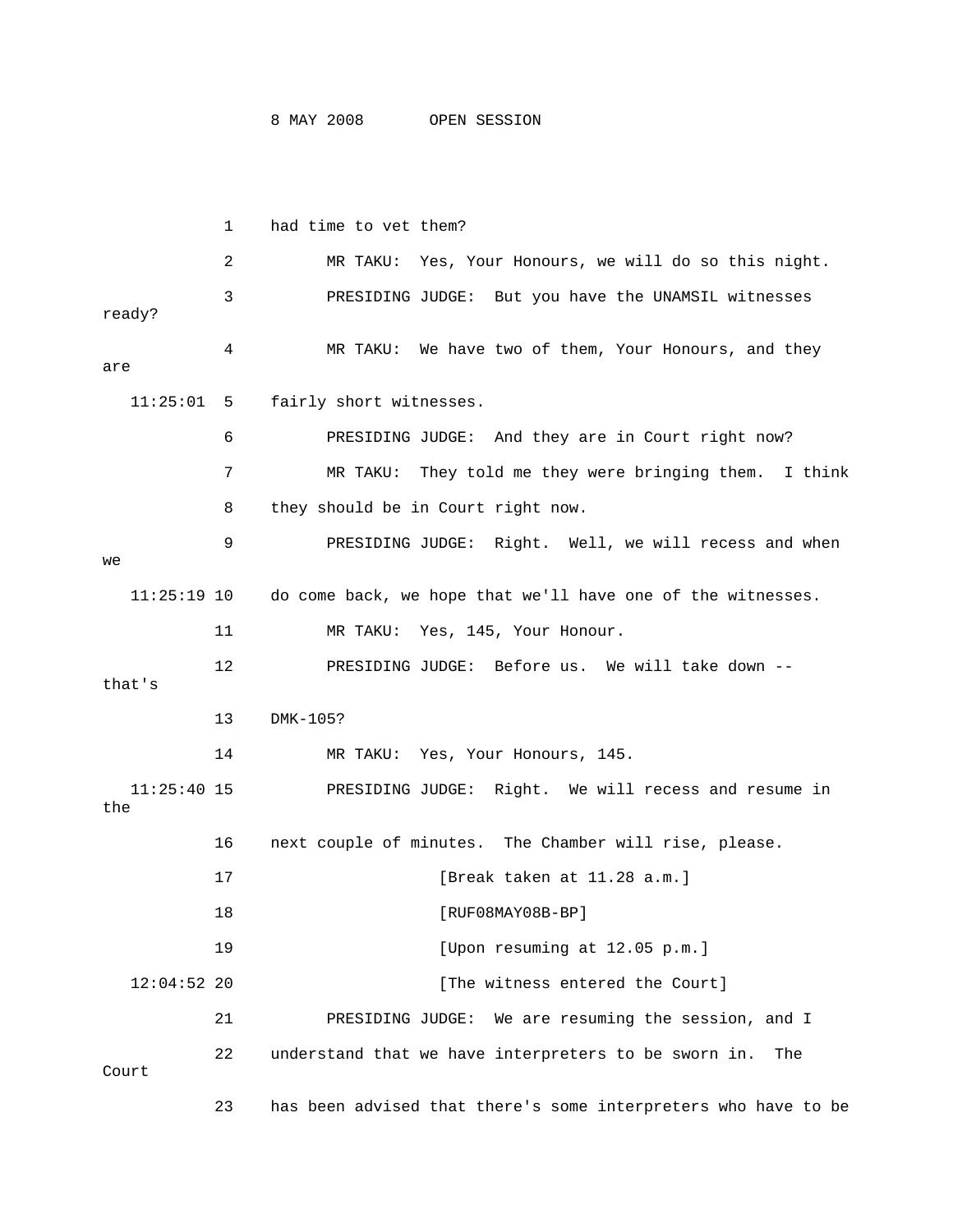12:05:58 25 MS KAMUZORA: Yes, My Lord. 26 PRESIDING JUDGE: And they are to be translating from 27 English to Swahili and vice versa? 28 MS KAMUZORA: Yes, My Lord. 29 PRESIDING JUDGE: Can you swear them in, please.

SCSL - TRIAL CHAMBER

|         | SESAY ET AL |  |              |
|---------|-------------|--|--------------|
| Page 40 |             |  |              |
|         | 8 MAY 2008  |  | OPEN SESSION |

24 sworn in.

|               | 1       | MS KAMUZORA: Yes, My Lord.                                         |
|---------------|---------|--------------------------------------------------------------------|
|               | 2       | [Interpreters sworn]                                               |
|               | 3       | PRESIDING JUDGE: Thank you. Can you please take your               |
|               | 4       | places in the cabin, thank you. Wait for them to install           |
| advised       |         | 12:08:20 5 themselves properly in the cabin, please, and let us be |
|               | 6       | when you are properly installed, please.                           |
| ready.        | 7       | THE INTERPRETER: Your Honour, the interpreters are                 |
|               | 8       | PRESIDING JUDGE: Yes, they are ready. Thank you.                   |
|               | 9       | THE INTERPRETER: Thank you, Your Honour.                           |
| $12:09:08$ 10 |         | PRESIDING JUDGE: Yes, may we proceed, please. Whose                |
|               | 11      | witness is this?                                                   |
|               | $12 \,$ | MR TAKU: It's my witness, Your Honour.                             |
|               | 13      | PRESIDING JUDGE: It's your witness, yes. Can you swear             |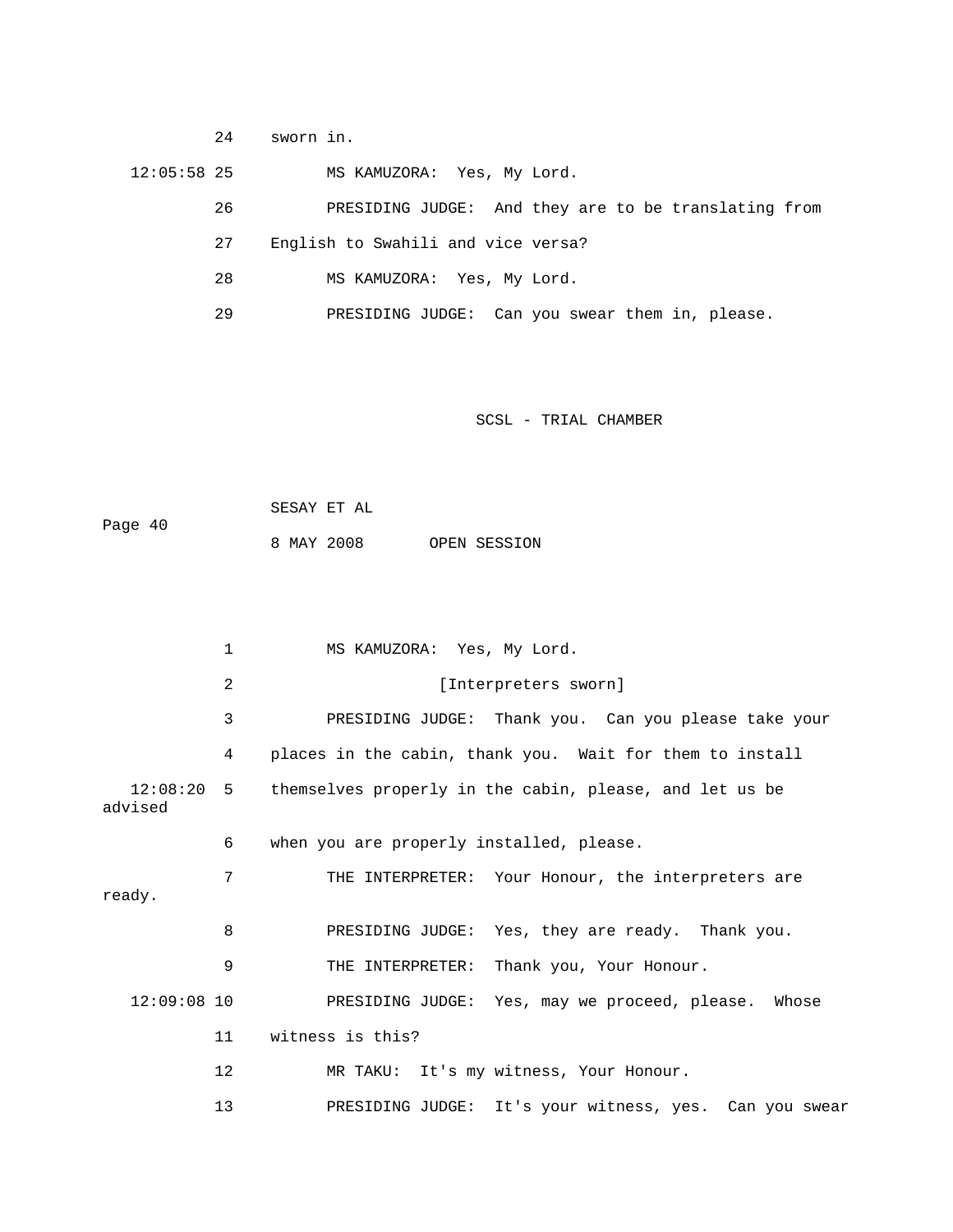|               | 14 | the witness in, please.                                   |
|---------------|----|-----------------------------------------------------------|
| $12:09:22$ 15 |    | WITNESS: DMK-145 [Sworn]                                  |
| number?       | 16 | PRESIDING JUDGE: This is what witness again? What         |
|               | 17 | I've lost my count.                                       |
|               | 18 | MR TAKU: Fifteen, Your Honour. And the number is --       |
|               | 19 | PRESIDING JUDGE: DMK-145?                                 |
| $12:10:20$ 20 |    | MR TAKU: 145, Your Honour.                                |
|               | 21 | PRESIDING JUDGE: Is this the fifteenth witness?           |
|               | 22 | MR TAKU: The fifteenth, Your Honour.                      |
|               | 23 | PRESIDING JUDGE: I hope you are right, Mr Taku. Yes.      |
| had           | 24 | MR HARRISON: It's just that before the break Mr Taku      |
| $12:10:53$ 25 |    | indicated it would be DMK-146. Are we with 146 or have we |
|               | 26 | changed it to 145?                                        |
|               | 27 | PRESIDING JUDGE: Was it 146 or 145?                       |
|               | 28 | MR TAKU: 145, Your Honour.                                |
|               | 29 | PRESIDING JUDGE: I had 145.                               |

|         | SESAY ET AL |  |              |
|---------|-------------|--|--------------|
| Page 41 | 8 MAY 2008  |  | OPEN SESSION |
|         |             |  |              |

1 JUDGE THOMPSON: I wrote it down.

2 PRESIDING JUDGE: Yes, the witness is sworn in.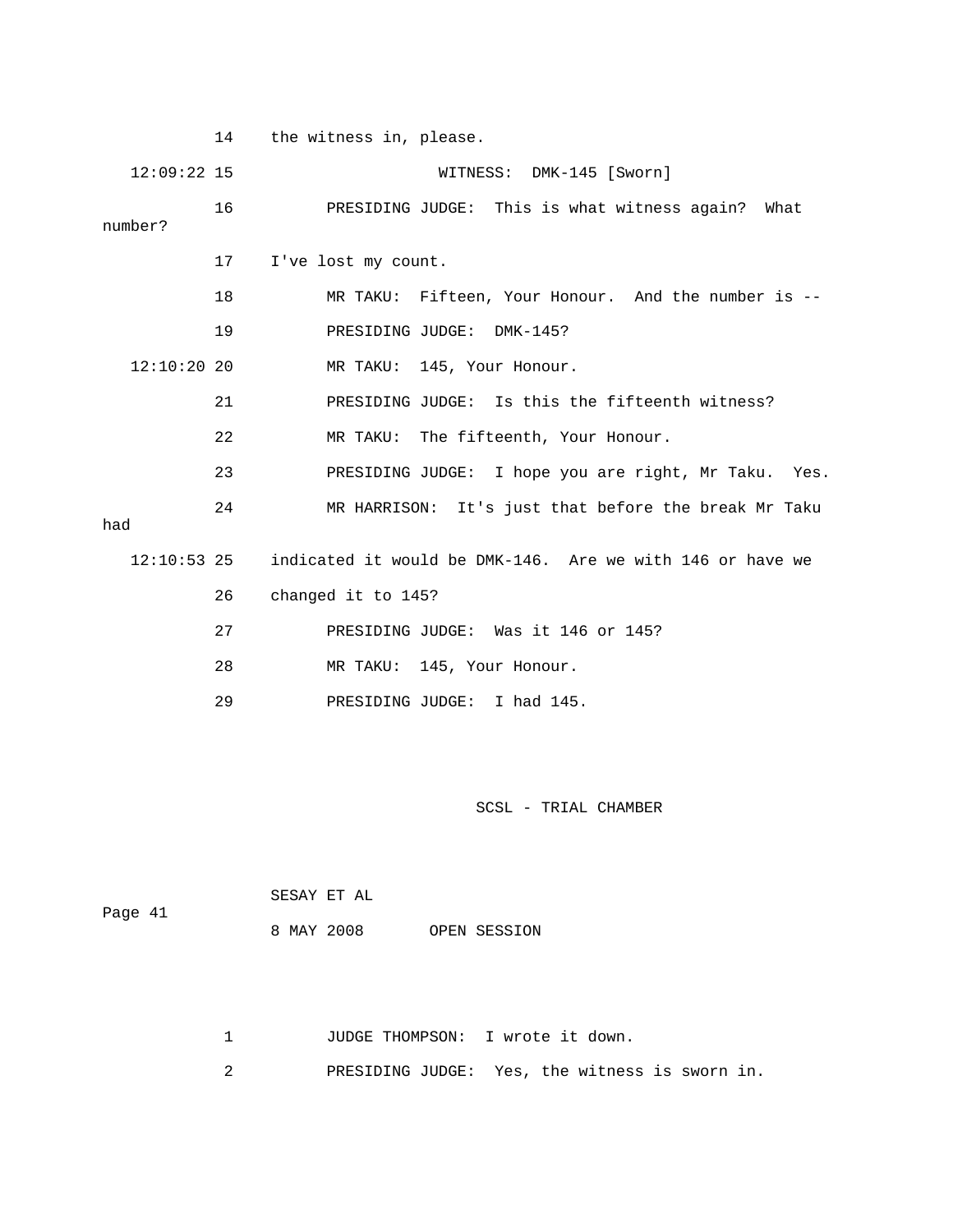3 MR OGETO: Your Honour, we have a short application to make 4 in regard to the testimony of this witness. 12:11:19 5 PRESIDING JUDGE: Yes. 6 MR OGETO: And it relates to the communications that we've 7 been having between us and the United Nations legal office. As 8 the Chamber is aware, the United Nations waived the immunity in 9 respect of this witness, but imposed the condition that his 12:11:48 10 testimony and that of the others be taken entirely in closed 11 session. 12 JUDGE BOUTET: Should this application and these comments 13 be made in public? I notice that you have attached some of the 14 correspondence, the information that is all confidential, so why 12:12:04 15 is this confidentiality in this respect not taken care of? 16 MR OGETO: I'm not going to disclose anything that is 17 confidential -- 18 JUDGE BOUTET: No, you are disclosing now communications on 19 this subject matter. 12:12:18 20 PRESIDING JUDGE: Are you making an application for a 21 closed session? 22 MR OGETO: Yes, My Lords. 23 PRESIDING JUDGE: Yes. We will take the application in a 24 closed session, so let us move into a closed session and then we 12:12:27 25 will hear you, Mr Ogeto. We are sorry in the gallery, it's a 26 pity we're going into a closed session, and you cannot be here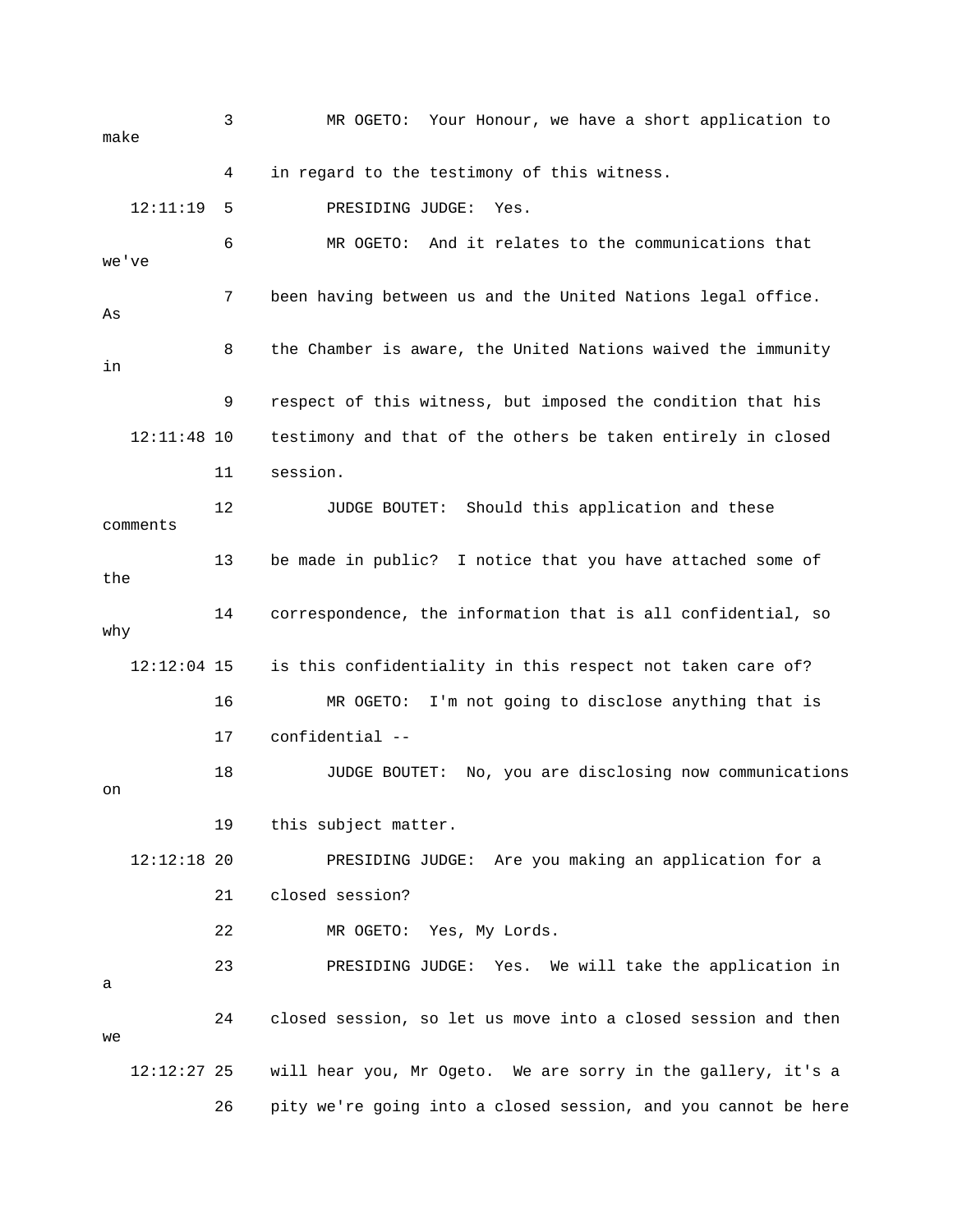- 27 this time. You may come in later on when we are through. The
- 28 witness was sworn on the Koran?

29 MS KAMUZORA: Yes, My Lord.

SCSL - TRIAL CHAMBER

 SESAY ET AL Page 42 8 MAY 2008 CLOSED SESSION

|          | $1\,$          | [At this point in the proceedings, a portion of the        |
|----------|----------------|------------------------------------------------------------|
|          | $\overline{a}$ | transcript, pages 42 to 91, was extracted and sealed under |
| session] | $\mathbf{3}$   | separate cover, as the proceeding was heard in a closed    |
|          |                |                                                            |
|          | $\overline{4}$ |                                                            |
|          | 5              |                                                            |
|          | $\epsilon$     |                                                            |
|          | $\sqrt{ }$     |                                                            |
|          | $\,8\,$        |                                                            |
|          | $\mathsf 9$    |                                                            |
|          | $10\,$         |                                                            |
|          | 11             |                                                            |
|          | $1\,2$         |                                                            |
|          | 13             |                                                            |
|          | 14             |                                                            |
|          | $15\,$         |                                                            |
|          | 16             |                                                            |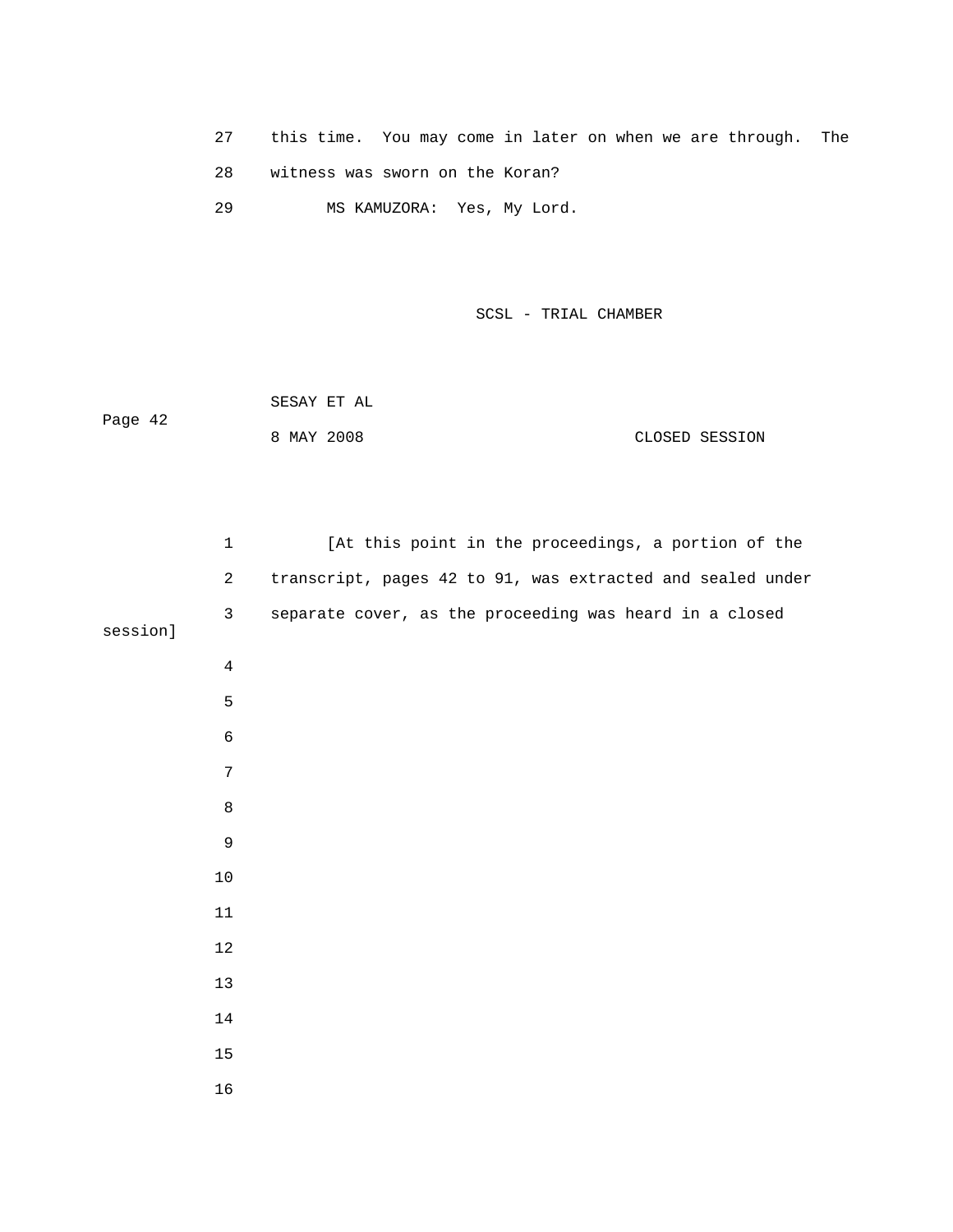17 18 19 20 21 22 23 24 25 26 27 28 29

|         | SESAY ET AL |              |
|---------|-------------|--------------|
| Page 92 |             |              |
|         | 8 MAY 2008  | OPEN SESSION |

|    |   | 1                                                     | [Open session]                                                        |  |  |  |  |
|----|---|-------------------------------------------------------|-----------------------------------------------------------------------|--|--|--|--|
|    |   | 2                                                     | MS KAMUZORA: My Lord, Court is set for open session.                  |  |  |  |  |
| in |   | 3                                                     | PRESIDING JUDGE: Thank you. The Chamber will now                      |  |  |  |  |
|    |   | 4                                                     | resume the hearing in a public session and this is our ruling         |  |  |  |  |
|    |   |                                                       | 16:14:06 5 respect of the closed session application that was made by |  |  |  |  |
|    | 6 | learned counsel for the second accused, Mr Ogeto.     |                                                                       |  |  |  |  |
|    | 7 | Consistent with the general requirement that criminal |                                                                       |  |  |  |  |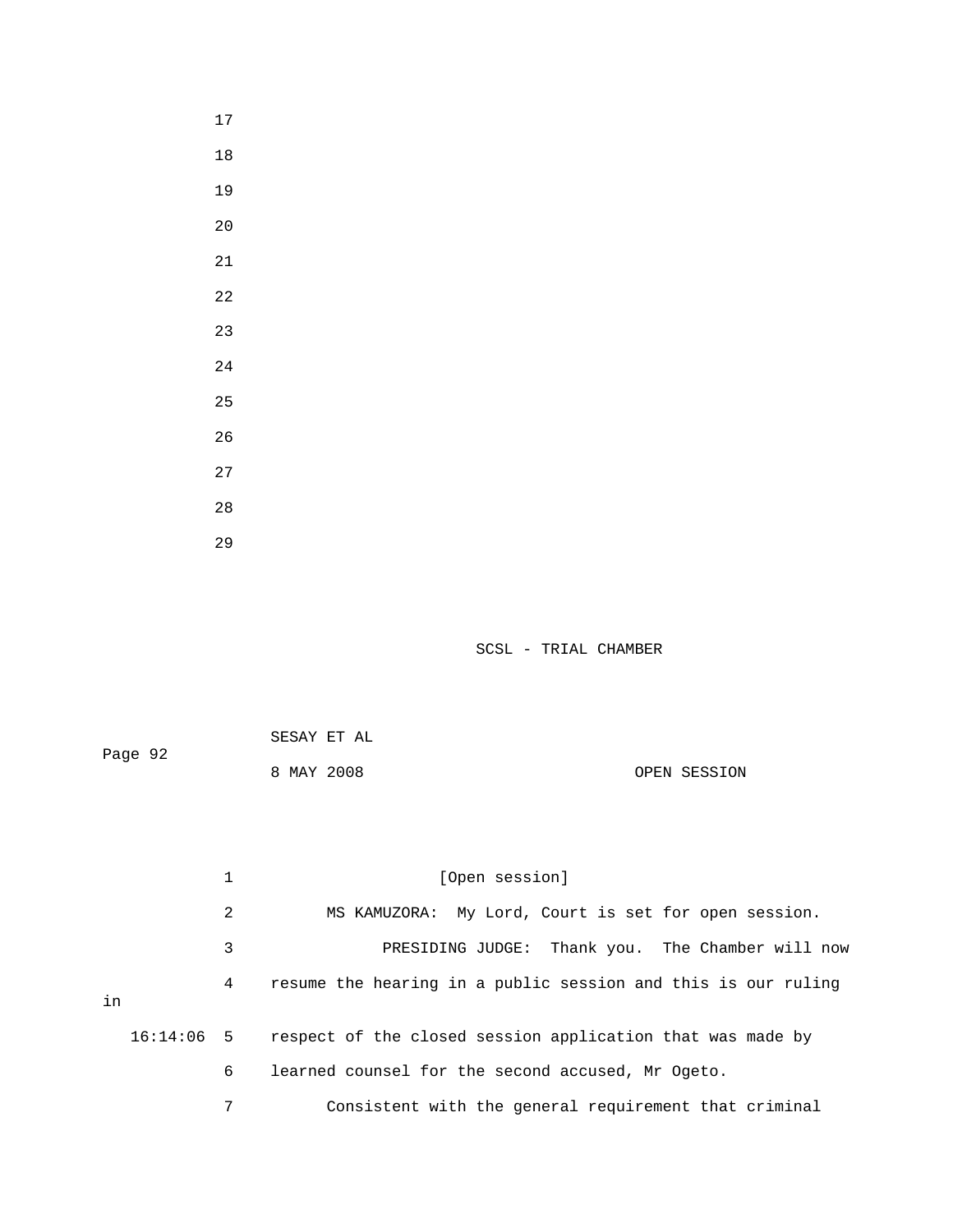8 proceedings are to be conducted in public as enjoined by Rule 78 9 of the Rules of Procedure and Evidence of this Court, and taking 16:14:32 10 into consideration Article 17(2) of the Statute of the Court, but 11 exceptionally as authorised by Rule 79(A)(ii) of the said Rules, 12 and the need to protect witnesses as provided for in Rule 75 this 13 Chamber, on the application of counsel for the first accused, 14 Mr Ogeto, for the testimony of witness number DMK-145 to be held 16:15:15 15 in a closed session did, by way of an exceptional procedure, 16 grant the said applications in the interests of justice and for 17 purposes of confidentiality, as enumerated in the waiver, which 18 is supported by international conventions on the issues at stake, 19 having come to the end of the testimony of the witness, we will 16:16:11 20 tell you, Mr Witness, that we have come to the end of your 21 testimony. We know you've been around to assist the Tribunal 22 with your testimony all along and we are happy that you were able 23 to make a transcontinental effort, I would say, to come from 24 where you live to this other end of the continent. We're very 16:16:45 25 grateful that you were able to come and assist the Tribunal with 26 your testimony, and we wish you a safe journey back to your 27 station and a successful pursuit of your military career. We 28 thank you very much. Can the witness please be assisted out of

29 Court.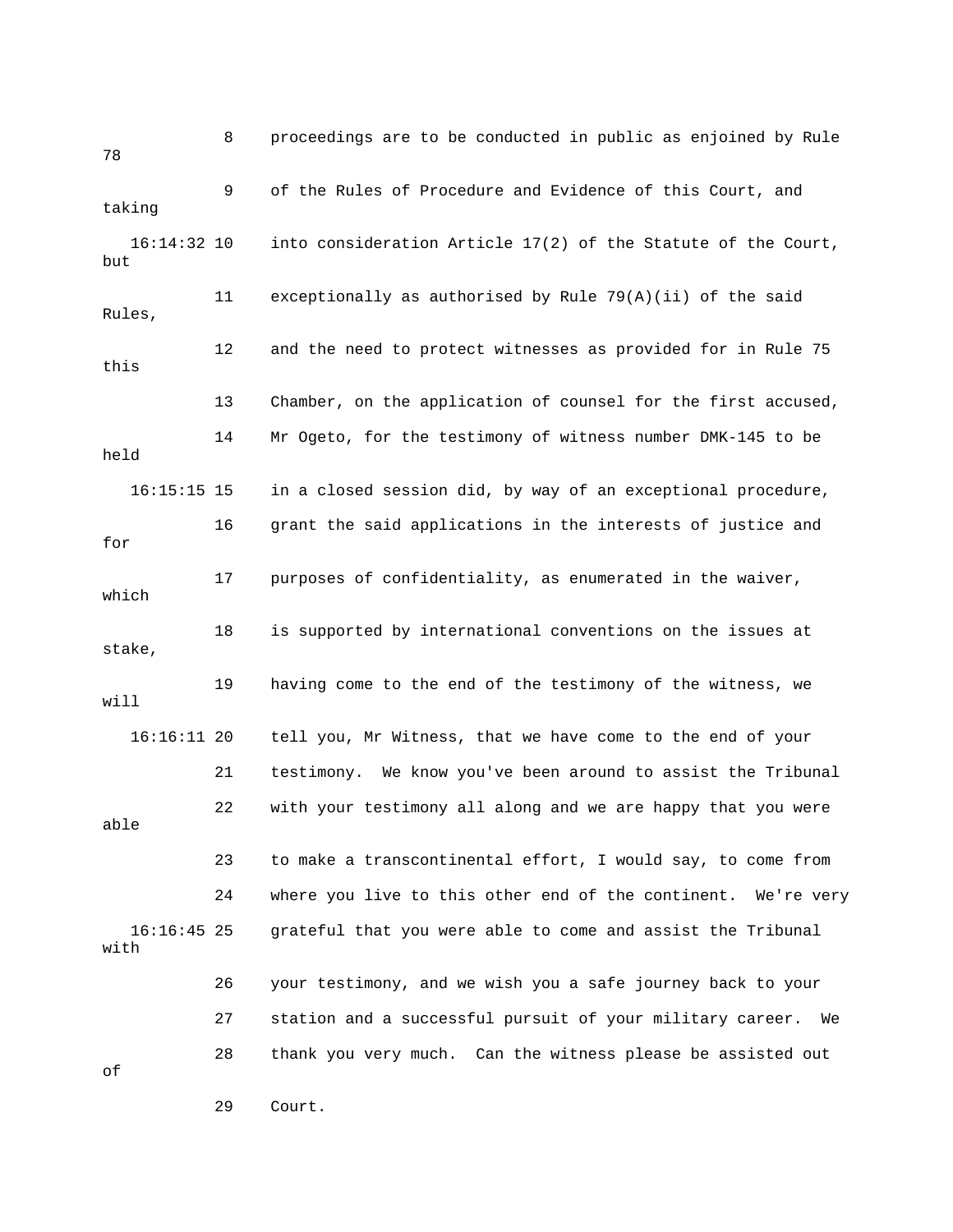| Page 93 | SESAY ET AL |              |
|---------|-------------|--------------|
|         | 8 MAY 2008  | OPEN SESSION |

|               | $\mathbf 1$ | [The witness withdrew]                                  |
|---------------|-------------|---------------------------------------------------------|
|               | 2           | [The witness entered Court]                             |
|               | 3           | PRESIDING JUDGE: Yes, Mr Taku.                          |
|               | 4           | MR TAKU: Yes, the next witness is DMK-146, Your Honour. |
| $16:18:47$ 5  |             | PRESIDING JUDGE: DMK-14 --                              |
|               | 6           | MR TAKU: DMK-146, Your Honour.                          |
| testifying    | 7           | PRESIDING JUDGE: Mr Taku, your witness will be          |
|               | 8           | in what language?                                       |
|               | 9           | MR TAKU: Swahili.                                       |
| $16:20:56$ 10 |             | PRESIDING JUDGE: Swahili as well?                       |
|               | 11          | MR TAKU: Yes, sir.                                      |
| witness?      | 12          | PRESIDING JUDGE: And this will be your sixteenth        |
|               | 13          | MR TAKU: It is the sixteenth witness, Your Honour.      |
|               | 14          | Your Honour, can Mr Kallon leave the room for a while?  |
| $16:21:52$ 15 |             | PRESIDING JUDGE: Yes, he may.                           |
|               | 16          | MR TAKU: Your Honours, we make the same application for |
|               | 17          | closed session as this other witness.                   |
|               | 18          | PRESIDING JUDGE: Well, let's -- let's -- let's go to -- |
|               | 19          | can you take us to the closed session, please.          |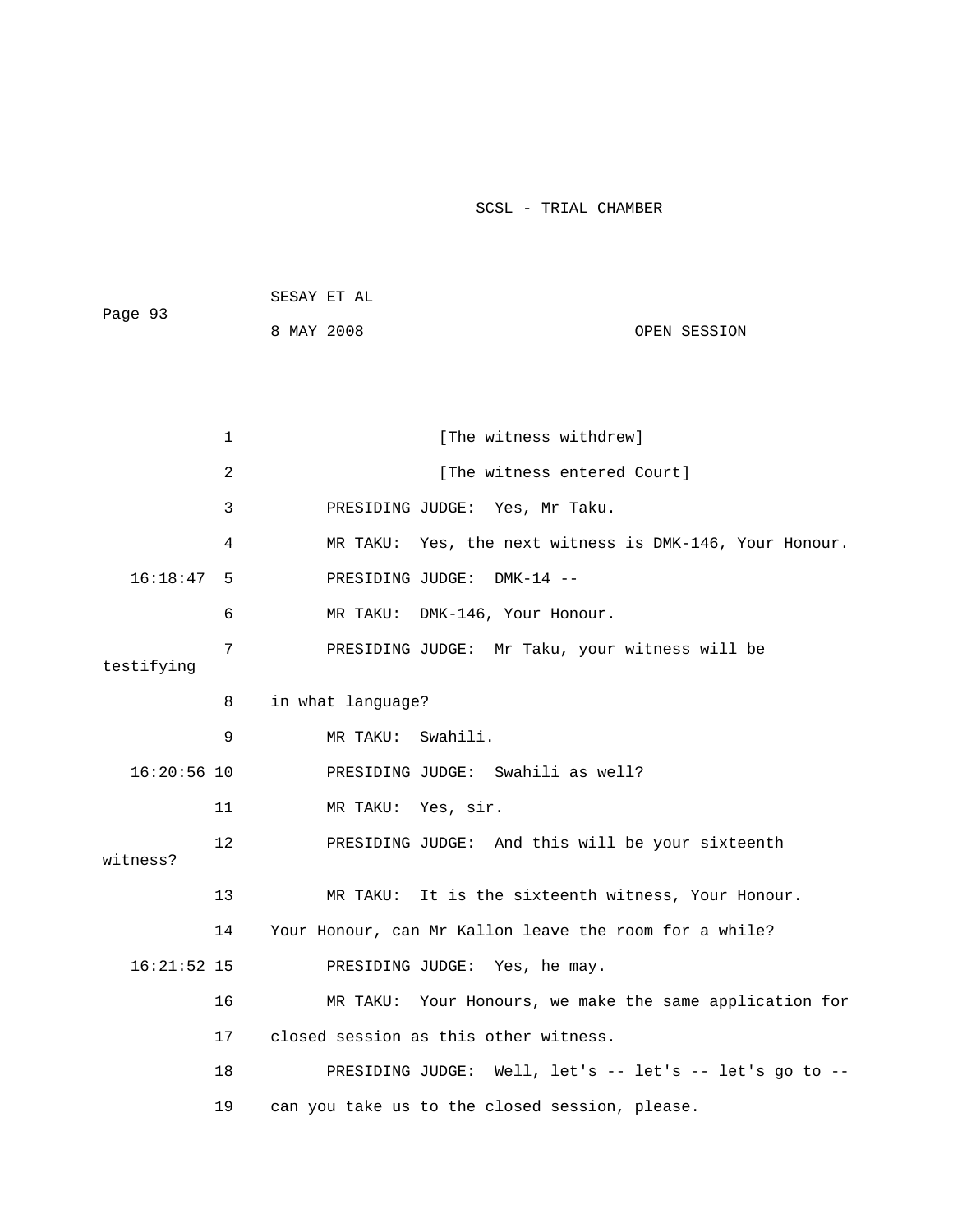| 16:25:11 20   |    | Mr Taku, I have your exhibit here "UN restricted."            |  |  |  |  |
|---------------|----|---------------------------------------------------------------|--|--|--|--|
|               | 21 | MR TAKU: It may be long after I will finish the trial I       |  |  |  |  |
|               | 22 | will actually go to the UN headquarters for them to give me   |  |  |  |  |
|               | 23 | further lecture on this. Yeah, because I've had to arque this |  |  |  |  |
| Court         | 24 | with regard to General xxxxxxx [phon] at the ICTR and the     |  |  |  |  |
| $16:25:43$ 25 |    | [indiscernible] open session so at the end of this and the    |  |  |  |  |
|               | 26 | Belgians were in Tigali.                                      |  |  |  |  |
| quite         | 27 | PRESIDING JUDGE: The circumstances may not have been          |  |  |  |  |
|               | 28 | the same.                                                     |  |  |  |  |
|               | 29 | MR TAKU: Perhaps. Perhaps.                                    |  |  |  |  |
|               |    |                                                               |  |  |  |  |

| Page 94 | SESAY ET AL |  |                |
|---------|-------------|--|----------------|
|         | 8 MAY 2008  |  | CLOSED SESSION |

 1 PRESIDING JUDGE: Anyway, I don't think it was of much use 2 in this case anyway. 3 MR TAKU: Exactly, sir. 4 PRESIDING JUDGE: I mean. 16:26:33 5 MS KAMUZORA: My Lords, Court is set for closed session. 6 [At this point in the proceedings, a portion of the 7 transcript, pages 95 to 109, was extracted and sealed under 8 separate cover, as the proceeding was heard in a closed session]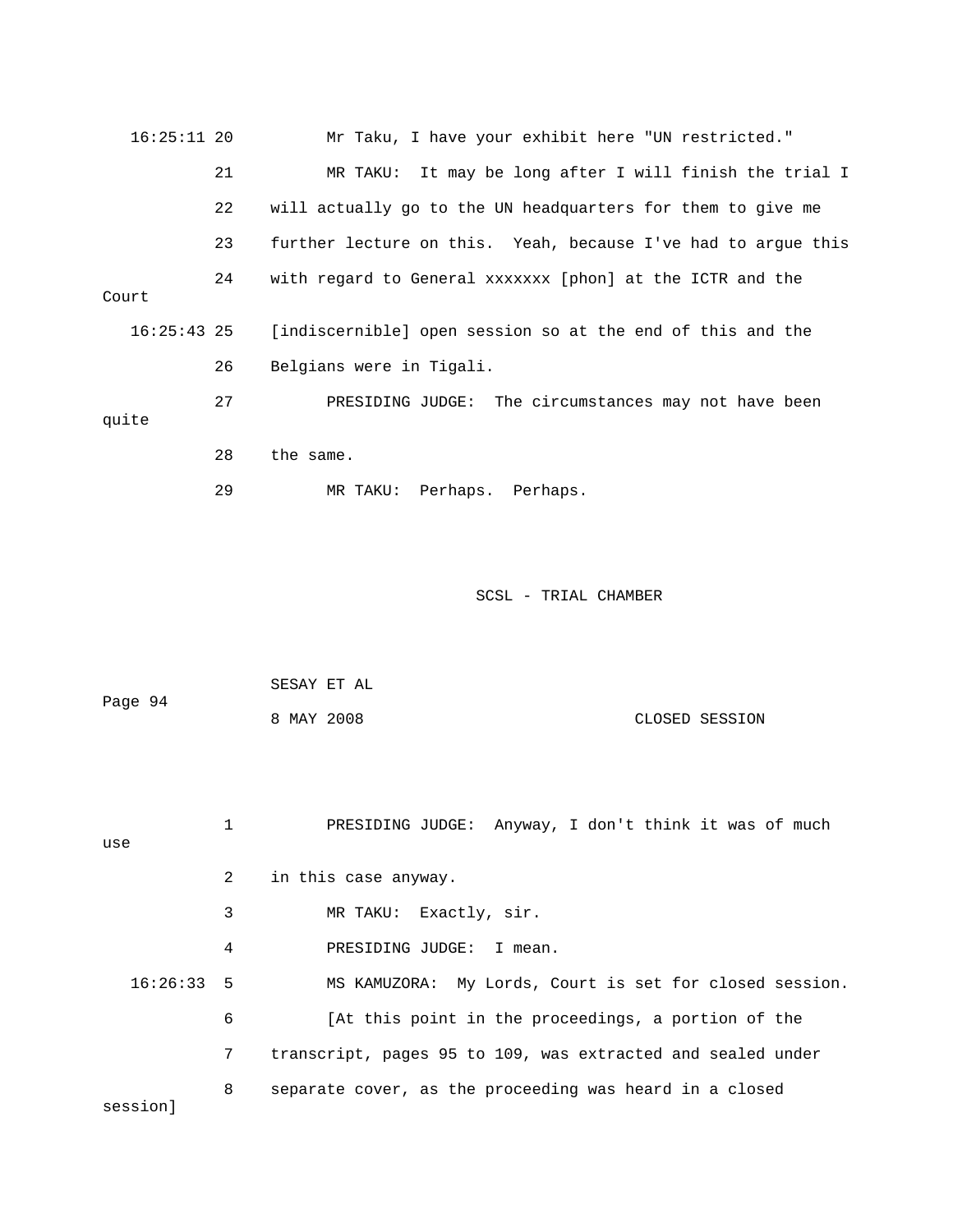| $\overline{9}$  | [Whereupon the hearing adjourned at 5.56    |
|-----------------|---------------------------------------------|
| $\texttt{p.m.}$ |                                             |
| $17:55:42$ 10   | to be reconvened on Thursday, 9 May 2008 at |
| $11\,$          | $9.30 a.m.$ ]                               |
| $12\,$          |                                             |
| $13\,$          |                                             |
| $14\,$          |                                             |
| $15\,$          |                                             |
| $16$            |                                             |
| $17\,$          |                                             |
| $18\,$          |                                             |
| 19              |                                             |
| $20\,$          |                                             |
| $2\sqrt{1}$     |                                             |
| $2\sqrt{2}$     |                                             |
| 23              |                                             |
| $2\sqrt{4}$     |                                             |
| $25\,$          |                                             |
| $26\,$          |                                             |
| 27              |                                             |
| $2\,8$          |                                             |
| 29              |                                             |
|                 |                                             |